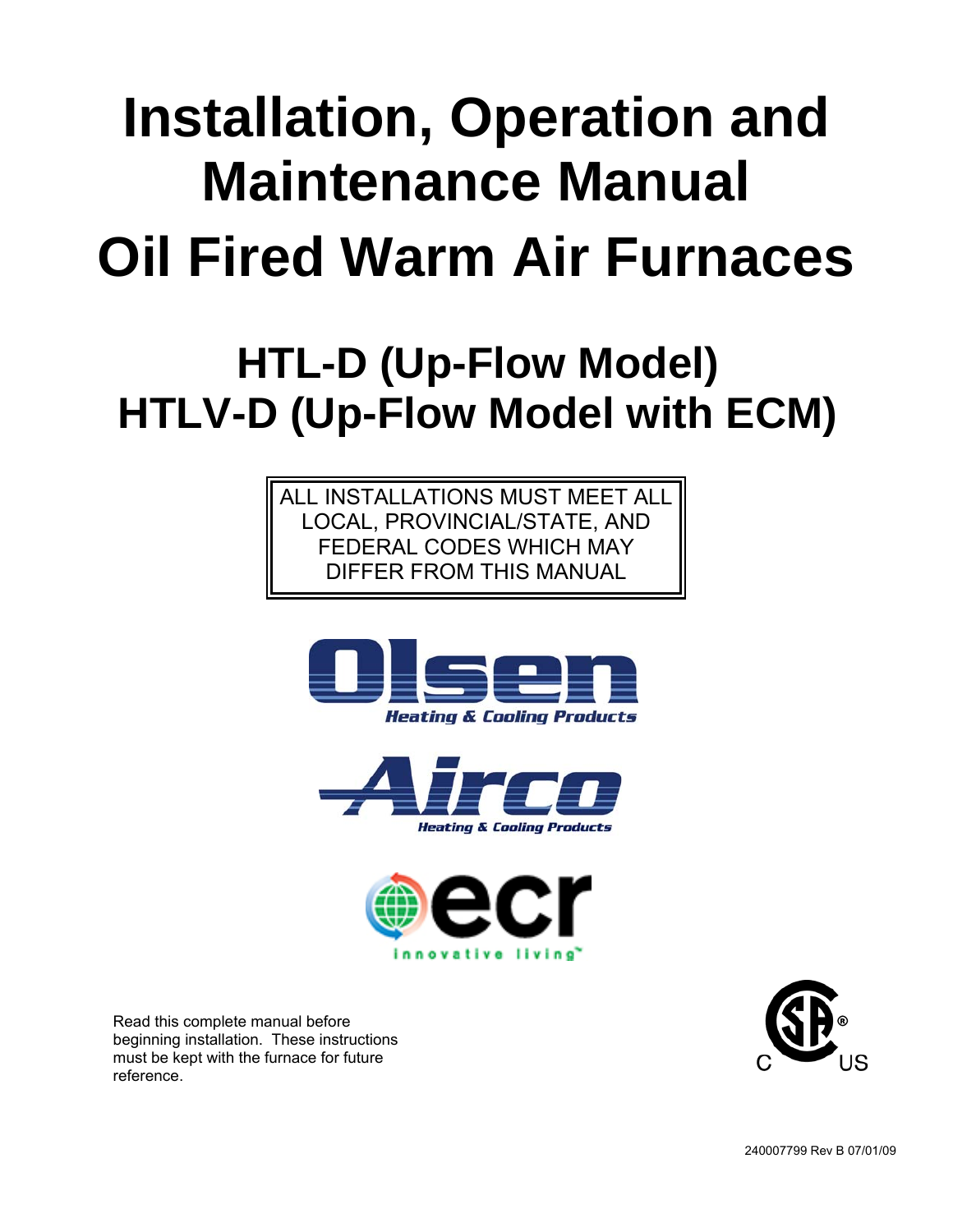#### **TABLE OF CONTENTS**

| 22. ECM BLOWER MOTOR                                               |  |
|--------------------------------------------------------------------|--|
|                                                                    |  |
|                                                                    |  |
|                                                                    |  |
|                                                                    |  |
|                                                                    |  |
| A.4 SPECIAL INSTRUCTIONS FOR UNITS EQUIPPED WITH RIELLO BURNERS 12 |  |
|                                                                    |  |
| <b>OPERATION OF OIL BURNER</b>                                     |  |
| APPENDIX C OIL PRIMARY CONTROL DETAILED SEQUENCE OF OPERATION  20  |  |
|                                                                    |  |
|                                                                    |  |
|                                                                    |  |
|                                                                    |  |
|                                                                    |  |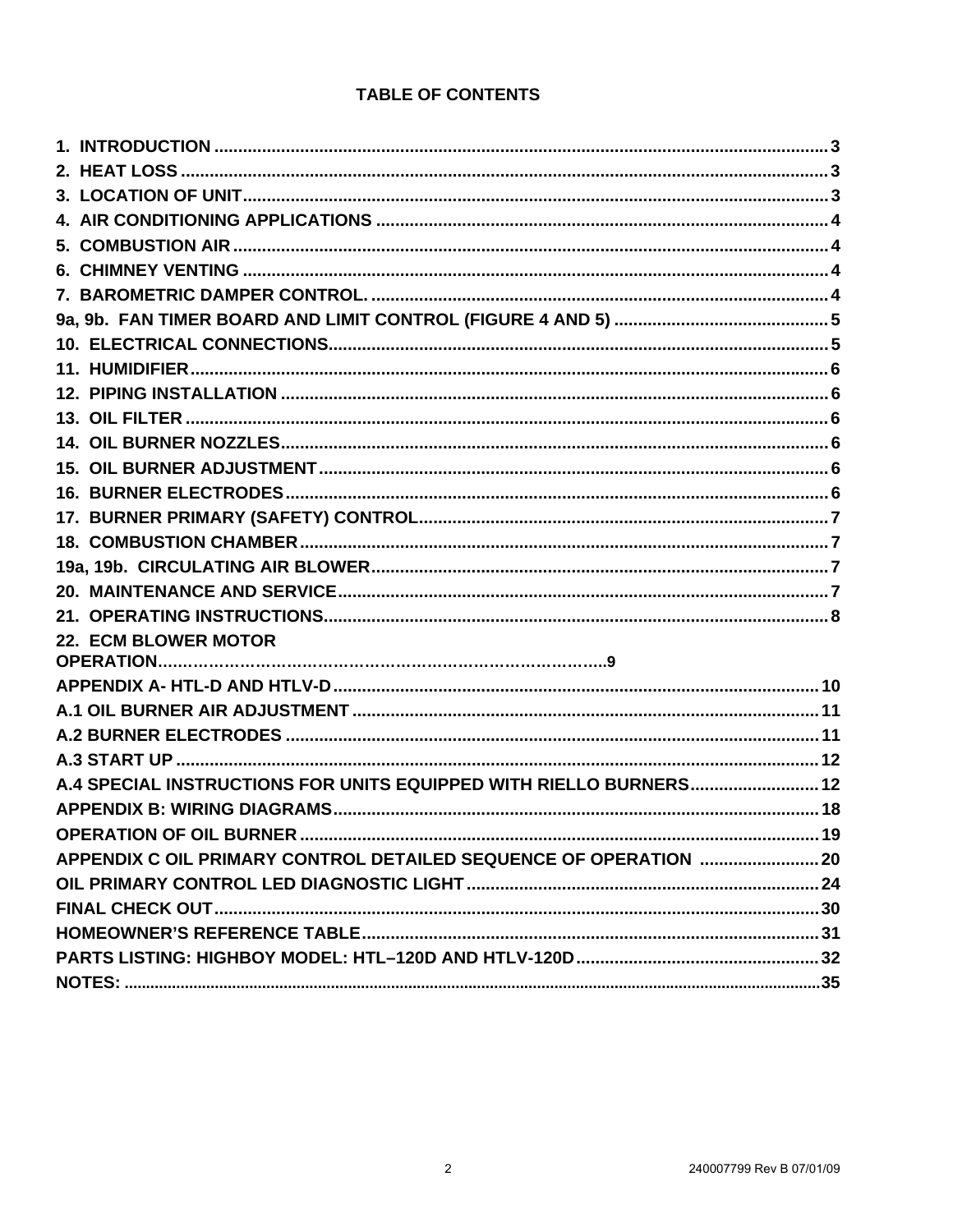#### **SAVE THESE INSTRUCTIONS FOR FUTURE REFERENCE**

#### <span id="page-2-0"></span>**1. INTRODUCTION**

Please read these instructions completely and carefully before installing and operating the furnace.

#### **MODELS HTL-D AND HTLV-D**

Models HTL-D and HTLV-D are oil fired forced air upflow furnaces with an output capacity range of 89,000 BTU/Hr. to 140,000 BTU/Hr.

## **ACAUTION**

**DO NOT USE GASOLINE, CRANK CASE OIL, OR ANY OIL CONTAINING GASOLINE.** 

#### **FOR YOUR SAFETY**

**DO NOT STORE OR USE GASOLINE OR OTHER FLAMMABLE VAPORS AND LIQUIDS IN THE VICINITY OF THIS OR ANY OTHER APPLIANCE.** 

All models are CSA listed, (NRTL/C) for use with No. 1 (Stove) and No. 2 (Furnace) Oil. Please refer to the tables in Appendix A for performance and dimensional data.

In Canada, the installation of the furnace and related equipment shall be installed in accordance with the regulations of CAN/CSA - B139, *Installation Code for Oil-Burning Equipment*, as well as in accordance with local codes.

In the United States of America, the installation of the furnace and related equipment shall be installed in accordance with the regulations of NFPA No. 31, *Standard for the Installation of Oil-Burning Equipment*, as well as in accordance with local codes.

Regulations prescribed in the National Codes and Local regulations take precedence over the general instructions provided on this installation manual. When in doubt, please consult your local authorities.

All models are shipped assembled and pre-wired. The furnace should be carefully inspected for damage when being unpacked.

#### **2. HEAT LOSS**

The maximum hourly heat loss for each heated space shall be calculated in accordance with the procedures described in the manuals of the Heating, Refrigeration and Air Conditioning Institute of Canada (HRAI), or by other means prescribed, or approved by the local authority having jurisdiction.

In the United States, Manual J. titled, "Load Calculation" published by the Air Conditioning Contractors of America, describes a suitable procedure for calculating the maximum hourly heat loss.

#### **3. LOCATION OF UNIT**

The furnace should be located such that the flue connection to the chimney is short, direct and consists of as few elbows as possible. When possible, the unit should be centralized with respect to the supply and return air ductwork. A central location minimizes the trunk duct sizing. All models may be installed on combustible floors.

The minimum installation clearances are listed in Table 1.

| Table 1: Clearances – (Inches) |  |
|--------------------------------|--|
|--------------------------------|--|

|                  | <b>Clearance to Combustibles</b> |
|------------------|----------------------------------|
| Location         | HTL-D and HTLV-D                 |
|                  | Up flow                          |
| Top              |                                  |
| <b>Bottom</b>    | O                                |
| S/A Plenum       |                                  |
| Rear             | 1                                |
| Sides            | 1                                |
| Front            | $1**$                            |
| <b>Flue Pipe</b> | 9*                               |
| Enclosure        | Closet                           |
| $+40 = 1100$     |                                  |

18 in. in USA

24 in. required for service clearance



#### **HEAT EXCHANGER SUPPORT SCREWS**

Before final placement of the furnace, the heat exchanger support screws shown in the picture may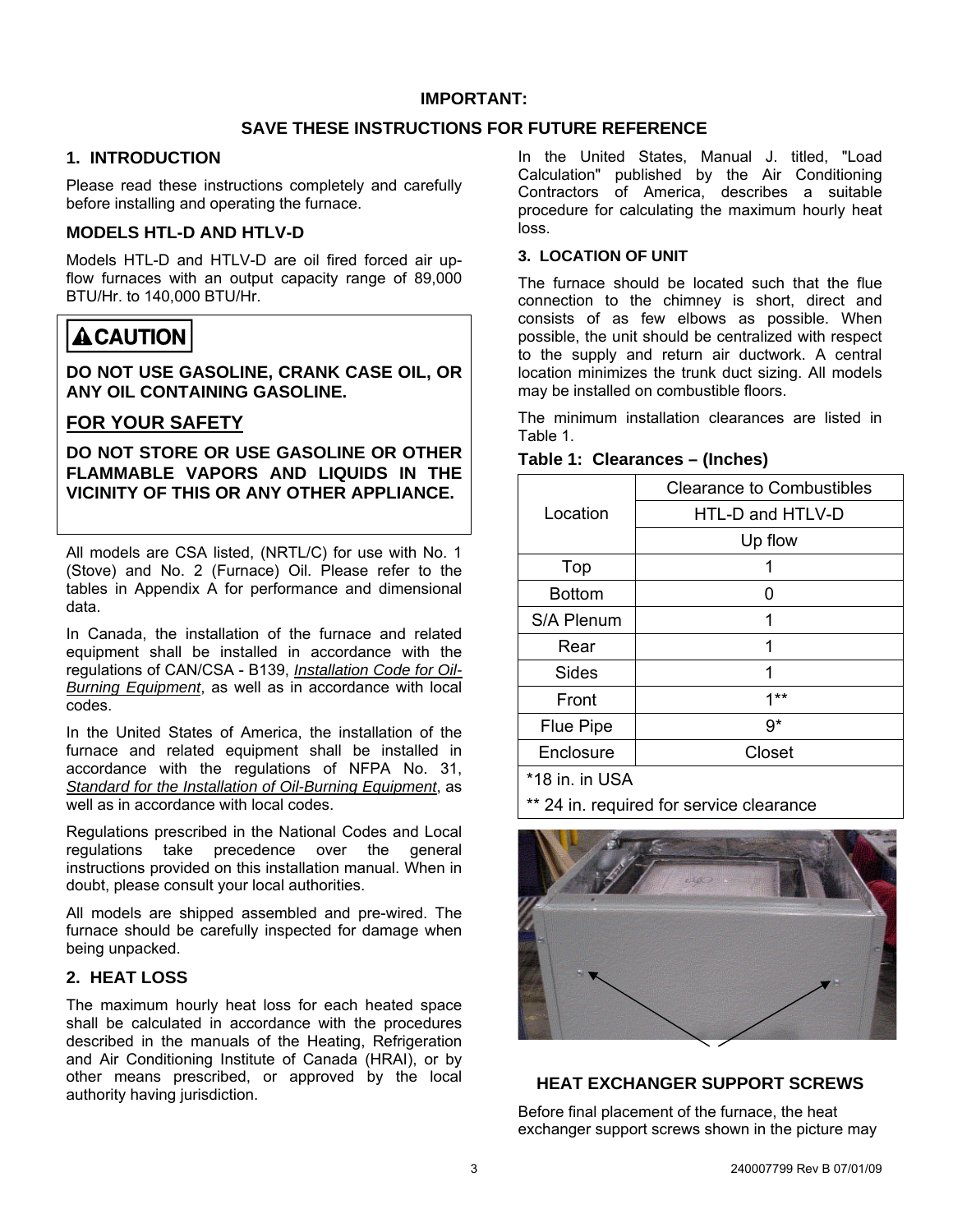<span id="page-3-0"></span>be removed. This may be preferable if the furnace rear panel will be inaccessible after installation. The screws must be removed if the heat exchanger must be removed from the cabinet.

#### **4. AIR CONDITIONING APPLICATIONS**

If the furnace is used in conjunction with air conditioning, the furnace shall be installed in parallel with or upstream from the evaporator coil to avoid condensation in the heat exchanger. In a parallel installation, the dampers or air controlling means must prevent chilled air from entering the furnace. If the dampers are manually operated, there must be a means of control to prevent the operation of either system unless the dampers are in the full heat or full cool position. The air heated by the furnace shall not pass through a refrigeration unit unless the unit is specifically approved for such service.

The blower speed must be checked and adjusted to compensate for the pressure drop caused by the evaporator coil. Refer to Appendix B for recommended wiring and electrical connections of the air conditioning controls.

#### **5. COMBUSTION AIR**

If the furnace is installed in a closet or utility room, two openings must be provided connecting to a wellventilated space (full basement, living room or other room opening thereto, but not a bedroom or bathroom). One opening shall be located above the level of the upper vent opening and one opening below the combustion air inlet opening in the front of the furnace. Each opening shall have a minimum free area of 1½ square inches per 1,000 Btu/h of total input rating of all appliances installed in the room.

For furnaces located in buildings of unusually tight construction, such as those with high quality weather stripping, caulking, windows and doors, or storm sashed windows, or where basement windows are well sealed, a permanent opening communicating with a well ventilated attic or with the outdoors shall be provided, using a duct if necessary. The duct opening shall have a free area of 1½ square inches per 1,000 Btu/h of total input rating of all appliances to be installed. When a furnace is installed in a full basement, infiltration is normally adequate to provide air for combustion and draft operation. Furnace rooms under  $65m<sup>3</sup>$  (700 ft<sup>3</sup>) should automatically be treated as confined space.

#### **6. CHIMNEY VENTING**

The flue pipe should be as short as possible with horizontal pipes sloping upward toward the chimney at a rate of one-quarter inch to the foot. The flue pipe should not be smaller in cross sectional area than the flue collar on the furnace. The flue pipe should connect to the chimney such that the flue pipe extends into, and terminates flush with the inside surface of the chimney liner. Seal the joint between the pipe and the lining. The chimney outlet should be at least two feet above the highest point of a peaked roof. All unused chimney openings should be closed. Chimneys must conform to local, provincial or state codes, or in the absence of local regulations, to the requirements of the National Building Code.

#### **NOTE: THE FURNACE IS APPROVED FOR USE WITH TYPE L VENT OR EQUIVALENT.**

# **ACAUTION**

**CHIMNEY VENTED VERSIONS OF THE FURNACE MUST BE CONNECTED TO A FLUE HAVING SUFFICIENT DRAFT AT ALL TIMES TO ENSURE SAFE AND PROPER OPERATION OF THE APPLIANCE.** 

#### **NOTE: THE RECOMMENDED FLUE DRAFT PRESSURE IS -0.02 IN. W.C. (SEE FIG 2.)**

The flue pipe must not pass through any floor or ceiling, but may pass through a wall where suitable fire protection provisions have been installed. Refer to the latest edition of CAN/CSA B-139 for rules governing the installation of oil burning equipment. In the United States, refer to the latest edition of NFPA 31 for regulations governing the installation of oil burning equipment.

See appendix A for burner set-up.

#### **Fig. 2: Checking Over-Fire Draft.**



**Over-fire draft access port.** 

#### **7. BAROMETRIC DAMPER CONTROL.**

The barometric damper control, also known as a draft regulator, is used on conventional chimney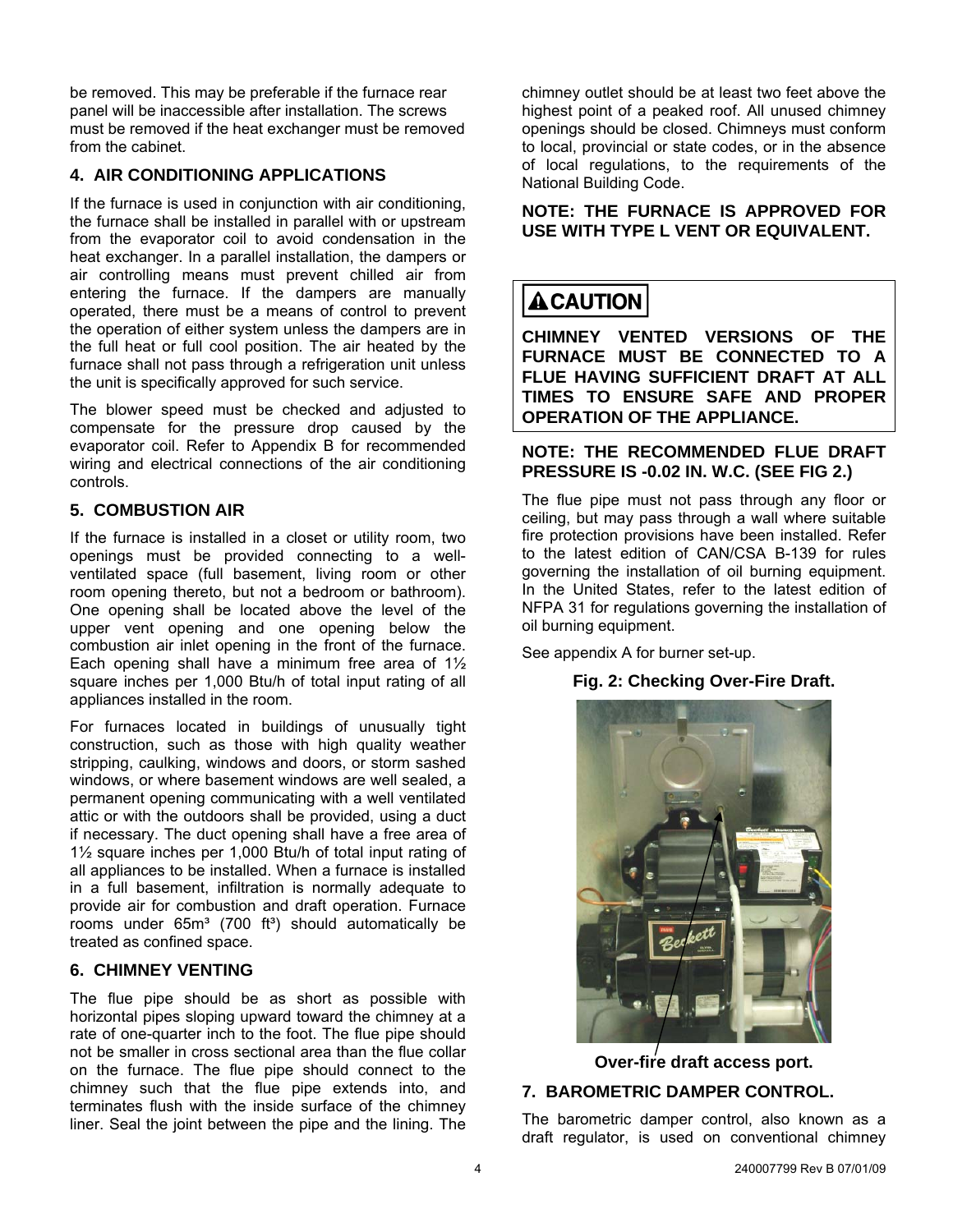<span id="page-4-0"></span>venting only. This control automatically maintains a constant negative pressure in the furnace to obtain maximum efficiency. It ensures that proper pressures are not exceeded. If the chimney does not develop sufficient draft, the draft control cannot function properly. The draft regulator, when installed should be in the same room or enclosure as the furnace and should not interfere with the combustion air supplied to the burner. The control should also be located near the furnace flue outlet and installed according to the instructions supplied with the regulator. The flue outlet pressure (measured between the furnace and draft regulator, or the oil burner mounting plate over-fired draft access port. fig. 2) should be set to -0.02 in. w.c.

#### **9a. FAN TIMER BOARD AND LIMIT CONTROL (FIG. 4) (page 21)**

The Electronic Fan Timer integrates control of all burner and circulator fan operations. This control is the central wiring point for most of the electrical components in the furnace. The **United Technologies 1158-120 (HTL-D)** has an adjustable fan on time that is set by selecting the dipswitch combination displayed in Chart 1. This fan on delay can be set at 1, 2, 4 or 6 minutes. This provides a delay between the burner ignition and blower start-up to eliminate excessive flow of cold air when the blower comes on. The **United Technologies 1158-120 (HTL-D)**  has an adjustable fan off time of 30, 60, 90 or 120 seconds displayed in Chart 1. The fan off delay time starts when the burner motor is de-energized at the end of a call for heat. Blower shutdown is delayed to remove any residual heat from the heat exchanger and improve the annual efficiency of the furnace.

The electronic fan timer board works in conjunction with snap disc limit controls, which perform a safety function, and breaks power to the oil burner primary control, which shuts off the burner if the furnace over-heats. The limit control is thermally operated and automatically resets. The limit control is factory installed, pre-set and is not adjustable.

If the limit control opens with the **United Technologies 1158-120 (HTL-D)** electronic fan control**,** the circulating fan will be energized as well. When the limit closes, the fan off timer will begin. At the end of the fan off time cycle the burner will be energized, initiating a normal burner cycle.

#### **9b. FAN TIMER BOARD AND LIMIT CONTROL (FIG. 5) (page 21)**

The **United Technologies 1168-1 ECM (HTLV-D)** tap board has an adjustable fan on/off delay that must be adjusted in accordance with the furnace input rating (nozzle size). Refer to Table A-10a and A-10b (pg 16 and 17) for ECM blower set-up.

| <b>CHART 1</b>                       |  |  |  |  |  |  |  |
|--------------------------------------|--|--|--|--|--|--|--|
| United Technologies 1158-120 (HTL-D) |  |  |  |  |  |  |  |

|     | <b>Dip Switch Position</b> |     |     |                      | <b>Blower Delay Times</b> |
|-----|----------------------------|-----|-----|----------------------|---------------------------|
| 1   | $\overline{2}$             | 3   | 4   | On<br><b>Seconds</b> | Off<br><b>Minutes</b>     |
| Off | Off                        |     |     | 30                   |                           |
| On  | Off                        |     |     | 60                   |                           |
| Off | On                         |     |     | 90                   |                           |
| On  | On                         |     |     | 120                  |                           |
|     |                            | Off | Off |                      | 1                         |
|     |                            | On  | Off |                      | $\overline{2}$            |
|     |                            | Off | On  |                      | 4                         |
|     |                            | On  | On  |                      | հ                         |

#### **10. ELECTRICAL CONNECTIONS**

The furnace is listed by the Canadian Standards Association under the NRTL (North American) Standard. It is factory wired and requires minimal field wiring. All field wiring should conform to CAN/CSA C22.1 Canadian Electrical Code, Part 1, and by local codes, where they prevail. In the United States, the wiring must be in accordance with the National Fire Protection Association NFPA-70, National Electrical Code, and with local codes and regulations.

The furnace should be wired to a separate and dedicated circuit in the main electrical panel; however, accessory equipment such as electronic air cleaners and humidifiers may be included on the furnace circuit. Although a suitably located circuit breaker can be used as a service switch, a separate service switch is advisable. The service switch is necessary if reaching the circuit breaker involves becoming close to the furnace, or if the furnace is located between the circuit breaker and the means of entry to the furnace room. The furnace switch (service switch) should be clearly marked, installed in an easily accessible area between the furnace and furnace room entry, and be located in such a manner to reduce the likelihood that it would be mistaken as a light switch or similar device.

The power requirement for the HTL-D and HTLV-D models is: 120 VAC, 1 Ø, 60 Hz., 12A.

Accessories requiring 120 VAC power sources such as electronic air cleaners and humidifier transformers may be powered from the electronic fan timer board where provisions have been made for connections, but should have their own controls.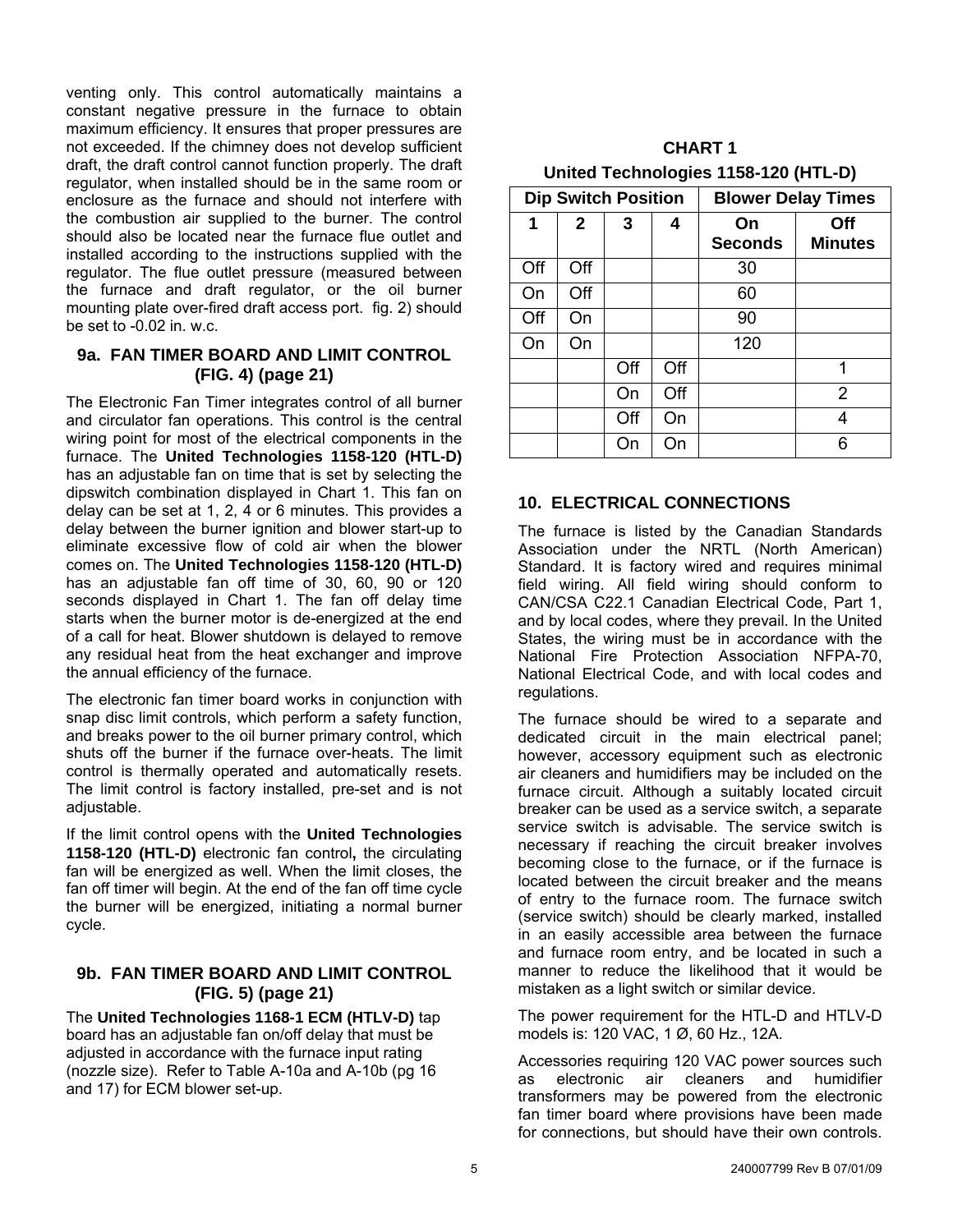<span id="page-5-0"></span>Do not use the direct drive motor connections as a power source, since there is a high risk of damaging the accessories by exposure to high voltage from the autogenerating windings of the direct drive motor.

Thermostat wiring connections and air conditioning contactor low voltage connections are shown in the wiring diagrams in Appendix B. Some micro-electronic thermostats require additional controls and wiring. Refer to the thermostat manufacturer's instructions.

The thermostat should be located approximately 5 feet above the floor, on an inside wall where there is good natural air circulation, and where the thermostat will be exposed to average room temperatures. Avoid locations where the thermostat will be exposed to cold drafts, heat from nearby lamps and appliances, exposure to sunlight, heat from inside wall stacks, etc.

The thermostat heat anticipator should be adjusted to the amperage draw of the heating control circuit as measured at the "R" and "W" terminals of the thermostat. To reduce the risk of damaging the heat anticipator, do not measure this current with the thermostat connected to the circuit. Measure the amperage by connecting an ammeter between the two wires that will connect to the thermostat "R" and "W" terminals.

#### **11. HUMIDIFIER**

A humidifier is an optional accessory available through most heating supplies outlets. Installation should be carried out in accordance with the humidifier manufacturer's installation instructions. Water or water droplets from the humidifier should not be allowed to come into contact with the furnace heat exchanger. Do not use direct drive motor connections as a source of power for 120 VAC humidifiers and humidifier transformers.

#### **12. PIPING INSTALLATION**

The entire fuel system should be installed in accordance with the requirement of CAN/CSA B-139, and local regulations. Use only an approved fuel oil tanks piping, fittings and oil filter.

In the United States the installation must be in accordance with NFPA No. 31 and local codes and authorities.

Install the oil filter as close to the burner as possible. For further details of the oil supply tank and piping requirements, please refer to the instructions and illustrations in the oil burner and oil pump instructions shipped with the furnace.

#### **13. OIL FILTER**

All fuel systems should include an oil filter between the fuel oil storage tank and the oil burner. When using an oil burner nozzle smaller than 0.65 U.S. Gallons Per Hour, install an additional 7 to 10 micron filter as close as possible to the oil burner.

#### **14. OIL BURNER NOZZLES**

The HTL-D and HTLV-D are certified for multiple firing rates, ranging from 89,000 to 140,000 Btu/h. By manipulating the oil burner nozzle, flame retention head, static plate and temperature rise; the furnace may be fired at an ideal rate for a wide range of structures. Refer to Tables A-1,2,3, and the furnace rating plate to determine the proper combinations.

#### **15. OIL BURNER ADJUSTMENT**

The burner air supply is adjusted to maintain the *fuel to air ratio* to obtain ideal combustion conditions. A lack of air causes "soft" and "sooty" flames, resulting in soot build-up throughout the heat exchanger passages. Excess combustion air causes a bright roaring fire and high stack temperatures resulting in poor fuel efficiency. The HTL-D and HTLV-D furnaces operate most efficiently with a No. 1 smoke spot on the Bacharach Scale. This is not necessarily the optimum setting; however, because dust will inevitably build up on the air moving components of the oil burner assembly. This will result in decreased air supply with the potential result of soot building up in the flue gas passageways of the heat exchanger. Soot behaves as an insulator and impairs good heat transfer. Stack temperature will increase, and the overall efficiency will decrease. As a means of avoiding this problem, it is advisable to adjust the air supply to provide no more than a trace smoke spot on the Bacharach Scale.

# **ACAUTION**

**BEFORE OPERATING THE FURNACE CHECK BURNER ALIGNMENT WITH COMBUSTION CHAMBER. THE END CONE OF THE AIR TUBE MUST BE CENTRED TO THE ACCOMODATING RING PROVIDED IN THE DESIGN OF THE COMBUSTION CHAMBER. ADJUST AS NECESSARY.** 

#### **16. BURNER ELECTRODES**

Correct positioning of the electrode tips with respect to each other, to the fuel oil nozzle, and to the rest of the burners is essential for smooth light ups and proper operation. Refer to the oil burner instructions shipped with the furnace for electrode specifications.

**NOTE:** Beckett AF Series Burner electrode specifications have been revised. They should be adjusted to be 5/16" above the nozzle centerline.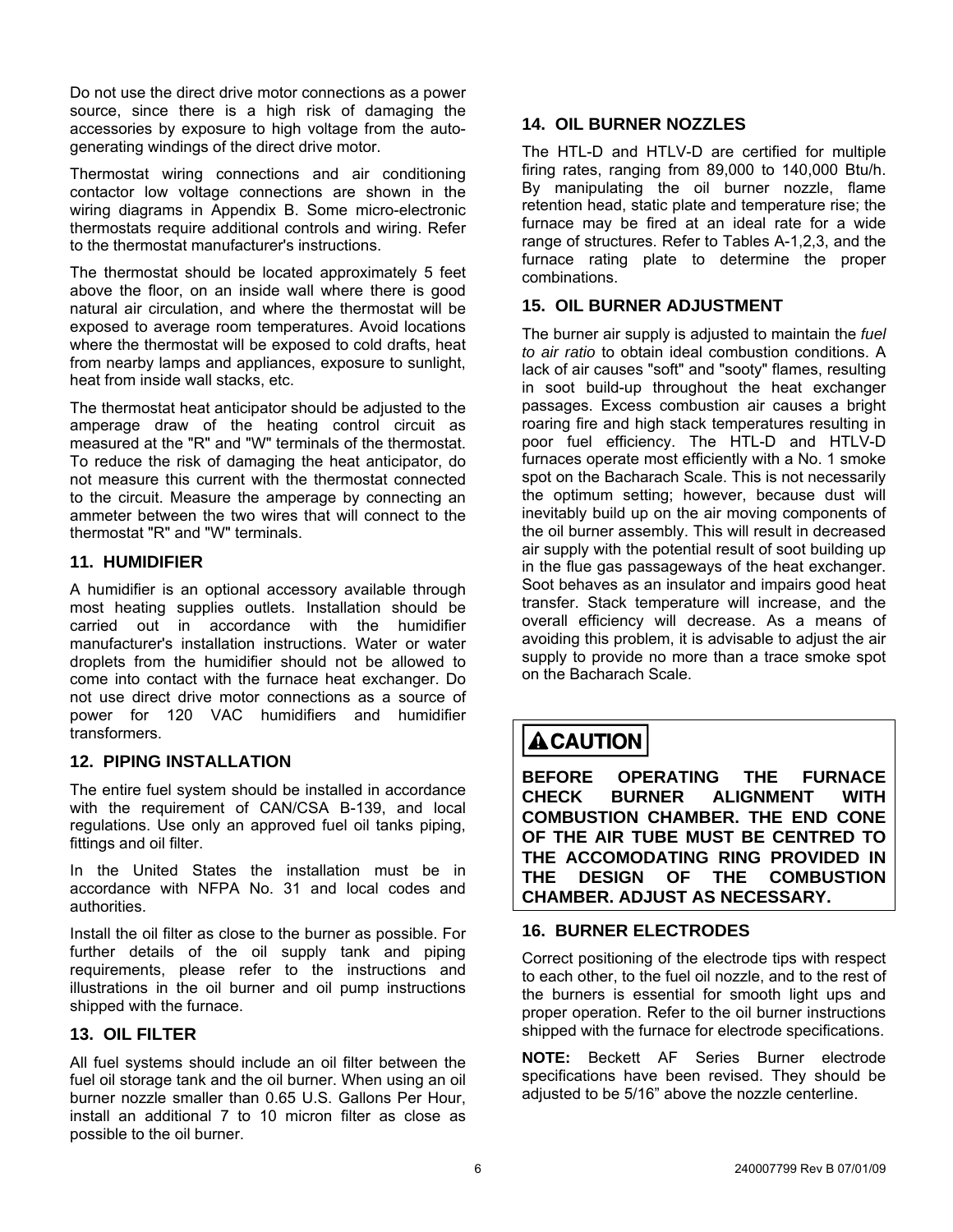#### <span id="page-6-0"></span>**17. BURNER PRIMARY (SAFETY) CONTROL**

The furnace is equipped with a primary combustion control, sometimes referred to as the burner relay or burner protector relay, which uses a light sensing device (cad cell) located in the burner housing, to monitor and control combustion. Over time, dust or combustion residuals can build up on the lens of the cad cell impairing its response to the flame. The cad cell should be checked for cleanliness and proper alignment if the primary control frequently shuts down combustion.

# **ACAUTION**

**ALL FURNACE CONTROLS ARE SENSITIVE AND SHOULD NOT BE SUBJECTED TO TAMPERING. IF PROBLEMS PERSIST, CALL YOUR SERVICE CONTRACTOR.** 

#### **18. COMBUSTION CHAMBER**

This furnace is equipped with a high quality cerafelt combustion chamber. It is held in place by a retaining bracket.

**CHECK THE ALIGNMENT OF THE COMBUSTION CHAMBER AND OIL BURNER BEFORE FIRING. IT IS POSSIBLE FOR THE COMBUSTION CHAMBER TO SHIFT IF SUBJECTED TO ROUGH HANDLING DURING TRANSIT**. The combustion chamber should be inspected for damage or carbon build up whenever the oil burner is removed for repairs or routine maintenance.

# **ACAUTION**

**DO NOT START THE BURNER UNLESS THE BLOWER ACCESS DOOR IS SECURED IN PLACE.** 

#### **19a. CIRCULATING AIR BLOWER (HTL-D)**

The HTL-D and HTLV-D furnace models are equipped with direct drive blower systems. HTL-D models are equipped with PSC motors; HTLV-D models are equipped with electronically commutated motors (ECM). Direct drive blower speed adjustments are not normally required in properly sized extended plenum duct systems. The motor RPM and air CFM delivery will vary automatically to accommodate conditions within the usual range of external static pressures typical of residential duct systems. Under-sized duct systems may require a higher blower speed to obtain a reasonable system temperature rise. Some older duct systems were not designed to provide static pressure. They typically feature special reducing fittings at each branch run and

lack block ends on the trunk ducts. These systems may require modification to provide some resistance to the airflow to prevent over-amping of the direct drive blower motor. Selecting a lower blower speed may correct this problem. Direct drive blower speeds are adjusted by changing the "hot" wires to the motor winding connections. Please refer to wiring diagrams in Appendix B or the wiring diagram label affixed to the furnace. **THE NEUTRAL WIRE (normally the white wire) IS NEVER MOVED TO ADJUST THE BLOWER SPEED**.

It is possible and acceptable to use a single blower speed for both heating and cooling modes. The simplest method to connect the wiring from both modes is to use a "piggy-back connector" accommodating both wires on a single motor tap. It is also acceptable to connect the selected motor speed with a pigtail joined to both heating and cooling speed wires with a wire nut. As a safety precaution against accidental disconnection of the wires by vibration, it is advisable to secure the wire nut and wires with a few wraps of electricians tape.

# **ACAUTION**

**DO NOT CONNECT POWER LEADS BETWEEN MOTOR SPEEDS. THE NEUTRAL WIRE MUST ALWAYS BE CONNECTED TO THE MOTOR'S DESIGNATED NEUTRAL TERMINAL.** 

If the joining of the blower speed wiring is done in the furnace junction box, tape off both ends of the unused wire.

**Do not use the blower speed wires as a source of power to accessories as electronic air cleaners and humidifier transformers.** The unused motor taps auto-generate sufficiently high voltages to damage accessory equipment.

# **AWARNING**

**DISCONNECT THE POWER SUPPLY TO THE FURNACE BEFORE OPENING THE BLOWER ACCESS DOOR TO SERVICE THE AIR FILTER, FAN AND MOTOR. FAILURE TO SHUT OFF POWER COULD ALLOW THE BLOWER TO START UNEXPECTEDLY, CREATING A RISK OF DEATH OR PERSONAL INJURY.** 

**19b. CIRCULATING AIR BLOWER (HTLV-D) (See Section 22 Page 9)**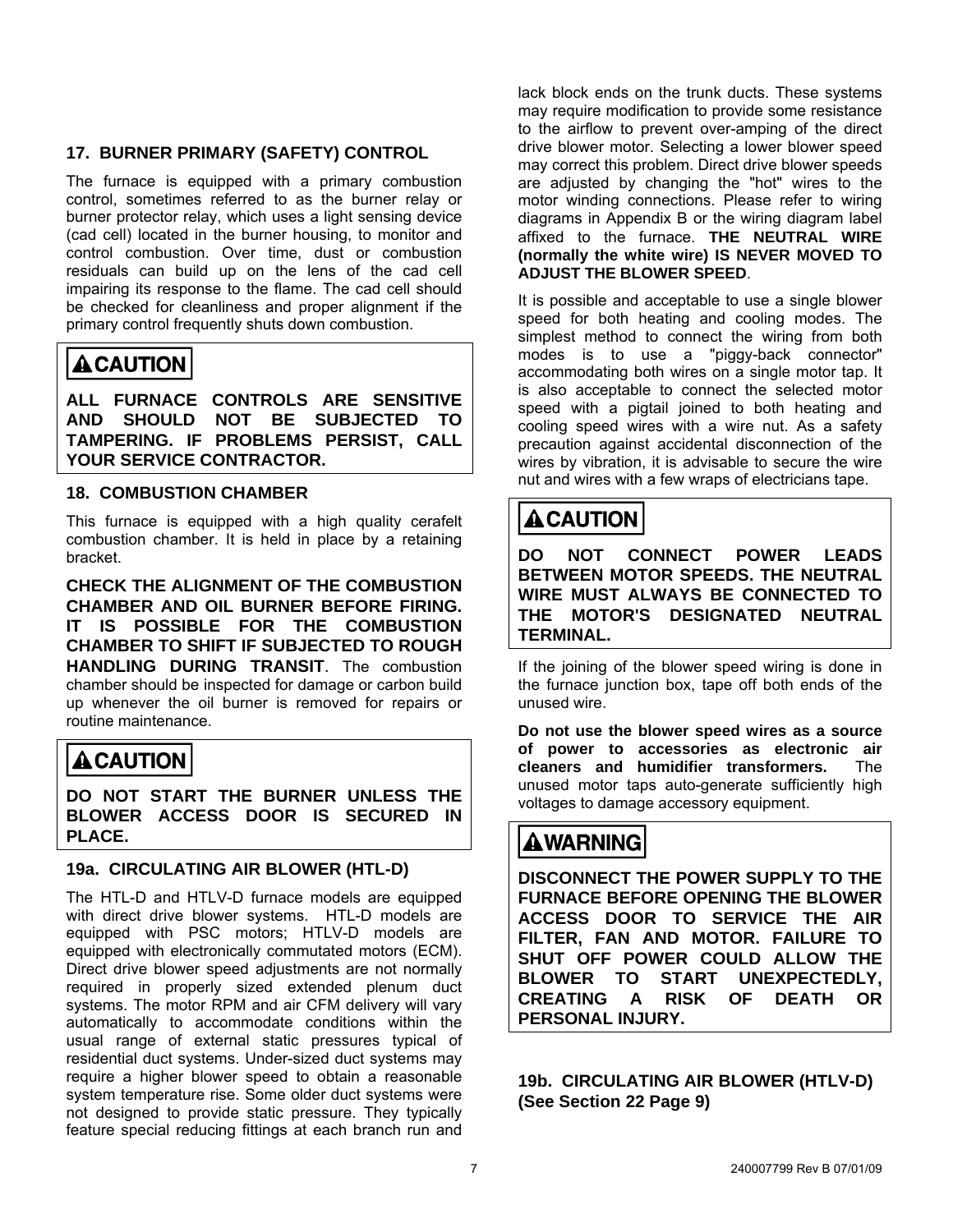#### <span id="page-7-0"></span>**20. MAINTENANCE AND SERVICE**

#### **Routine Maintenance By Home Owner**

Other than remembering to arrange for the annual professional servicing of the furnace by the service or installation contractor, the most important routine service performed by the homeowner is to maintain the air filter or filters. A dirty filter can cause the furnace to over-heat, fail to maintain indoor temperature during cold weather, increase fuel consumption and cause component failure.

The furnace filter(s) should be inspected, cleaned or replaced monthly. The furnace is factory equipped with a semi-permanent type filter. If the filter is damaged, replace with filters of the same size and type. (See Parts Listing Ref. No. 21).

During the routine service, inspect the general condition of the furnace watching for signs of oil leaks in the vicinity of the oil burner, soot forming on any external part of the furnace, soot forming around the joints in the vent pipe, etc. If any of these conditions are present, please advise your service or installation contractor.

#### **Annual Service By Contractor**

### **ACAUTION**

#### **THE COMBUSTION CHAMBER (FIREPOT) IS FRAGILE. USE CARE WHEN INSPECTING AND CLEANING THIS AREA.**

The heat exchanger should be inspected periodically and cleaned if necessary. If cleaning is necessary, **SHUT OFF POWER TO THE FURNACE** and remove the burner. Using a stiff brush with a wire handle, brush off scale and soot from inside the drum and flue pipe. To clean the radiator, remove the clean-out caps screws, and remove the caps carefully to avoid tearing the gaskets. A wire brush can be used to loosen dirt and debris on the inside surfaces of the radiator. Clean out all accumulated dirt, soot and debris with a wire handled brush and an industrial vacuum cleaner. Before replacing the clean-out caps, inspect the gaskets. If the gaskets are broken, remove the remnants and replace with new gaskets.

The blower motor is factory oiled and permanently sealed. **DO NOT LUBRICATE**. Excess oil causes premature electric motor failure.

Inspect the blower fan. Clean if necessary.

Oil Burner Maintenance: Follow the instructions of the oil burner manufacturer. (See oil burner manufacturer's instructions supplied with furnace or burner). It is advisable to change the oil burner nozzle and oil filter on an annual basis.

The venting system should be cleaned and inspected for signs of deterioration. Replace pitted or perforated vent pipe and fittings. The barometric damper should open and close freely.

All electrical connections should be checked to ensure tight connections. Safety controls such as the high limit controls should be tested for functionality. The fan control should be checked to ensure that the fan on and off delay function continues to start and stop the blower fan at the optimal settings.

#### **21. OPERATING INSTRUCTIONS (HTL-D)**

#### **Before Lighting**

Open all supply and return air registers and grilles.

Open all valves in oil pipes.

Turn on electric power supply

#### **To Light Unit**

Set the thermostat above room temperature to call for heat. The burner should start. NOTE: It may be necessary to press the RESET button on the primary combustion control relay.

There will be a fan on time delay before the circulating fan is energized. The **United Technologies 1158-120** has an adjustable fan on time that is set by selecting the dipswitch combination displayed in Chart 1. This fan on delay can be set at 1, 2, 4 or 6 minutes.

Set the thermostat below room temperature. The oil burner should stop.

The air circulation blower will continue to run until the time off setting selected on the electronic fan timer control times out. The **United Technologies 1158-120** has an adjustable fan off time of 30, 60, 90 or 120 seconds.

The necessary adjustments to the fan control settings should be determined by measuring the temperature of the air in the supply air take-off, or within the first few inches of the supply air trunk. The side mid point of the transition is usually ideal, providing that the thermometer probe is beyond the "line of sight" wherein false readings from radiant heat could be observed. System temperature rise is *the difference in temperature between the supply air and return air*.

To check the operation of the limit switch, shut off power to the furnace. Temporarily remove the neutral wire from the direct drive blower motor. Restore the electrical power to the furnace and set the thermostat above room temperature.

After three or four minutes of burner operation, the limit control should turn the burner off. When the limit function test is complete, shut off electrical power to the furnace, replace the neutral wire to the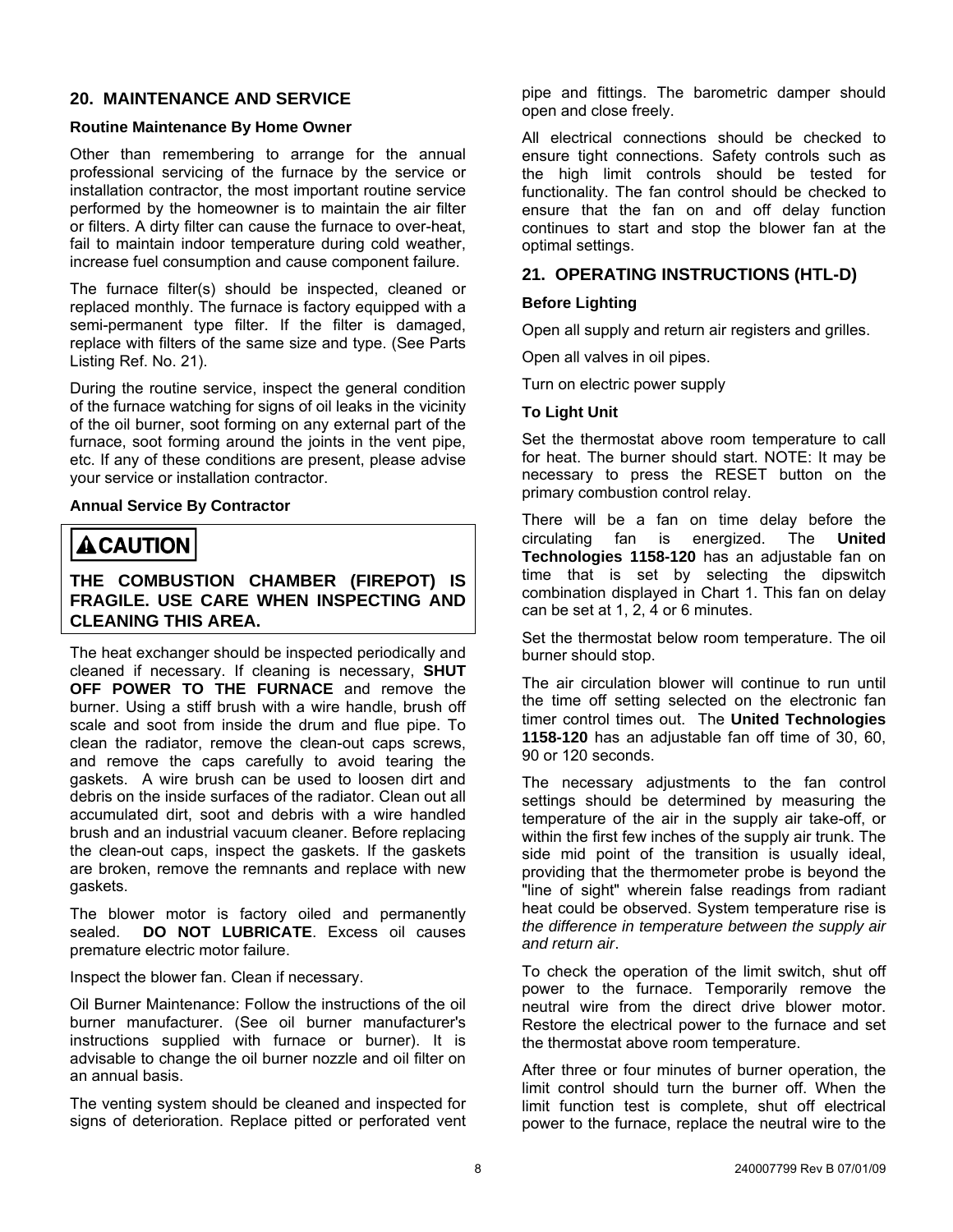blower fan motor, and then restore power. The blower fan will start up immediately. Once the temperature has dropped and the limit control has reset, the fan will operate until the fan off time is achieved. The oil burner will then resume operation and continue until the thermostat is satisfied. Restore the thermostat setting to a comfortable temperature.

#### **To Shut Down Unit**

Set the thermostat to the lowest possible setting.

Set the manual switch (if installed) in the Electrical Power Supply Line to "OFF".

#### **21. OPERATING INSTRUCTIONS (HTLV-D)**

#### **Before Lighting**

Open all supply and return air registers and grilles.

Open all valves in oil pipes.

Turn on electric power supply

Set the thermostat above room temperature to call for heat. The burner should start. NOTE: It may be necessary to press the RESET button on the primary combustion control relay.

There will be a fan on time delay before the circulating fan is energized. The **United Technologies 1168-1** has an adjustable fan on/off time delay that is programmed into the ECM motor, and is set by selecting the SW4 DIP switch combination displayed in Table A-10a,b pages 16 and 17. **Fan on/off delay must be adjusted according to input (nozzle size).**

1. Set the thermostat below room temperature. The oil burner should stop.

The air circulation blower will continue to run until the blower off delay setting programmed into the ECM motor times out. **Dehumidification:** A dehumidification feature has

To check the operation of the limit switch, shut off power to the furnace. Temporarily remove the 5 pin power connector plug from the ECM blower motor. **NOTE: Isolate the AC Line pins on the 5 pin power connector with electrical tape to prevent electric shock hazard.** Restore the electrical power to the furnace and set the thermostat above room temperature. **Continuous Fan Operation**: When the thermostat

After three or four minutes of burner operation, the limit control should turn the burner off. When the limit function test is complete, shut off electrical power to the furnace, replace the 5 pin power plug to the blower fan motor, and then restore power. The blower fan will start up immediately. Once the temperature has dropped and the limit control has reset, the fan will operate until the fan off time is achieved. The oil burner will then resume operation and continue until the thermostat is satisfied. Restore the thermostat setting to a comfortable temperature.

**NOTE: IF THE FURNACE IS TO BE SHUT DOWN FOR AN EXTENDED PERIOD OF TIME, CLOSE THE OIL SUPPLY VALVE TO THE BURNER.** 

## **ACAUTION**

**DO NOT ATTEMPT TO START THE BURNER WHEN EXCESS OIL HAS ACCUMULATED, WHEN THE FURNACE IS FULL OF VAPOUR, OR WHEN THE COMBUSTION CHAMBER IS VERY HOT. NEVER BURN GARBAGE OR PAPER IN THE FURNACE, AND NEVER LEAVE PAPER OR RAGS AROUND THE UNIT.** 

#### **22. ECM BLOWER MOTOR OPERATION (HTLV-D)**

#### To Light Unit **The Light Unit Setting Blower "ON"** and "OFF" Timings

Blower on/off time delays are handled by ECM motor programming. Features of this ECM variable speed motor are that it will deliver a constant airflow within a wide range of external static pressures, and also includes:

**Soft Start:** This ECM variable speed motor will slowly ramp up to the required operating speed. This feature in the heating cycle allows the heat exchanger to reach operating temperature before the set heat speed, which minimizes noise and increases comfort.

**Soft Stop:** At the end of the heating cycle, the ECM variable speed motor will slowly ramp down. This feature allows for increased energy efficiency and reduced noise levels.

been programmed into the variable speed motor. At the start of each cooling cycle, the variable speed motor will run at 82% of the rated airflow for 7.5 minutes. After 7.5 minutes has elapsed, the motor will increase to 100% of the rated airflow. This profile is used to provide dehumidification and improve system efficiency.

continuous fan (G) switch is on without a call for heating or cooling, the indoor fan is immediately energized up to 50% of the cooling speed. This feature allows continuous circulation of air between calls for heating or cooling.

If a call for heat (W) or cool (Y) occurs during continuous fan, the blower will remain energized.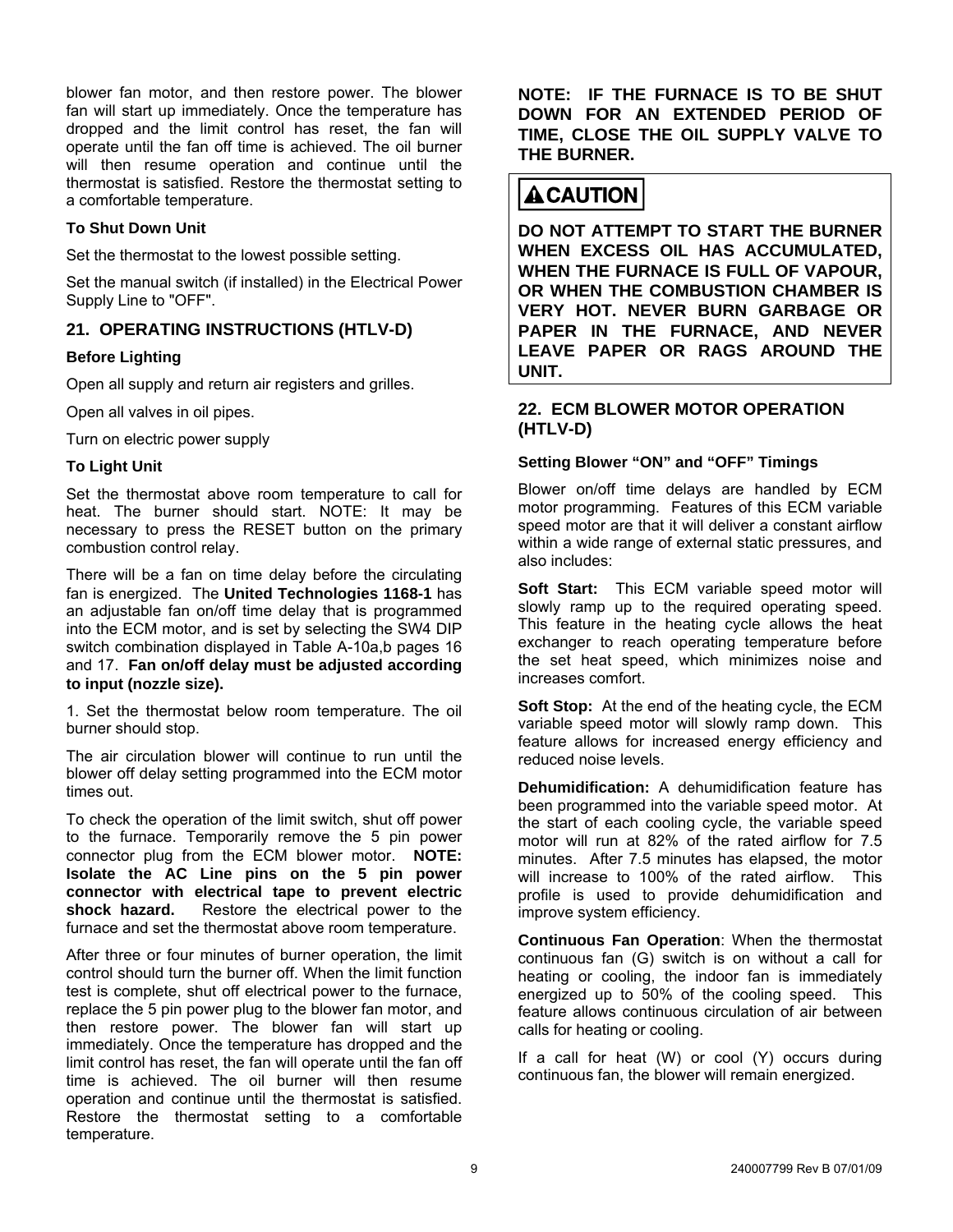#### <span id="page-9-0"></span>**Appendix A- HTL-D AND HTLV-D**

HTL-D and HTLV-D furnaces may be used with the following oil burners.

Please note: The Beckett AF, NX and Riello 40F oil burners are for applications using indoor air for combustion only.

| <b>Beckett AF Series Oil Burners</b><br>(For use with chimney vented units only) |                         |                               |                       |                                |                  |                |                               |  |  |  |  |
|----------------------------------------------------------------------------------|-------------------------|-------------------------------|-----------------------|--------------------------------|------------------|----------------|-------------------------------|--|--|--|--|
| <b>Furnace</b><br><b>Model</b>                                                   | Output<br><b>BTU/Hr</b> | <b>Burner</b><br><b>Model</b> | <b>Nozzle</b>         | <b>Pump</b><br><b>Pressure</b> | <b>Flow Rate</b> | Head $1$       | <b>Static</b><br><b>Plate</b> |  |  |  |  |
| HTL-90D                                                                          | 89,200                  | AF76XN                        | $0.75/60^{\circ}$ W   | $100$ $PSIG$                   | $0.75$ USGPH     | F <sub>3</sub> | $2 - \frac{3}{4}$ in.         |  |  |  |  |
| <b>HTL-100D</b>                                                                  | 101,100                 | AF76XN                        | $0.85 / 60^{\circ}$ W | $100$ $PSTG$                   | $0.85$ USGPH     | F <sub>3</sub> | $2 - \frac{3}{4}$ in.         |  |  |  |  |
| <b>HTL-120D</b>                                                                  | 117,600                 | AF76XN                        | $1.00 / 60^{\circ}$ W | $100$ $PSTG$                   | $1.00$ usgph     | F <sub>3</sub> | $2 - \frac{3}{4}$ in.         |  |  |  |  |
| <b>HTL-130D</b>                                                                  | 129,300                 | AF76YB                        | $1.10 / 60^{\circ}$ W | $100$ $PSTG$                   | $1.10$ USGPH     | F <sub>6</sub> | $2 - \frac{3}{4}$ in.         |  |  |  |  |
| <b>HTL-140D</b>                                                                  | 139,400                 | AF76YB                        | $1.20 / 60^{\circ}$ W | 100 <sub>PSIG</sub>            | $1.20$ usgph     | F <sub>6</sub> | $2 - \frac{3}{4}$ in.         |  |  |  |  |

**Table A-1 Beckett AF Oil Burner Set-Up**

#### **Table A-2 Beckett NX Oil Burner Set-Up**

| <b>Beckett NX Series Oil Burners</b><br>(For use with chimney vented units only) |                         |                                      |                            |                      |                  |  |  |  |  |  |  |
|----------------------------------------------------------------------------------|-------------------------|--------------------------------------|----------------------------|----------------------|------------------|--|--|--|--|--|--|
| <b>Furnace</b><br><b>Model</b>                                                   | Output<br><b>BTU/Hr</b> | <b>Burner Model</b><br><b>Nozzle</b> |                            | <b>Pump Pressure</b> | <b>Flow Rate</b> |  |  |  |  |  |  |
|                                                                                  |                         |                                      |                            |                      |                  |  |  |  |  |  |  |
| HTLV-90DNX                                                                       | 93,000                  | NX70LHHS                             | $0.65 \times 60$ °W        | $120$ $PSIG$         | $0.75$ USGPH     |  |  |  |  |  |  |
| HTLV-100DNX                                                                      | 101,100                 | NX70LHHS                             | $0.75 \times 60^{\circ}$ W | $125$ $PSIG$         | $0.85$ USGPH     |  |  |  |  |  |  |
| HTLV-120DNX                                                                      | 117,600                 | NX70LHHS                             | $0.90 \times 60$ °W        | $125$ $PSIG$         | $1.00$ usgph     |  |  |  |  |  |  |
| HTLV-130DNX                                                                      | 129,300                 | NX70LB                               | $1.00 \times 60$ °W        | <b>120 PSIG</b>      | $1.10$ USGPH     |  |  |  |  |  |  |
| HTLV-140DNX                                                                      | 139,400                 | NX70LB                               | $1.10 \times 60$ °W        | $120$ $PSIG$         | $1.20$ usgph     |  |  |  |  |  |  |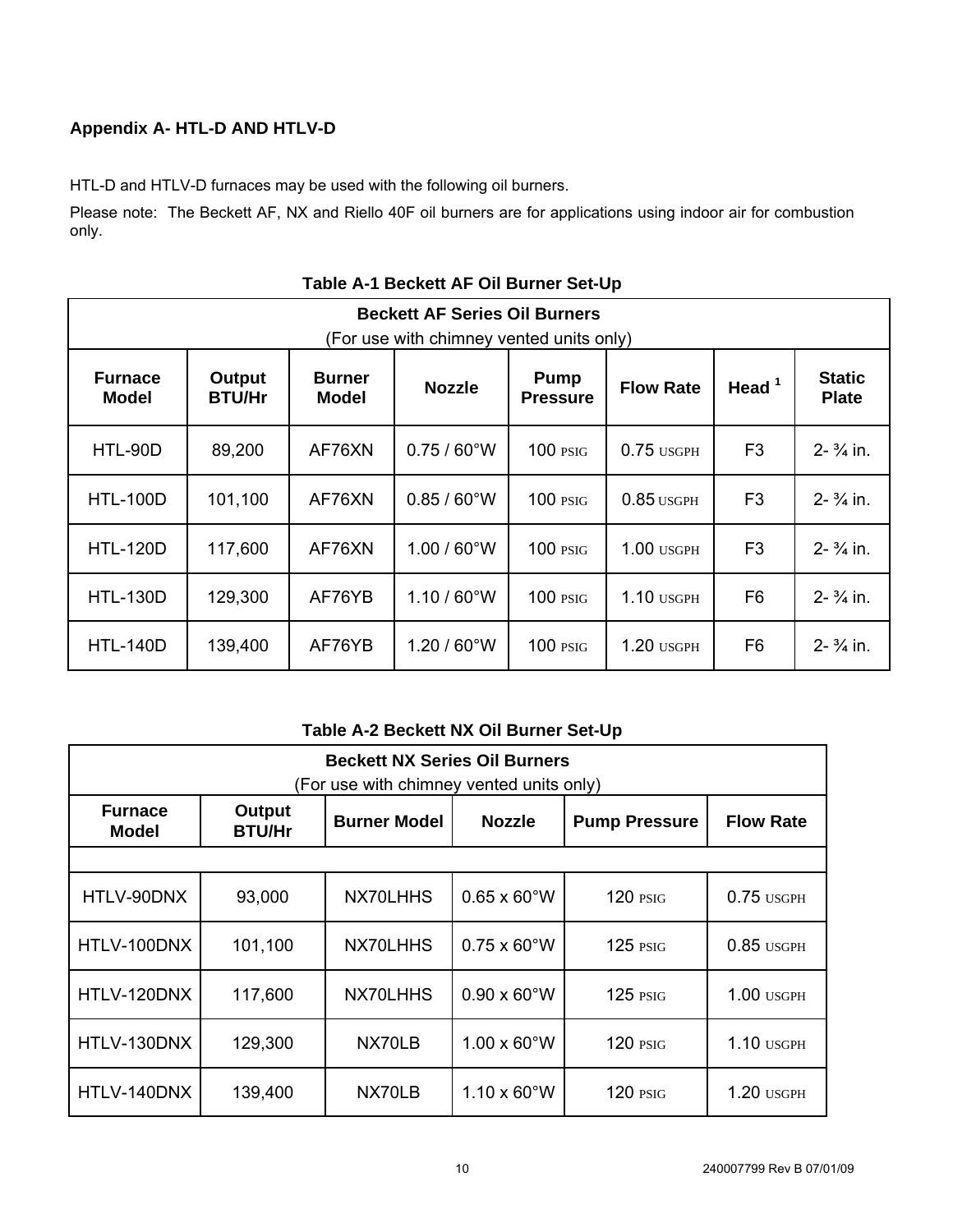<span id="page-10-0"></span>

| <b>Riello 40F Series Oil Burners</b><br>(For use with chimney vented units only) |                         |                                                |                       |                                |                  |  |  |  |  |  |
|----------------------------------------------------------------------------------|-------------------------|------------------------------------------------|-----------------------|--------------------------------|------------------|--|--|--|--|--|
| <b>Furnace Model</b>                                                             | Output<br><b>BTU/Hr</b> | <b>Burner</b><br><b>Nozzle</b><br><b>Model</b> |                       | <b>Pump</b><br><b>Pressure</b> | <b>Flow Rate</b> |  |  |  |  |  |
|                                                                                  |                         |                                                |                       |                                |                  |  |  |  |  |  |
| HTL-90DRF                                                                        | 90,300                  | 40F3                                           | $0.65 / 60^{\circ}$ W | <b>120 PSIG</b>                | $0.75$ USGPH     |  |  |  |  |  |
| HTLV-90DRF                                                                       |                         |                                                |                       |                                |                  |  |  |  |  |  |
| HTL-100DRF                                                                       | 101,100                 | 40F3                                           | $0.75/60^{\circ}$ W   | $125$ $PSIG$                   |                  |  |  |  |  |  |
| HTLV-100DRF                                                                      |                         |                                                |                       |                                | $0.85$ USGPH     |  |  |  |  |  |
| HTL-115DRF                                                                       | 114,600                 | 40F3                                           | $0.85 / 60^{\circ}$ W | $115$ $PSIG$                   | $0.95$ usgph     |  |  |  |  |  |
| HTLV-115DRF                                                                      |                         |                                                |                       |                                |                  |  |  |  |  |  |

#### **Table A-3 Riello 40F Series Oil Burner Set-Up**

#### **A.1 OIL BURNER AIR ADJUSTMENT**

The burner air supply is adjusted to maintain the *fuel to air ratio* to obtain ideal combustion conditions. A lack of air causes "soft" and "sooty" flames, resulting in soot build-up throughout the heat exchanger passages. Excess combustion air causes a bright roaring fire and high stack temperatures resulting in poor fuel efficiency. The HTL-D and HTLV-D furnaces operate most efficiently with a No. 1 smoke spot on the Bacharach Scale. This is not necessarily the optimum setting; however, because dust will inevitably build up on the air moving components of the oil burner assembly. This will result in decreased air supply with the potential result of soot building up in the flue gas passageways of the heat exchanger. Soot behaves as an insulator and impairs good heat transfer. Stack temperature will increase, and the overall efficiency will decrease. As a means of avoiding this problem, it is advisable to adjust the air supply to provide no more than a trace smoke spot on the Bacharach Scale.

For complete details, consult the oil burner instruction manual provided in the furnace documents envelope.

#### **Beckett AF Burner**

Adjust the air shutter by loosening the locking screws and moving the air shutter, and if necessary, the bulk air band.

#### **Beckett NX Burner**

Adjust the burner Head/Air supply by first loosening the spline screw. Turn the adjustment screw clockwise to decrease the combustion air and counter-clockwise to increase the combustion air. Re-tighten the spline screw after obtaining the proper setting. (Refer to Beckett NX Oil Burner manual).

#### **Riello 40 Series (Chimney Vented)**

Riello burners are factory set with respect to nozzle size; pump pressure, air gate and turbulator adjustments for each model and firing rate. By removing the burner cover and loosening the screws that secure the air adjustment plate, the combustion air can be adjusted. Move the adjusting plate to either increase or decrease combustion air. When the proper air setting is achieved, retighten the fixing screws.

#### **A.2 BURNER ELECTRODES**

Adjustment of the electrode tips with respect to each other, the nozzle, and to the rest of the burner is very important to ensure smooth start-ups and to permit efficient combustion.

#### **Beckett AF Burner**

Electrode gap: 5/32 inch.

Distance above horizontal centerline: 5/16 inch. Older instruction sheets specify 7/16 inch. The current specification is 5/16 inch.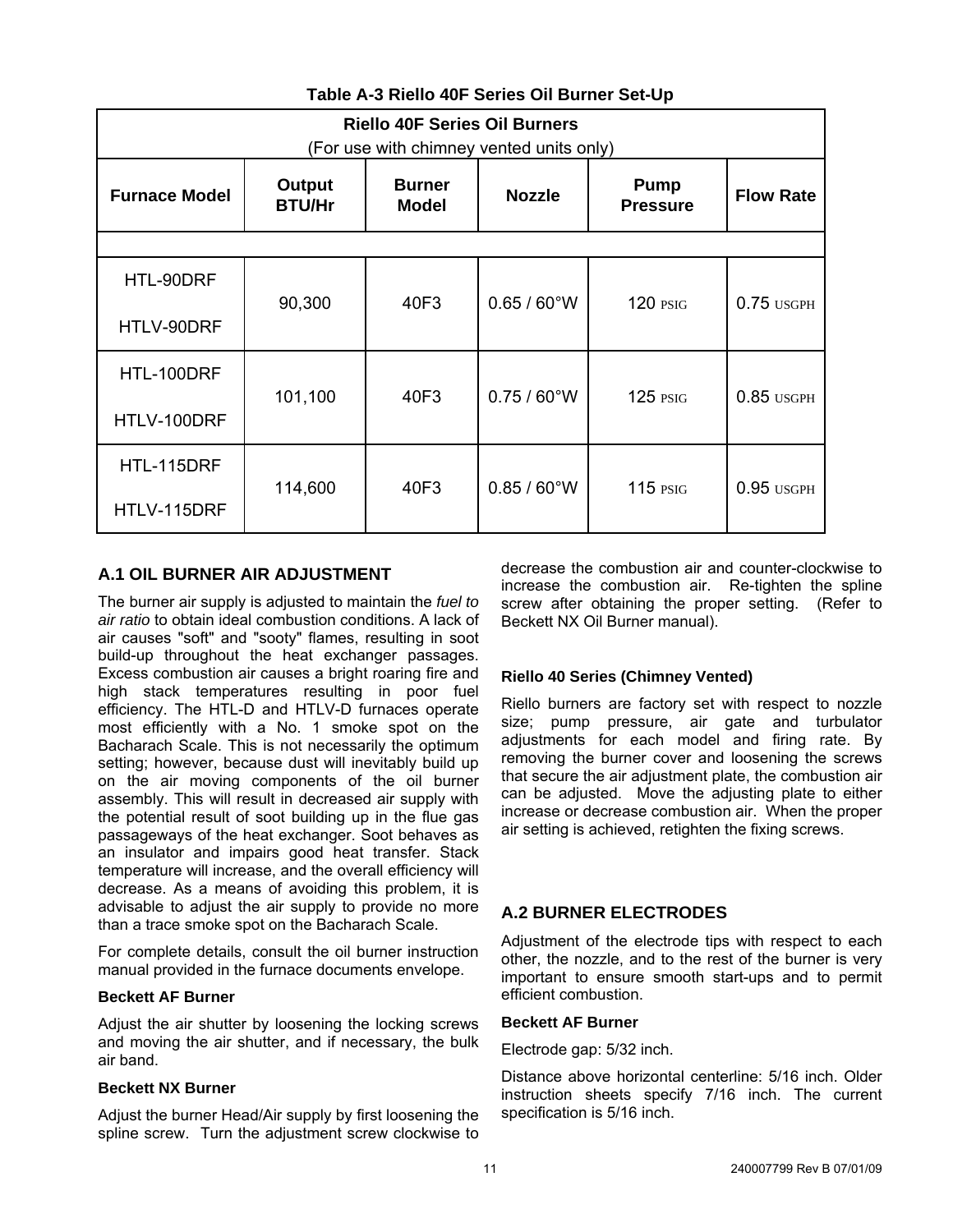<span id="page-11-0"></span>Distance ahead of nozzle: 1/16 inch.

"Z" dimension, the distance from the front of the end cone (head) to the face of the nozzle should be 1-1/8 inches. If a ceramic head is used, the distance from the end cone to the nozzle face is increased to 1-3/8 inches.

#### **Beckett NX Burner**

Electrode gap: 5/32 inch.

Distance above nozzle centre line: 1/4 inch.

Nozzle-to-electrode tip Spacing: 3/32 inch.

#### **Riello 40F**

Electrode gap: 5/32 inch.

Distance above horizontal centerline: 13/64 inch.

Distance ahead of nozzle: 5/64 to 7/64 inch.

#### **A.3 START UP**

The furnace should be operated for a minimum of 10 minutes to reach steady state conditions before fine tuning combustion. The warm up time is ideal for testing the oil pump pressure.

Drill a 1/4-inch test port in the venting between the furnace flue outlet and draft regulator (barometric damper). Insert a stack thermometer and note the flue gas temperature. The flue gases should be within a range of 350°F to 450°F. If the flue gases are below the range, it may be necessary to slow down the blower fan. If the flue gases are above the range, the blower fan may require speeding up. Stack temperature varies directly with the system temperature rise. System temperature rise is the difference between the furnace outlet temperature and furnace inlet temperature as measured in the vicinity of the connection between the plenum take-offs and the trunk ducts. Temperature rise value is listed on the system rating plate.

Perform a smoke spot test. The smoke spot should not exceed No. 1 on the Bacharach Scale.

After the air adjustments have been completed, recheck the draft pressure at the test port on the burner mounting plate as shown in Figure 2. The draft should be adjusted to -0.02 inches w.c.

In the United States, the Beckett AF Burner may be equipped with Beckett's "*Inlet Air Shut-Off*" to increase efficiency. (Beckett Part No. AF/A 5861).

#### **NOTE: USE OF THE INLET AIR SHUT-OFF COULD CAUSE POST COMBUSTION NOZZLE DRIP.**

#### **A.4 SPECIAL INSTRUCTIONS FOR UNITS EQUIPPED WITH RIELLO BURNERS**

Riello burners are factory set with respect to nozzle size, pump pressure, air gate and turbulator adjustments for each model and firing rate; therefore, do not use the above listed set up procedures.

Riello specifications are listed in Table A-3. Consult the Riello Installation Instructions supplied with the Burner for specific information concerning burner adjustments, operation, and trouble-shooting.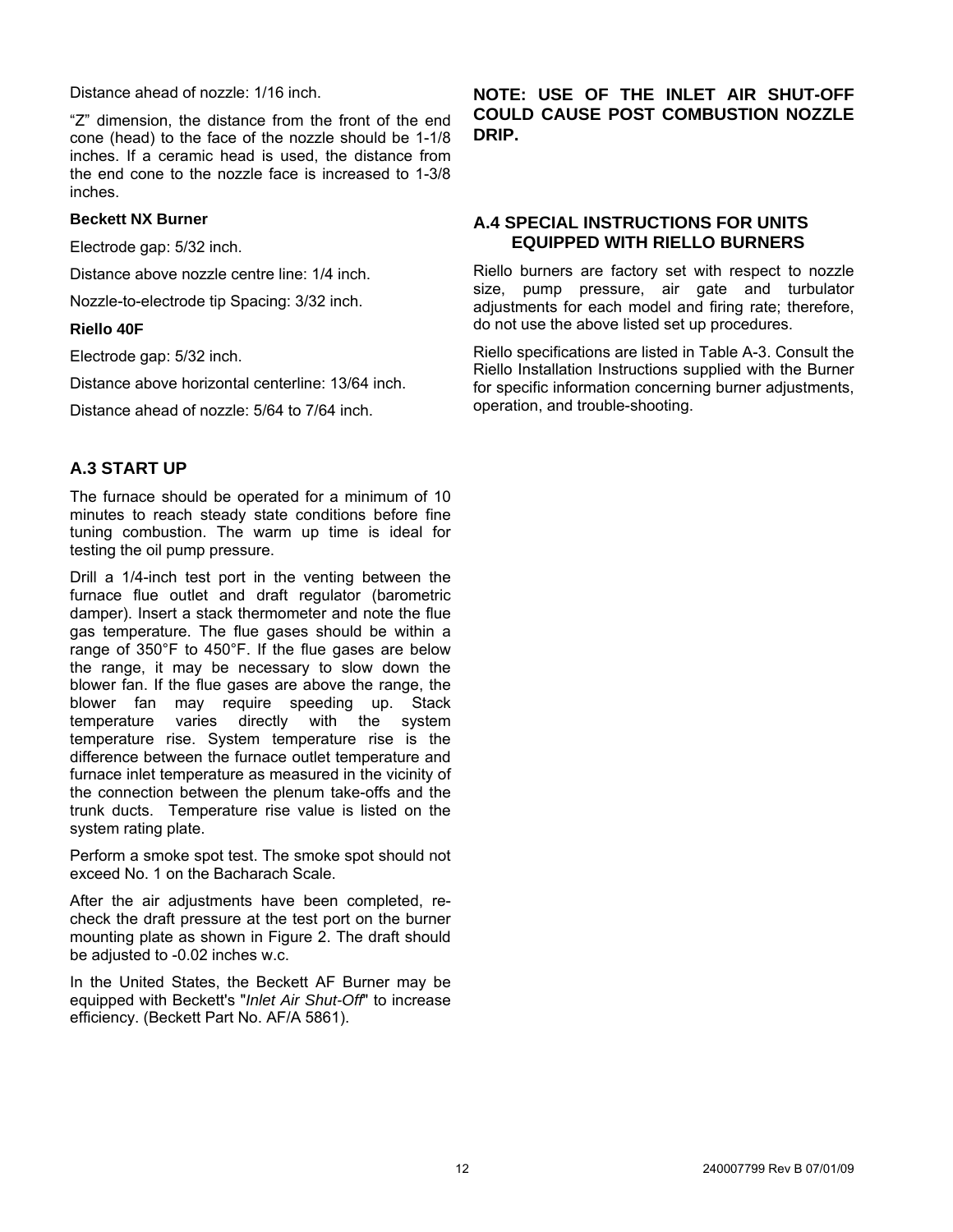|                      |               |              |               | <b>Blower Set-Up</b> | <b>Cooling Capacity</b> |             |              |                  |
|----------------------|---------------|--------------|---------------|----------------------|-------------------------|-------------|--------------|------------------|
| <b>Furnace Model</b> | <b>Blower</b> |              | 0.20 in. w.c. |                      | $0.50$ in. w.c.         |             | <b>Power</b> | <b>CFM Range</b> |
|                      |               | <b>Speed</b> | <b>Motor</b>  | <b>Speed</b>         | <b>Motor</b>            | <b>Tons</b> |              |                  |
|                      |               |              |               |                      |                         |             |              |                  |
| HTL-90D              | 100-10 DD     | Med-Low      | $1/2$ HP      | Med-High             | $1/2$ HP                | 3           | $1/2$ HP     | $650 - 1400$     |
| <b>HTL-100D</b>      | 100-10 DD     | Med-Low      | $1/2$ HP      | Med-High             | $1/2$ HP                | 3           | $1/2$ HP     | $650 - 1400$     |
| <b>HTL-120D</b>      | 100-10 DD     | Med-High     | $1/2$ HP      | Med-High             | $1/2$ HP                | 3           | $1/2$ HP     | $650 - 1400$     |
| <b>HTL-120D</b>      | 120-10 DD     | Low          | 3/4 HP        | High                 | $3/4$ HP                | 5           | $3/4$ HP     | 1500 - 2000      |
| <b>HTL-130D</b>      | 120-10 DD     | Low          | $3/4$ HP      | High                 | $3/4$ HP                | 5           | $3/4$ HP     | 1500 - 2000      |
| <b>HTL-140D</b>      | 120-10 DD     | Med-Low      | $3/4$ HP      | High                 | $3/4$ HP                | 5           | $3/4$ HP     | 1500 - 2000      |

#### **Table A-6 Direct Drive Blower Set-Up PSC Motor**

#### **Table A-7 Direct Drive Blower Characteristics PSC Motor**

|                                |               |                 |                  |                |              |                                        |      |      |      |      | <b>CFM</b> |      |      |  |         |      |      |      |      |      |  |  |  |  |  |  |  |  |  |  |  |  |                |  |         |      |      |      |      |      |
|--------------------------------|---------------|-----------------|------------------|----------------|--------------|----------------------------------------|------|------|------|------|------------|------|------|--|---------|------|------|------|------|------|--|--|--|--|--|--|--|--|--|--|--|--|----------------|--|---------|------|------|------|------|------|
| <b>Furnace</b><br><b>Model</b> | <b>Blower</b> | <b>Motor HP</b> | <b>Motor FLA</b> | $\Delta T$     | <b>Speed</b> | External Static Pressure - Inches w.c. |      |      |      |      |            |      |      |  |         |      |      |      |      |      |  |  |  |  |  |  |  |  |  |  |  |  |                |  |         |      |      |      |      |      |
|                                |               |                 |                  |                |              | 0.2                                    | 0.3  | 0.4  | 0.5  | 0.6  |            |      |      |  |         |      |      |      |      |      |  |  |  |  |  |  |  |  |  |  |  |  |                |  |         |      |      |      |      |      |
|                                |               |                 |                  |                |              |                                        |      |      |      |      |            |      |      |  |         |      |      |      |      |      |  |  |  |  |  |  |  |  |  |  |  |  |                |  |         |      |      |      |      |      |
| <b>HTL-D 90-</b><br>120        |               |                 |                  |                | High         | 1639                                   | 1581 | 1507 | 1440 | 1374 |            |      |      |  |         |      |      |      |      |      |  |  |  |  |  |  |  |  |  |  |  |  |                |  |         |      |      |      |      |      |
|                                | 100-10 DD     | $1/2$ HP        | $\overline{7}$   | $70^{\circ}$ F |              | Med-High                               | 1544 | 1493 | 1429 | 1366 | 1300       |      |      |  |         |      |      |      |      |      |  |  |  |  |  |  |  |  |  |  |  |  |                |  |         |      |      |      |      |      |
|                                |               |                 |                  |                |              |                                        |      |      |      |      |            |      |      |  | Med-Low | 1158 | 1144 | 1121 | 1084 | 1040 |  |  |  |  |  |  |  |  |  |  |  |  |                |  |         |      |      |      |      |      |
|                                |               |                 |                  |                | Low          | 766                                    | 743  | 703  | 696  | 661  |            |      |      |  |         |      |      |      |      |      |  |  |  |  |  |  |  |  |  |  |  |  |                |  |         |      |      |      |      |      |
|                                |               | 3/4 HP          | 9                |                |              |                                        |      | High | 2111 | 2030 | 1974       | 1924 | 1857 |  |         |      |      |      |      |      |  |  |  |  |  |  |  |  |  |  |  |  |                |  |         |      |      |      |      |      |
| <b>HTL-D 120-</b>              | 120-10 DD     |                 |                  |                |              | Med-High                               | 1974 | 1923 | 1885 | 1832 | 1792       |      |      |  |         |      |      |      |      |      |  |  |  |  |  |  |  |  |  |  |  |  |                |  |         |      |      |      |      |      |
| 140                            |               |                 |                  |                |              |                                        |      |      |      |      |            |      |      |  |         |      |      |      |      |      |  |  |  |  |  |  |  |  |  |  |  |  | $70^{\circ}$ F |  | Med-Low | 1785 | 1753 | 1729 | 1679 | 1636 |
|                                |               |                 |                  |                |              |                                        | Low  | 1623 | 1594 | 1564 | 1513       | 1468 |      |  |         |      |      |      |      |      |  |  |  |  |  |  |  |  |  |  |  |  |                |  |         |      |      |      |      |      |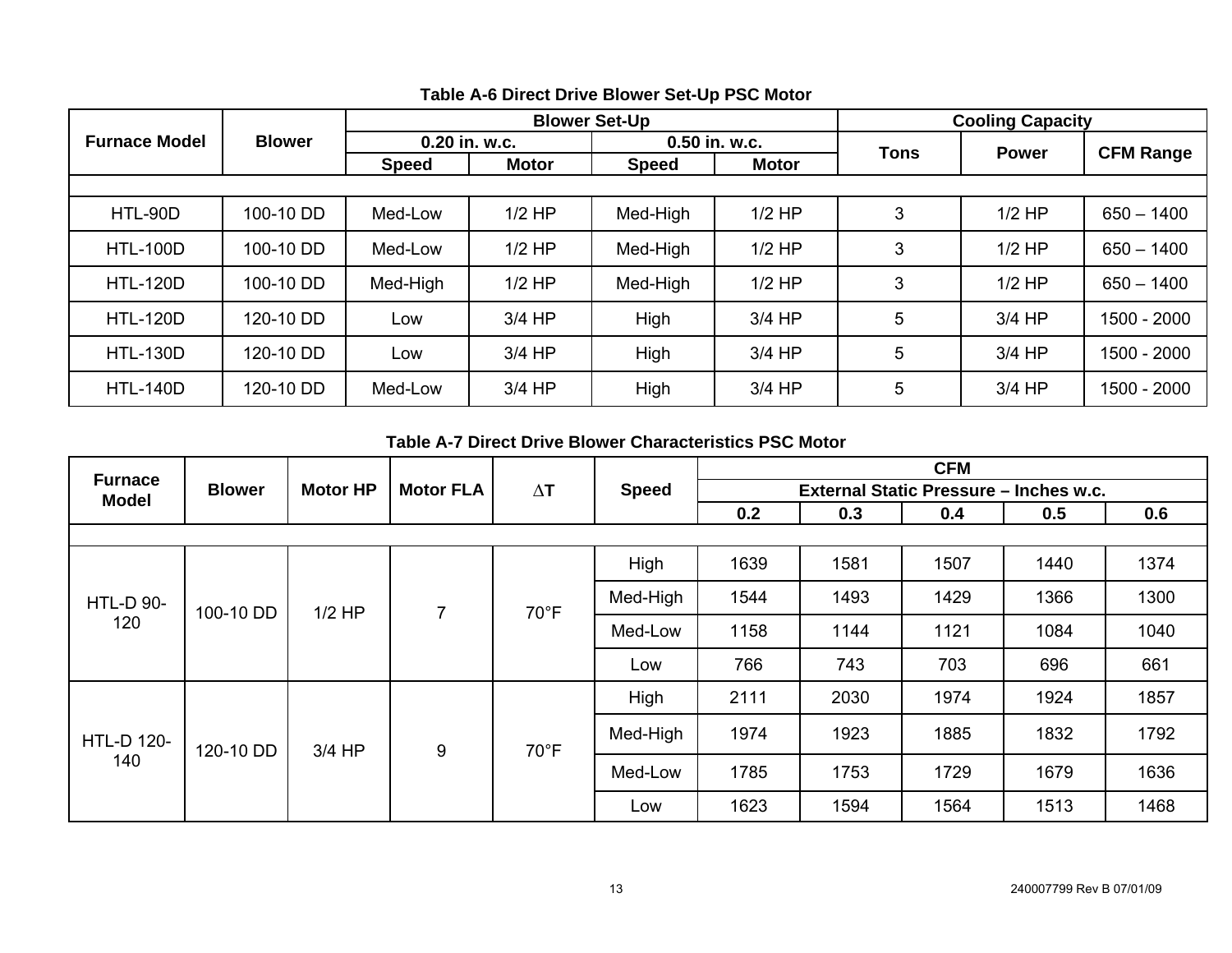#### **Table A-8 Direct Drive Blower Characteristics ECM Motor**

|                |               |                        |                  |                |                          | <b>CFM RANGE</b>        |                   |                |
|----------------|---------------|------------------------|------------------|----------------|--------------------------|-------------------------|-------------------|----------------|
| <b>Furnace</b> | <b>Blower</b> | <b>Motor HP</b>        | <b>Motor FLA</b> |                | $\Delta T$               |                         | <b>Heating</b>    | <b>Cooling</b> |
| <b>Model</b>   |               |                        |                  |                | <b>Continuous</b><br>Fan |                         | $0.5$ inches w.c. |                |
|                |               |                        |                  |                |                          | 0.38 - 0.48 inches w.c. |                   |                |
| HTLV-D         |               | 100-10 DD   1/2 HP ECM | 7.7              | $70^{\circ}$ F | $500 - 700$              | 1100 - 1500             | $600 - 1200$      |                |
| $90 - 120$     |               |                        |                  |                |                          |                         |                   |                |

|                |               |                 |      |                          |                  | <b>CFM RANGE</b>        |                 |  |         |         |
|----------------|---------------|-----------------|------|--------------------------|------------------|-------------------------|-----------------|--|---------|---------|
| <b>Furnace</b> | <b>Blower</b> | <b>Motor HP</b> |      |                          | <b>Motor FLA</b> |                         | $\Delta T$      |  | Heating | Cooling |
| <b>Model</b>   |               |                 |      | <b>Continuous</b><br>Fan |                  |                         | 0.5 inches w.c. |  |         |         |
|                |               |                 |      |                          |                  | 0.38 - 0.48 inches w.c. |                 |  |         |         |
| HTLV-D         | 120-10 DD     | HP ECM          | 12.8 | $70^{\circ}$ F           | 750 - 1000       | 1100 - 2100             | $800 - 2000$    |  |         |         |
| $90 - 140$     |               |                 |      |                          |                  |                         |                 |  |         |         |

TIP: These Formulae will assist with the design of the ductwork and the determination of airflow delivery:

CFM = Bornet Output / (1.085 x System Temperature Rise  $(\Delta T)$ )

System Temperature Rise  $(\Delta T)$  = Bonnet Output / (1.085 x CFM)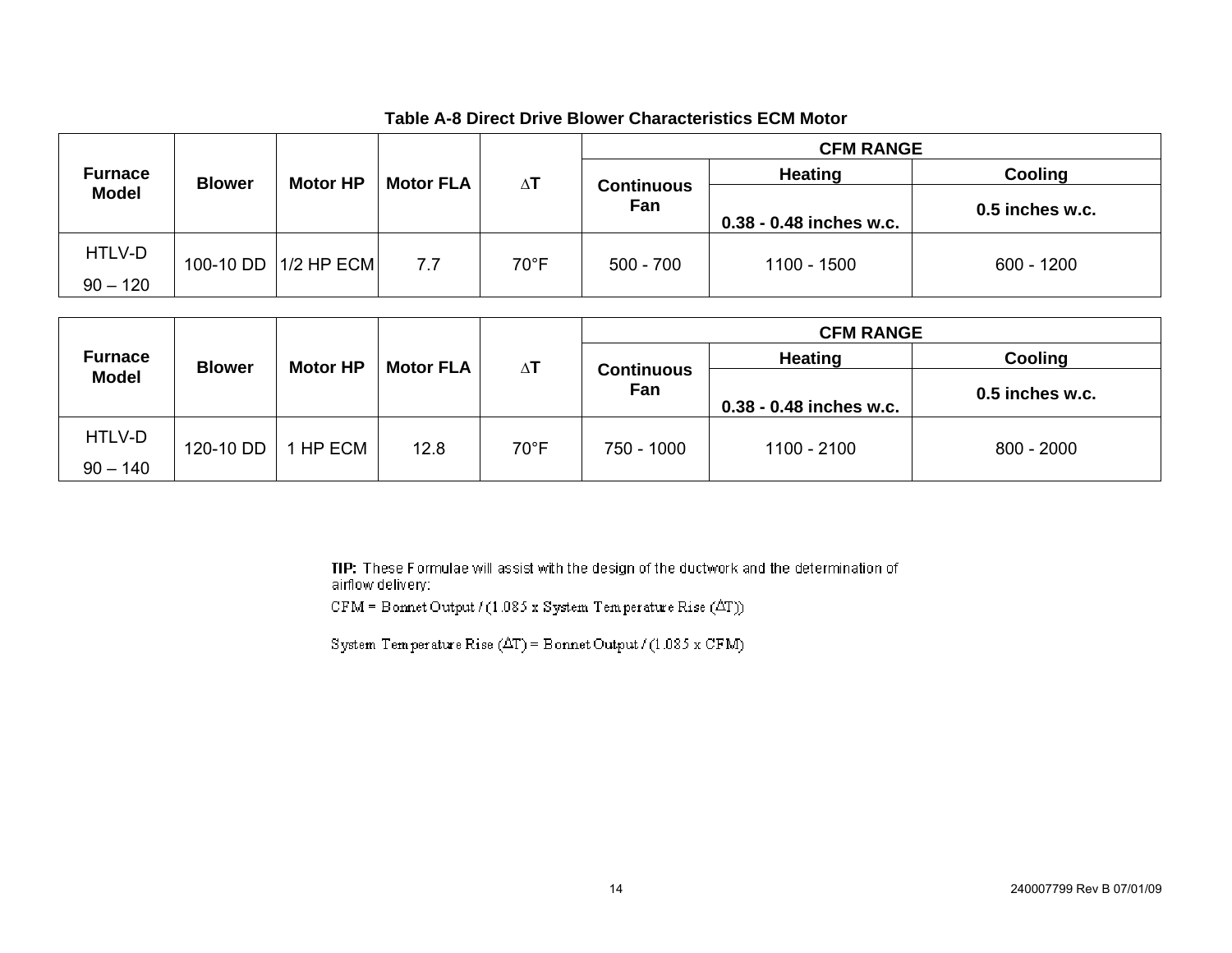| <b>Furnace</b><br><b>Model</b> | <b>Cabinet</b> |            |               | <b>Plenum Openings</b>    |             |                |                                | <b>Filter</b> |                       | <b>Shipping</b> |
|--------------------------------|----------------|------------|---------------|---------------------------|-------------|----------------|--------------------------------|---------------|-----------------------|-----------------|
|                                | <b>Width</b>   | Depth      | <b>Height</b> | <b>Supply</b>             | Return      |                | <b>Flue</b><br><b>Diameter</b> |               | <b>Size</b>           | Weight          |
|                                |                |            |               |                           | <b>Side</b> | <b>Bottom</b>  |                                | <b>Type</b>   |                       | (LB.)           |
| HTL-D<br>HTLV-D                | 22             | $30 - 3/4$ | 58            | $20\frac{1}{2} \times 20$ | 14 x 22     | $14 \times 22$ |                                | Permanent     | $16 \times 25 \times$ | 270             |

**Table A-9 General Dimensions (Inches)**

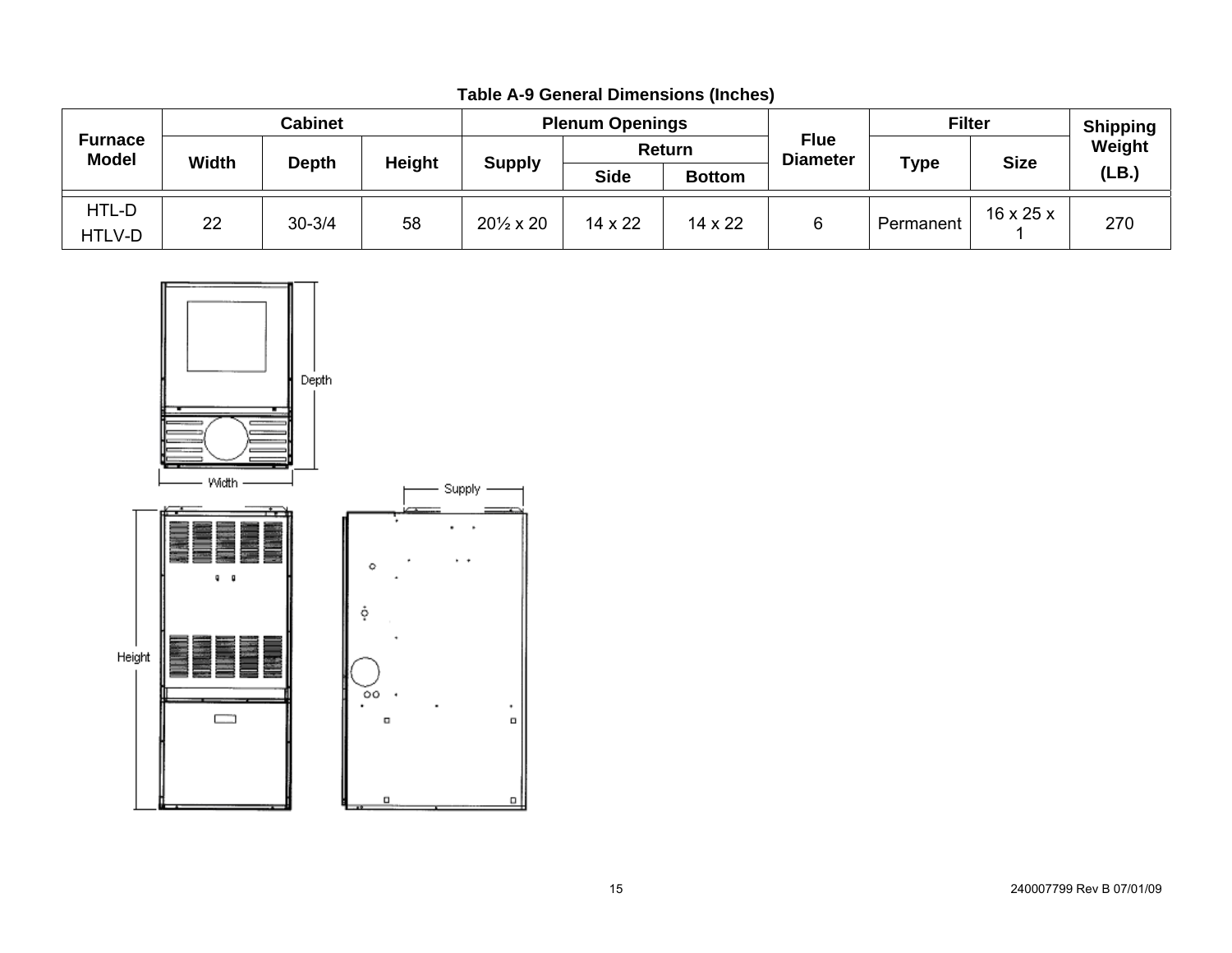#### **Table A-10a ECM Blower Set-Up (HTLV-D) 100-10DD blower with ½ HP ECM**

#### **DIP SWITCH ADJUSTMENT CHART**

#### FOR INPUT 0.75 USGPH TO 1.00 USGPH

| SW1 - HEAT |                               |      |              |            | SW <sub>2</sub> - COOL     |      |            |
|------------|-------------------------------|------|--------------|------------|----------------------------|------|------------|
|            | <b>DIP Switch</b><br>Position | POS. | <b>INPUT</b> |            | <b>DIP Switch Position</b> | POS. | AC Siz     |
|            |                               |      | <b>USGPH</b> |            |                            |      | <b>TON</b> |
| <b>OFF</b> | OFF                           | Α    | 1.00         | <b>OFF</b> | <b>OFF</b>                 | A    | 3          |
| ON         | OFF.                          | B    | 0.85         | <b>ON</b>  | <b>OFF</b>                 | B    | 2.5        |
| <b>OFF</b> | ON                            |      | 0.95         | <b>OFF</b> | <b>ON</b>                  |      |            |
| ΟN         | ON                            |      | 0.75         | ON         | <b>ON</b>                  |      | 1.5        |

|              |                            | SW2 - COOL |      |         |
|--------------|----------------------------|------------|------|---------|
| <b>INPUT</b> | <b>DIP Switch Position</b> |            | POS. | AC Size |
| USGPH        |                            |            |      | TON)    |
| 1.00         | <b>OFF</b>                 | <b>OFF</b> | Α    |         |
| 0.85         | ΟN                         | OFF        | В    | 2.5     |
| 0.95         | <b>OFF</b>                 | ΟN         | С    |         |
| 0.75         | ЭN                         | OΝ         |      | 1.5     |

| UM<br>ON<br>OFF<br>ON<br>N<br>a<br>ON                                              | ä<br>2                                       | 211<br>ur<br>o<br>$\overline{c}$<br>OFF<br>ON<br>ON<br>2<br><b>ON<sub>I</sub>N</b><br>A<br>B                                                             | ₿           |
|------------------------------------------------------------------------------------|----------------------------------------------|----------------------------------------------------------------------------------------------------------------------------------------------------------|-------------|
| OFF                                                                                |                                              | D                                                                                                                                                        | D           |
|                                                                                    | P4<br><b>SW1</b>                             | OFF<br>SW2                                                                                                                                               | Р5          |
| <b>SW3</b><br>2<br>OFF OFF<br>OFF<br>ON<br>OFF<br>ON<br>ON<br>ON<br>ON<br>ę<br>OFF | ADJ<br>A<br>B<br>C<br>JW3e<br>$\overline{D}$ | SW4<br>DELAY<br>$\overline{2}$<br>OFF<br>OFF<br>$\bigwedge$<br>$\frac{B}{C}$<br>ON<br>F<br>OF<br>OF<br>ON<br>F<br>D<br>ON<br>ΠN<br>A<br>ñ<br>B<br>с<br>D | А<br>B<br>D |

HEAT

COOL

|            | SW3 - ADJUST                  |      |            |            | SW4 - DELAY                |      |              |
|------------|-------------------------------|------|------------|------------|----------------------------|------|--------------|
|            | <b>DIP Switch</b><br>Position | POS. | <b>CFM</b> |            | <b>DIP Switch Position</b> | POS. | <b>INPUT</b> |
|            |                               |      |            |            |                            |      | <b>USGPI</b> |
| <b>OFF</b> | OFF                           | Α    | 0%         | <b>OFF</b> | <b>OFF</b>                 | A    | 1.00         |
| ON         | OFF                           | B    | (+)15%     | ON         | <b>OFF</b>                 | В    | 0.85         |
| <b>OFF</b> | ΟN                            | С    | (-)15%     | <b>OFF</b> | ON                         | С    | 0.95         |
| ON         | ΟN                            |      | N/A        | ON         | ON                         |      | 0.75         |

|            | SW4 - DELAY                |      |              |
|------------|----------------------------|------|--------------|
|            | <b>DIP Switch Position</b> | POS. | <b>INPUT</b> |
|            | 2                          |      | <b>USGPH</b> |
| OFF        | <b>OFF</b>                 | А    | 1.00         |
| ON         | <b>OFF</b>                 | В    | 0.85         |
| <b>OFF</b> | ΟN                         | C    | 0.95         |
| ΩN         | ωN                         |      | 0.75         |

**NOTE:**

**SW1 (HEAT) AND SW4 (DELAY) DIP SWITCHES MUST BOTH BE ADJUSTED ACCORDING TO INPUT (NOZZLE SIZE).** 

**SW2 (COOL): 1 TON is approximately equal to 400 CFM** 

**SW3 (ADJUST): (Heating Mode) Increase OR decrease temperature rise respectively** 

 **(Cooling Mode) Increase OR decrease CFM respectively**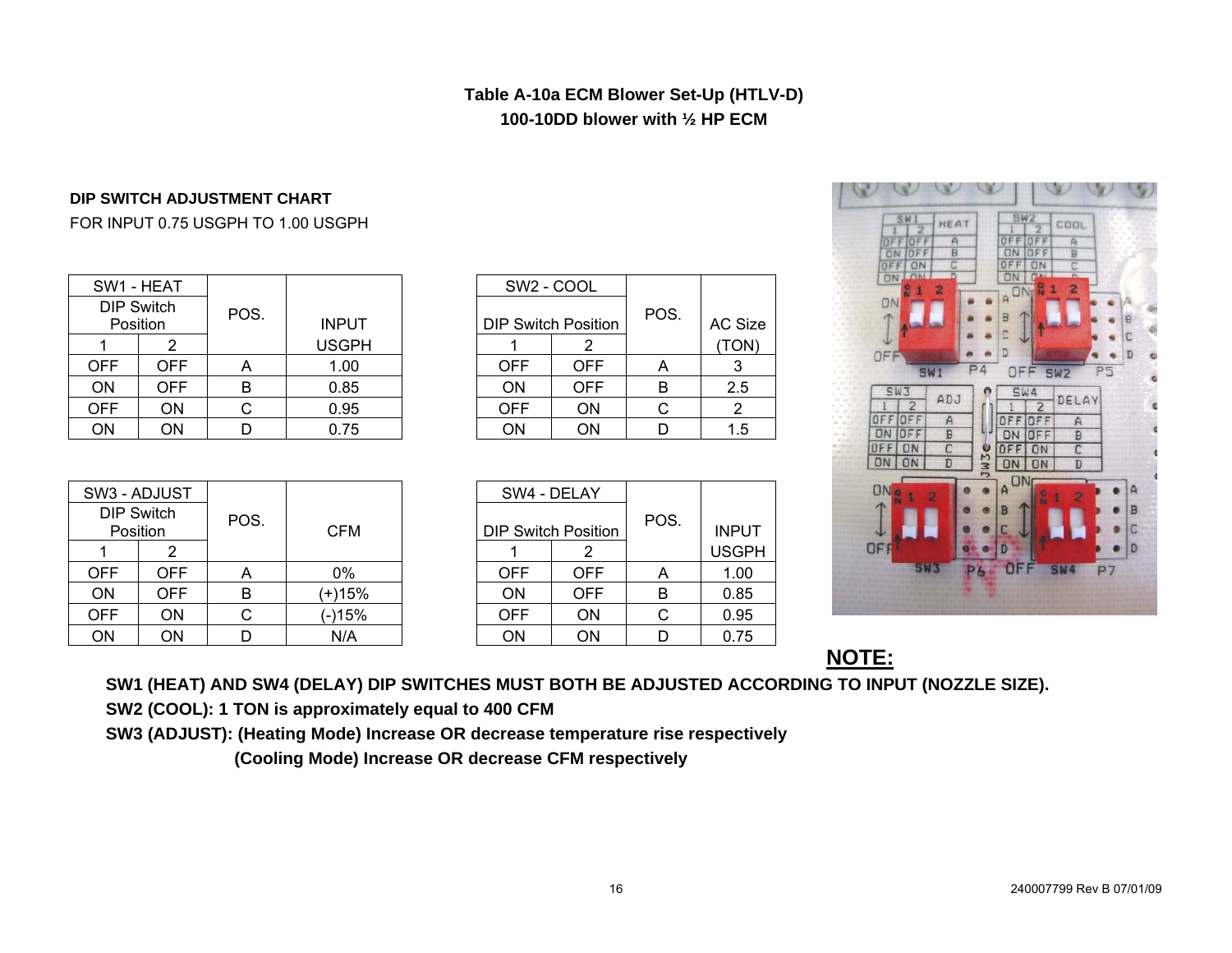#### **Table A-10b ECM Blower Set-Up (HTLV-D) 120-10DD blower with 1 HP ECM**

#### **DIP SWITCH ADJUSTMENT CHART**

#### FOR INPUT 0.85 USGPH TO 1.20 USGPH

| SW1 - HEAT |                               |      |              |            | SW2 - COOL                 |      |                 |
|------------|-------------------------------|------|--------------|------------|----------------------------|------|-----------------|
|            | <b>DIP Switch</b><br>Position | POS. | <b>INPUT</b> |            | <b>DIP Switch Position</b> | POS. | AC <sub>S</sub> |
|            |                               |      | <b>USGPH</b> |            |                            |      | <b>TOI</b>      |
| OFF        | OFF                           | А    | 1.00         | <b>OFF</b> | <b>OFF</b>                 | А    | 3               |
| <b>ON</b>  | OFF                           | в    | 1.10         | <b>ON</b>  | <b>OFF</b>                 | B    | 4               |
| <b>OFF</b> | ΟN                            |      | 1.20         | <b>OFF</b> | <b>ON</b>                  |      | 5               |
| ΟN         | ON                            |      | 0.85         | ΟN         | ΟN                         |      | $\overline{2}$  |

|              |                            | SW <sub>2</sub> - COOL |      |         |
|--------------|----------------------------|------------------------|------|---------|
| <b>INPUT</b> | <b>DIP Switch Position</b> |                        | POS. | AC Size |
| USGPH        |                            |                        |      | TON)    |
| 1.00         | <b>OFF</b>                 | <b>OFF</b>             | A    |         |
| 1.10         | ON                         | <b>OFF</b>             | В    |         |
| 1.20         | <b>OFF</b>                 | ΟN                     |      | 5       |
| 0.85         | ۱۷۰ .                      | .NC                    |      |         |

| <b>SWI</b><br>HEAT<br>$\overline{A}$<br>OFF<br>OFF<br>$rac{1}{2}$<br>OFF<br>ON<br>ON<br>OFF<br>ON<br>ON<br>1<br>N<br>$\overline{\mathbf{z}}$<br>ON<br>OFF          | SW2<br>COOL<br>OFF<br>OFF<br>口回り<br><b>ON</b><br>OFF<br>OFF<br>ON<br>ON<br><b>CAN</b><br>2<br>A ON <sub>I</sub> N<br>1<br>B<br>B<br>c<br>C<br>D<br>D<br>ö<br>4<br>P                                                                                     |
|--------------------------------------------------------------------------------------------------------------------------------------------------------------------|---------------------------------------------------------------------------------------------------------------------------------------------------------------------------------------------------------------------------------------------------------|
| <b>SW1</b><br>SW3<br>ADJ<br>$\overline{2}$<br>OFF<br>OFF<br>$\overline{A}$<br>OFF<br>B<br>ON<br>OFF<br>C<br>ON<br>ON<br>D<br>ON<br>ON<br>2<br>읇<br>1<br>OFF<br>sws | P <sub>5</sub><br>OFF<br>SW <sub>2</sub><br>ë<br>SW4<br>DELAY<br>$\overline{2}$<br>¢<br>OFF<br>A<br>n<br>¢<br>B<br>OFF<br>ON<br>JWJe<br>Ċ<br>OFF<br>ON<br>D<br><b>ON</b><br>ON<br>ON<br>A<br>А<br>20<br>2<br>1<br>B<br>B<br>C<br>с<br>D<br>Đ<br>P7<br>6 |

 $\mathcal{L}$ 

B B B

|     | SW3 - ADJUST                  |      |            |            | SW4 - DELAY                |                |              |
|-----|-------------------------------|------|------------|------------|----------------------------|----------------|--------------|
|     | <b>DIP Switch</b><br>Position | POS. | <b>CFM</b> |            | <b>DIP Switch Position</b> | POS.           | <b>INPUT</b> |
|     |                               |      |            |            |                            |                |              |
|     |                               |      |            |            |                            |                | <b>USGPI</b> |
| OFF | OFF                           | A    | 0%         | <b>OFF</b> | <b>OFF</b>                 | $\overline{ }$ | 1.00         |
| ON  | OFF                           | в    | (+)15%     | ON         | <b>OFF</b>                 | B              | 1.10         |
| OFF | ΟN                            |      | (-)15%     | <b>OFF</b> | ON                         |                | 1.20         |
| ΩN  | ΩN                            |      | N/A        | ΩN         | ON                         |                | <u>በ ጸ5</u>  |

| W3 - ADJUST            |            |      |            | SW4 - DELAY |                            |      |              |  |
|------------------------|------------|------|------------|-------------|----------------------------|------|--------------|--|
| DIP Switch<br>Position |            | POS. | <b>CFM</b> |             | <b>DIP Switch Position</b> | POS. | <b>INPUT</b> |  |
|                        |            |      |            |             |                            |      | <b>USGPH</b> |  |
| <b>DFF</b>             | <b>OFF</b> | A    | $0\%$      | <b>OFF</b>  | <b>OFF</b>                 | Α    | 1.00         |  |
| OΝ                     | <b>OFF</b> | B    | (+)15%     | ON          | <b>OFF</b>                 | B    | 1.10         |  |
| <b>DFF</b>             | ΟN         |      | (-)15%     | <b>OFF</b>  | <b>ON</b>                  | C    | 1.20         |  |
| OΝ                     | ΟN         |      | N/A        | ΟN          | ON                         |      | 0.85         |  |

**NOTE:**

#### **SW1 (HEAT) AND SW4 (DELAY) DIP SWITCHES MUST BOTH BE ADJUSTED ACCORDING TO INPUT (NOZZLE SIZE).**

**SW2 (COOL): 1 TON is approximately equal to 400 CFM** 

**SW3 (ADJUST): (Heating Mode) Increase OR decrease temperature rise respectively** 

 **(Cooling Mode) Increase OR decrease CFM respectively** 

**HTLV-90DRF Riello 40F3 Input 0.75 USGPH. SET: SW1-HEAT "D", SW3-ADJUST "C", SW4-DELAY "D"**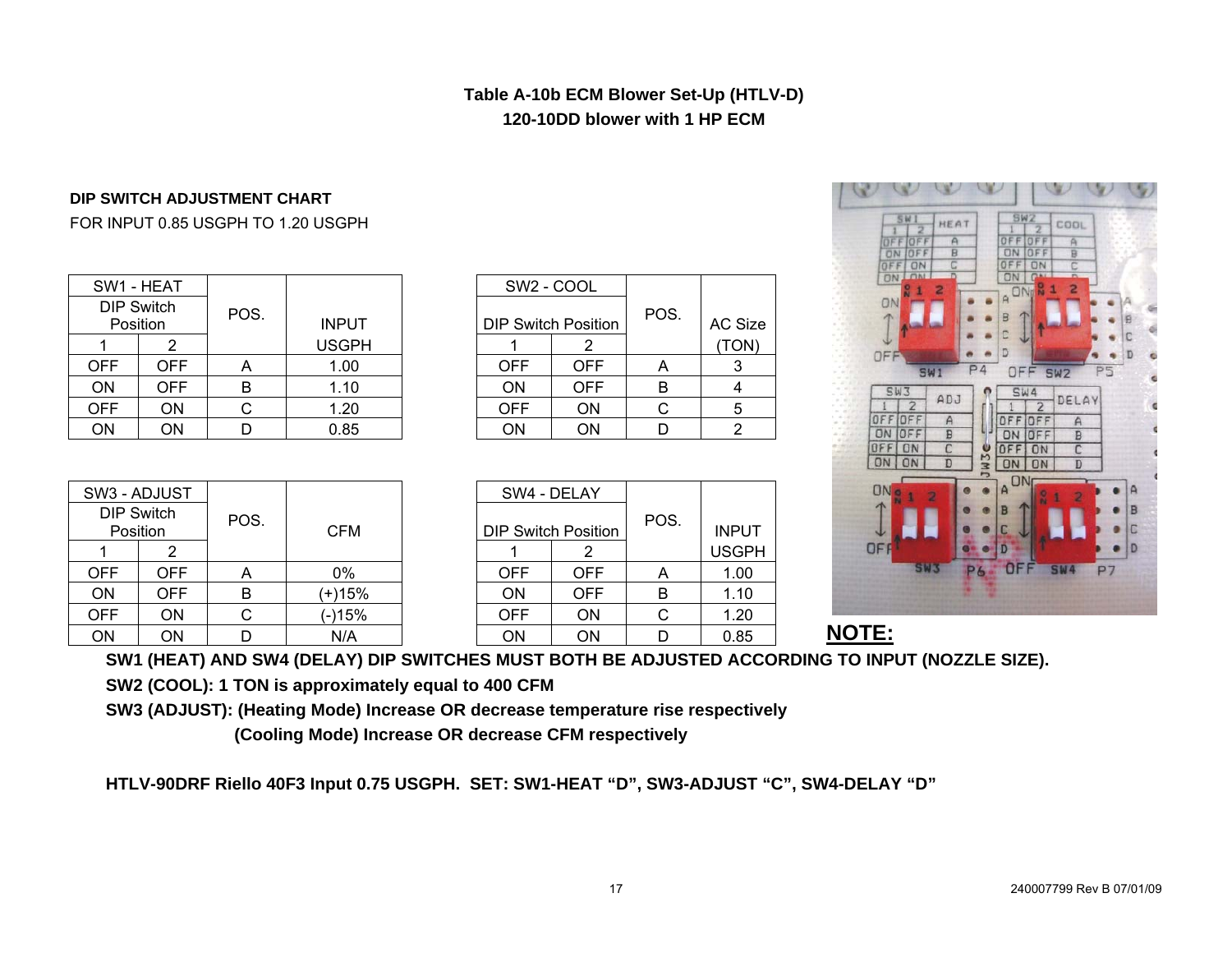#### **APPENDIX B: WIRING DIAGRAMS**

Chimney Vent Burner Wiring Diagram HTL-D HTLV-D

<span id="page-17-0"></span>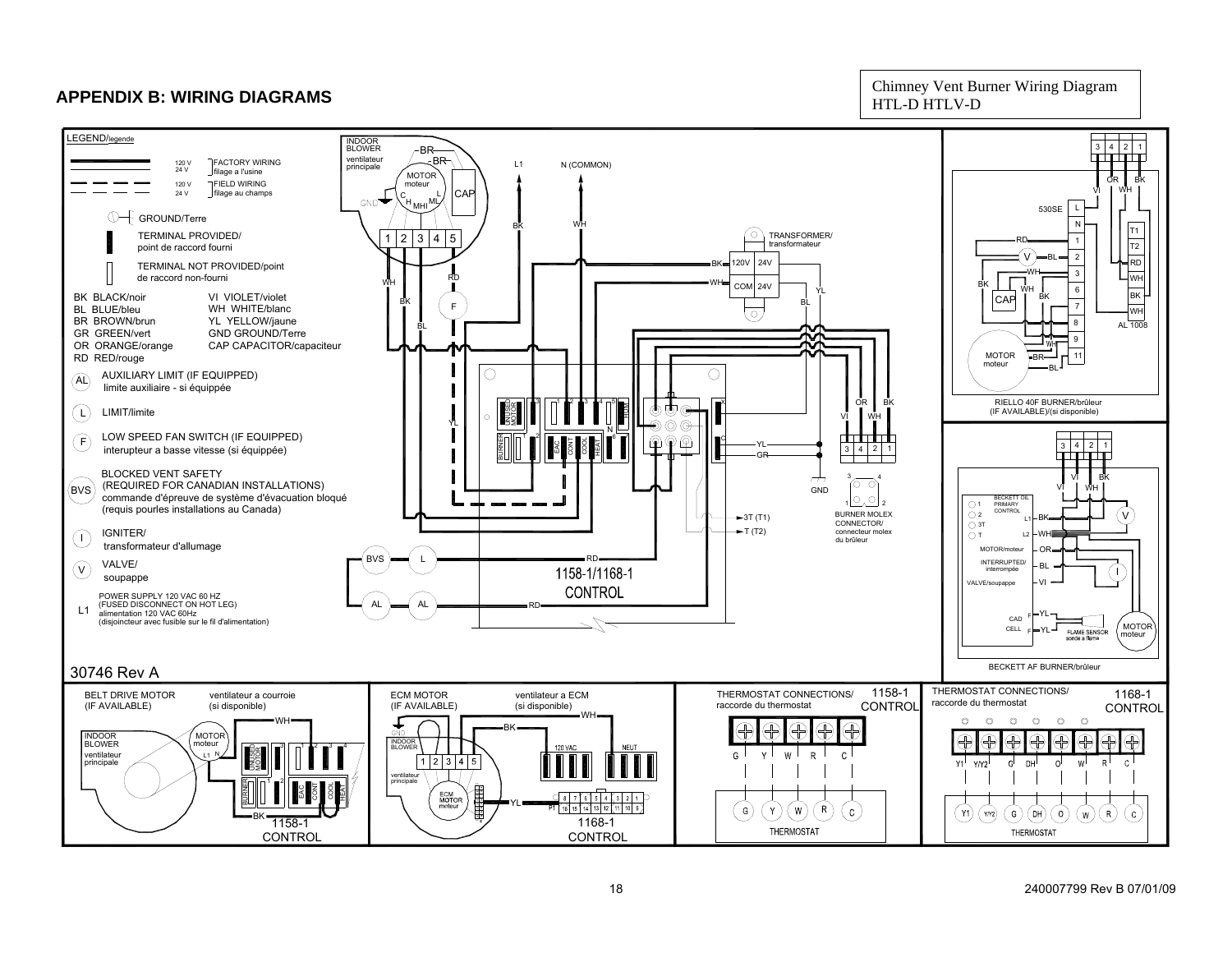#### <span id="page-18-0"></span>**OPERATION OF OIL BURNER**

Once the furnace flue pipe, electrical and oil line connections have been made, use the following instructions to set the burner:

Shut off the electrical power to the furnace.

Install an oil pressure gauge to the pressure port on the oil pump. (Refer to the oil pump specification sheet included with the burner instructions).

Restore electrical power to the furnace.

Start the furnace and bleed all air from the fuel oil lines.

Close the purge valve and fire the unit.

Allow the furnace to warm up to normal operating temperatures. During this time, set the pump pressure in accordance with the data provided in Appendix A, Table A-1, A-2, and A-3.

When the furnace has reached "*steady state*" (after approximately 10 minutes). Set combustion air damper to get a TRACE of smoke.

Check the system temperature rise. *The temperature rise is the difference between the return air temperature measured at a point near the return air inlet, and the supply air temperature measured near the furnace outlet*. The system temperature rise is listed on the furnace rating plate. If the temperature rise is too high, the airflow must be increased. If the temperature rise is too low, the fan should be slowed down.

Turn off the burner. Observing the duct thermometer in the supply air stream, note the temperature at which the blower fan stops. The fan adjustments can be made by moving the dipswitch settings on the timer control board for fan off delay.

To check the operation of the limit switch, shut off power to the furnace. Temporarily remove the neutral wire from the direct drive blower motor. Restore the electrical power to the furnace and set the thermostat above room temperature. After three or four minutes of burner operation, the limit control should turn the burner off. When the limit function test is complete, shut off electrical power to the furnace, replace the neutral wire to the blower fan motor, and then restore power. The blower fan will start up immediately. Once the temperature has dropped and the limit control has reset, the fan will operate until the fan off time is achieved. The oil burner will then resume operation and continue until the thermostat is satisfied. Restore the thermostat setting to a comfortable temperature.

Set the heat anticipator adjustment in the thermostat (if so equipped), by removing the "R" or "W" wire to the thermostat, then reading the amperage draw between the two wires. Failure to remove one of the wires from the thermostat while performing this test could burn out the heat anticipator. Set the heat anticipator to the amperage measured.

**NOTE: THE FURNACE SHOULD BE RUN THROUGH AT LEAST THREE FULL CYCLES BEFORE LEAVING THE INSTALLATION, TO ENSURE THAT ALL CONTROLS ARE OPERATING PROPERLY AND AS EXPECTED.** 

**NOTE: ALL JOINTS IN ANY POSITIVE PRESSURE VENTING SYSTEM MUST BE CHECKED FOR LEAKS BEFORE LEAVING THE INSTALLATION SITE.**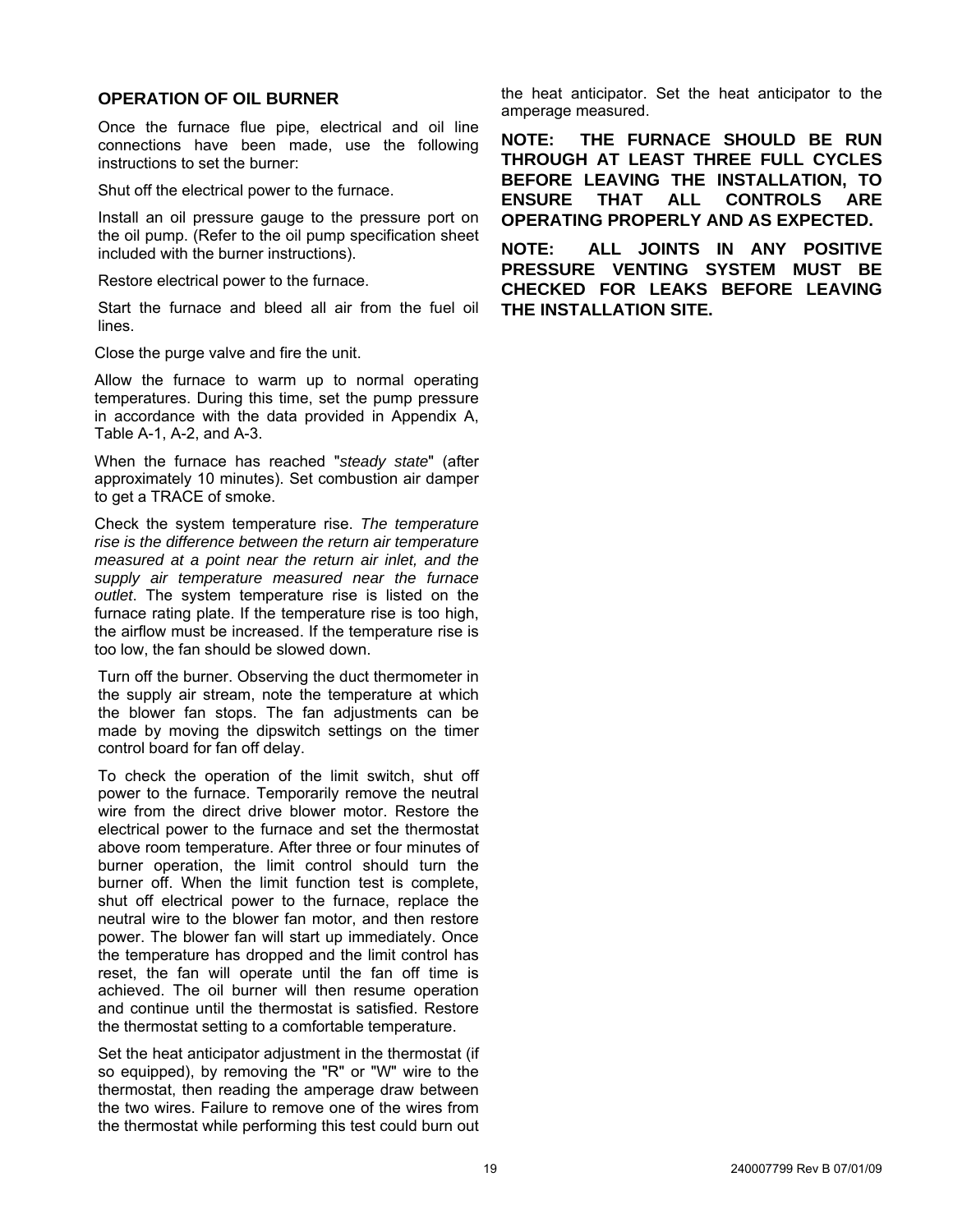#### **APPENDIX C OIL PRIMARY CONTROL DETAILED SEQUENCE OF OPERATION**

<span id="page-19-0"></span>Power is applied to unit. The oil primary control completes a self-diagnostic procedure. If no light or flame is present, and unit passes its self-diagnostic procedure, the control enters into the idle mode.

#### *Thermostat calls for heat*:

- A) Safety check is made for flame (4 second delay).
	- 1) If flame is not present, the oil primary control will apply power to the burner motor and igniter.
	- 2) If flame is present, the control remains in the idle state.
- B) Unit enters a pre-purge period of 15 seconds.
- C) After 10 seconds, control checks for flame presence.
	- 1) If flame is not present, the oil primary control enters the trial for ignition state.
	- 2) When flame is present, the control enters lock out mode.
- D) The Oil Primary Control monitors the burner flame.
	- 1) When flame is present, the control enters ignition carryover state. (Continues to spark for 10 sec.).
		- a) Provides continuous spark after flame is sensed to assure that burner remains lit.
		- b) Turns on LED diagnostic light.
		- c) Starts carryover timer.
			- (i) Flame and call for heat are monitored.
				- If flame is lost and lockout timer has not expired, the control will return to trial for ignition state.
				- If flame is lost and lockout timer has expired, the control will enter the recycle state.
					- ♦ Recycle timer starts.
					- ♦ Burner motor and igniter and solenoid valve are turned off.
					- ♦ LED diagnostic light flashes slowly.
- E) Carryover timer expires.
	- 1) Enters run state.
		- a) Igniter turns off.

*Combustion continues until thermostat is satisfied, or the oil primary control detects a loss of flame and enters into Recycle Mode.* 

- F) Thermostat is satisfied call for heat is terminated:
	- a) Oil primary control shuts off burner motor and solenoid valve.
		- (i) If the control utilizes a blower motor off delay, after 30 seconds, flame presence is checked.
			- If flame is not present, the control LED diagnostic light is off and returns to idle state.
			- If flame is presence is detected, the control enters lock out mode.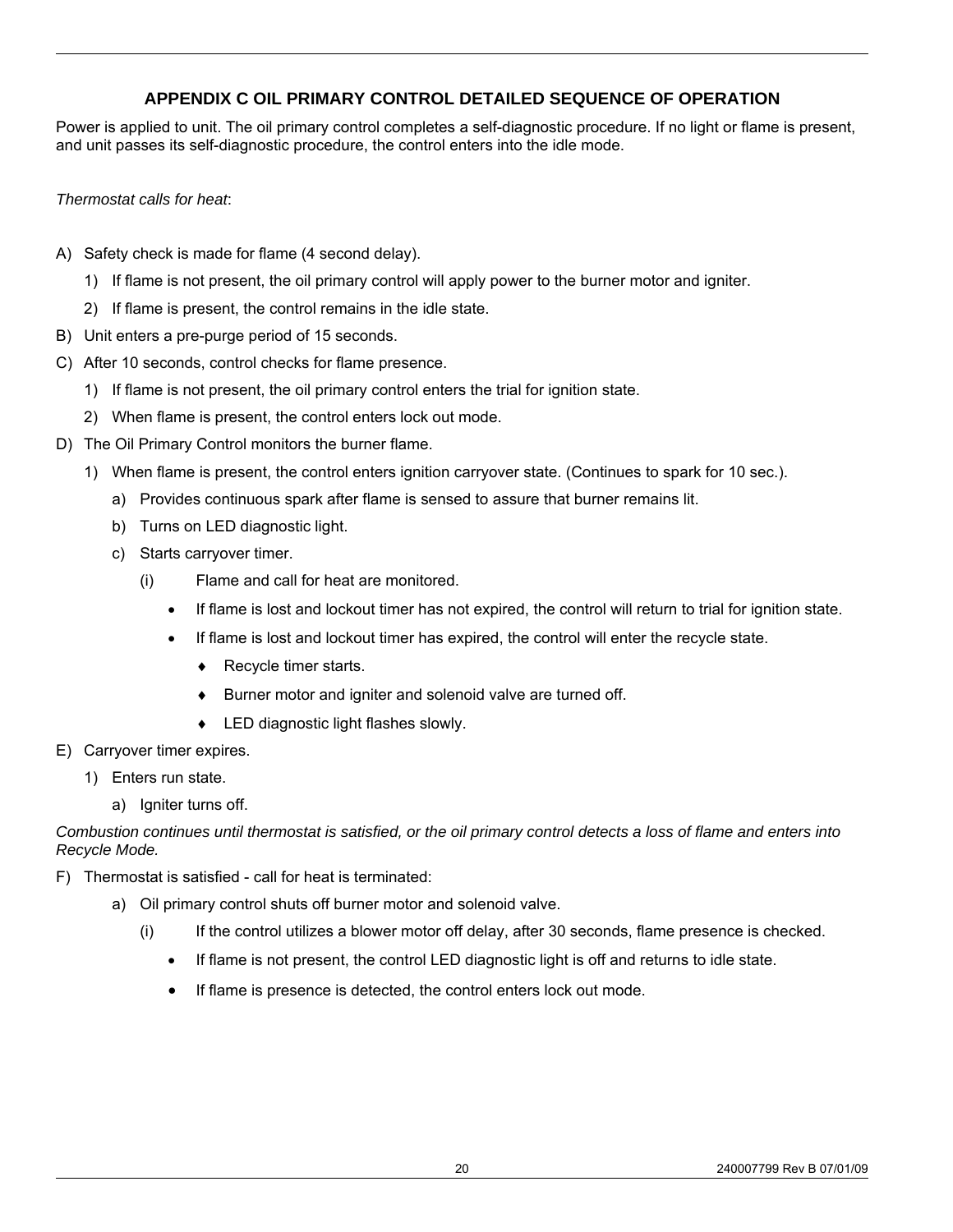**FIGURE 4: UNITED TECHNOLOGIES 1158-120 FAN TIMER BOARD (HTL-D)** 



**FIGURE 5: UNITED TECHNOLOGIES 1168-1 ECM TAP BOARD (HTLV-D)** 

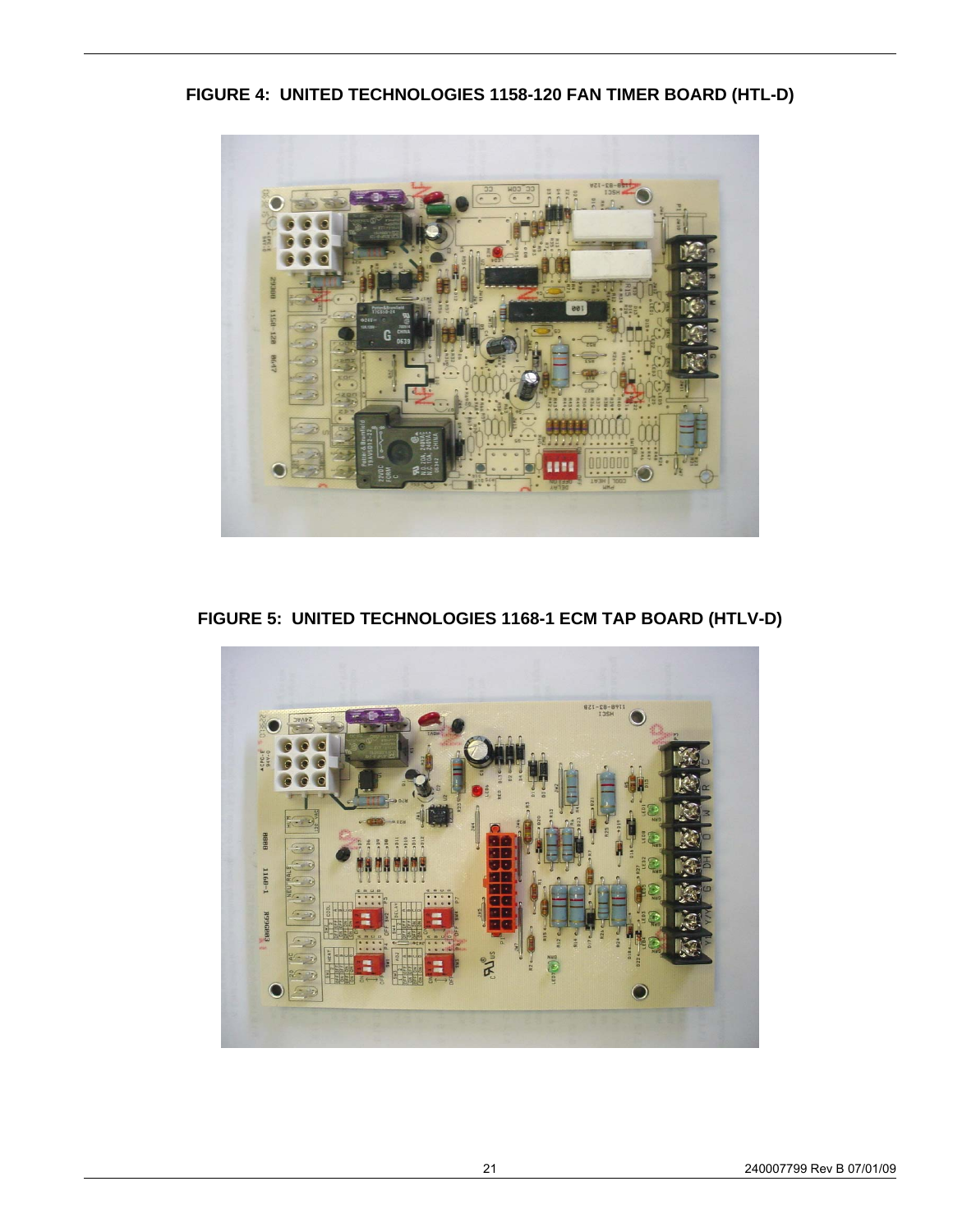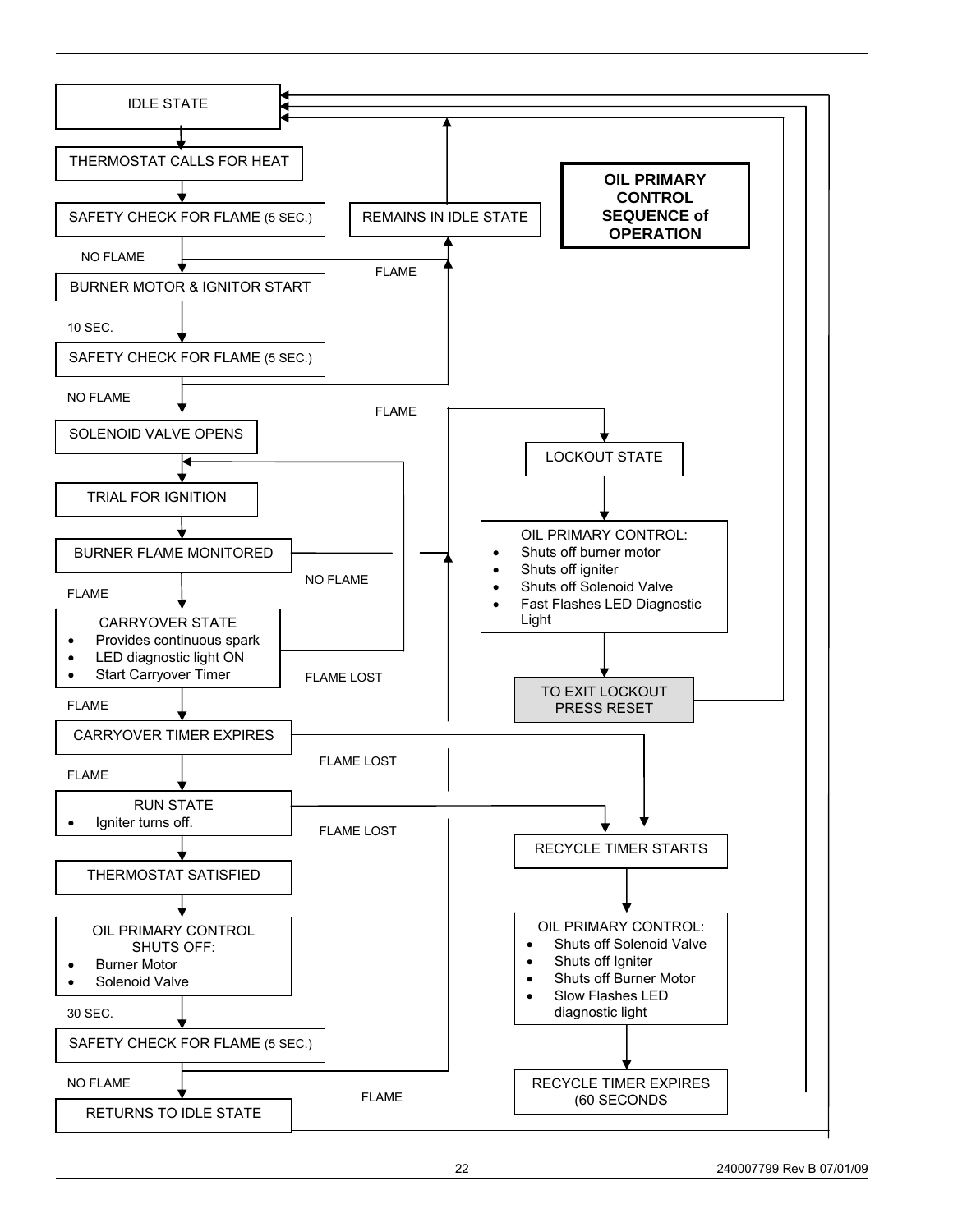#### **Table C-1: 1158-120 ELECTRONIC FAN TIMER BOARD (EFT) DETAILED SEQUENCE OF OPERATION**

| <b>Mode</b> | <b>Action</b>                                                               | <b>System Response</b>                                                                                                                                                                                                                                                                                                                                                               |
|-------------|-----------------------------------------------------------------------------|--------------------------------------------------------------------------------------------------------------------------------------------------------------------------------------------------------------------------------------------------------------------------------------------------------------------------------------------------------------------------------------|
|             | Thermostat calls for heat. ("W"<br>terminal is energized).                  | EFT closes the oil primary control T - T connections).<br>Ignition system and the oil primary control start the furnace. Oil flows as long as the oil<br>primary control senses flame.<br>Burner motor is energized and heat "fan on" delay timing begins. When timing is<br>complete, the circulator fan is energized at heat speed.                                                |
| <b>HEAT</b> | Thermostat ends call for heat.<br>("W" terminal is de-energized).           | The oil primary control is de-energized, terminating the burner cycle.<br>Heat "fan off" delay timing begins. Length of delay depends on EFT dipswitch settings.<br>When timing is complete, the circulator fan is de-energized.<br>EFT returns to standby mode, (Oil primary control and circulator fan are off, unless<br>continuous fan operation is selected at the thermostat). |
|             | Burner fails to light.                                                      | Oil primary control locks out within lockout timing, (30 seconds).<br>Burner motor is de-energized. (Even though thermostat is still calling for heat).<br>If circulator fan has started, it continues through the selected heat "fan off" delay<br>period.                                                                                                                          |
|             | Established flame fails.                                                    | Burner motor is de-energized and oil primary control goes into recycle mode.<br>If the selected heat "fan off" delay timing is longer than the recycle delay timing, the<br>circulator fan continues to run through the next trial for ignition.                                                                                                                                     |
| COOL        | Thermostat begins call for cool.<br>(G and Y terminals are<br>energized).   | Cooling contactor is energized immediately.<br>Circulator fan is energized at cool speed.                                                                                                                                                                                                                                                                                            |
|             | Thermostat ends call for cool. (G<br>and Y terminals are de-<br>energized). | Cooling contactor is de-energized immediately.<br>Circulator fan turns off immediately.                                                                                                                                                                                                                                                                                              |
| <b>FAN</b>  | Thermostat begins call for fan.<br>(G terminal is energized).               | Circulator fan is energized immediately at cooling speed.                                                                                                                                                                                                                                                                                                                            |
|             | Thermostat ends call for fan. (G<br>terminal is de-energized).              | Circulator fan is de-energized immediately.                                                                                                                                                                                                                                                                                                                                          |
|             | Limit switch string opens.                                                  | Oil primary control shuts off burner.<br>Circulator fan is energized immediately at heat speed.<br>EFT opens the oil primary control T - T connections. Circulating fan runs as long as<br>limit string stays open.<br>If there is a call for cooling or fan, the circulating fan switches from heating to cooling<br>speed.                                                         |
| LIMIT       | Limit switch string closes (with<br>existing call for heat).                | EFT begins heat "fan off" delay sequence.<br>Circulating fan turns off after the selected heat "fan off" timing.<br>EFT re-closes the oil primary control T - T connections.<br>Oil primary control is energized, initiating burner light off.                                                                                                                                       |
|             | Limit switch string closes<br>(without existing call for heat).             | Circulator fan turns off when heat "fan off" delay time is complete.<br>Normal operation resumes; EFT control is in standby mode awaiting next thermostat<br>command.                                                                                                                                                                                                                |
| <b>FAN</b>  | Continuous circulating fan is<br>connected.                                 | Circulating fan is energized when there is no call for heat, cool, or fan.<br>If fan operation is required by a call for heat, cool, or fan, the EFT switches off the<br>continuous fan speed tap before energizing the other fan speed.                                                                                                                                             |
|             |                                                                             |                                                                                                                                                                                                                                                                                                                                                                                      |
| EAC         | Electronic Air Cleaner is<br>connected.                                     | Electronic air cleaner (EAC) connections are energized when the heat or cool speed of<br>the circulator fan is energized. EAC connections are not energized when the optional<br>sativo con fourtemental in consuming                                                                                                                                                                |

|     | <u>uulilituste</u> u.                                 | terminal<br><sup>ा</sup> is eneraized.<br>tan<br>continuous                                                          |
|-----|-------------------------------------------------------|----------------------------------------------------------------------------------------------------------------------|
| HUM | ; connected.<br><b>Humidity</b><br>conti<br>IS.<br>OL | <br>. eneraized<br>motor<br>eneraized.<br>are<br>ourner<br>1S<br>when the<br>nıdıfıer<br>connections<br>OIL L<br>Hur |
|     |                                                       |                                                                                                                      |

#### **1168-1 ELECTRONIC FAN TIMER BOARD (EFT) DETAILED SEQUENCE OF OPERATION**

#### **Thermostat Input LEDs (LED1-5, LED8)**

Six green LEDs are placed behind their respective thermostat connections (Y1, Y/Y2, G, DH, O, and W) and operate whenever a call is present.

**Thermostat calls for heat "W"**. The 24VAC input signal is passed to pin 2 of P1 and will drive the K1 relay that provides dedicated contacts to the T-T input of the Oil Primary Control. **Thermostat calls for cool "Y1"**. The 24VAC input signal is passed to pin 6 of P1. **Thermostat calls for fan "G"**. The 24VAC input signal is passed to pin 15 of P1. **Thermostat calls for dehumidification "DH"**. The 24VAC input signal is passed to pin 10 of P1. **Thermostat calls for reversing valve "O"**. The 24VAC input signal is passed to pin 9 of P1.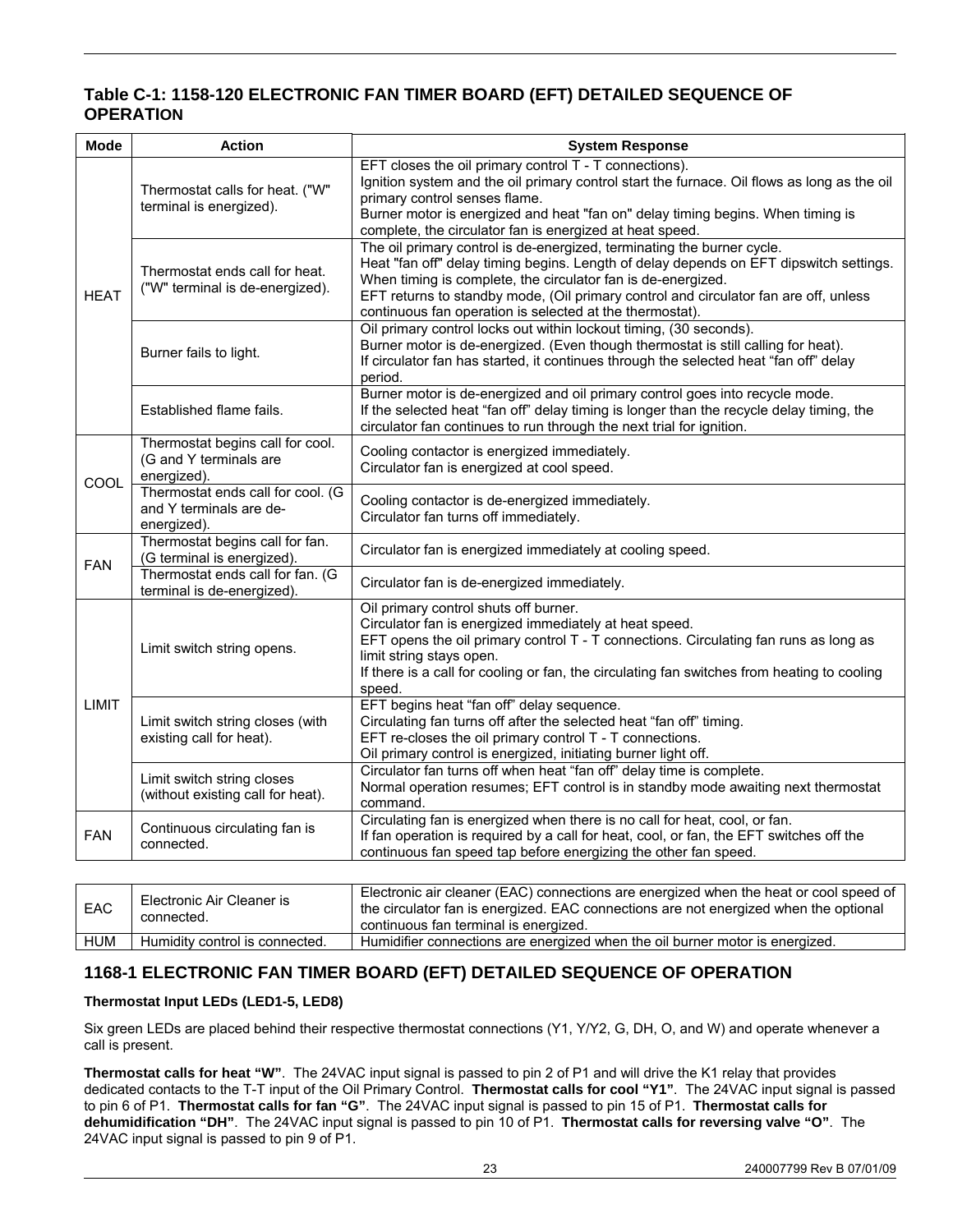#### <span id="page-23-0"></span>**OIL PRIMARY CONTROL LED DIAGNOSTIC LIGHT**

The LED diagnostic light has several functions. It indicates the state or mode in which the oil burner is operating. It will also indicate fault conditions, and help determine cad cell resistance while the burner is operating.

#### **NORMAL CONDITIONS**:

The LED diagnostic light will turn on when the burner enters the carryover state; the point at which ignition spark is on, and will remain on through the run state, where the ignition spark is terminated but the burner continues to fire.

The LED diagnostic light will turn off at the end of the burner cycle as the oil primary control enters the idle state, and will remain off until the next heating cycle.

#### **FAULT CONDITIONS:**

If the LED diagnostic light is flashing quickly; 1 Hz  $\frac{1}{2}$ second on / ½ second off), the oil primary control is in the lockout state or in restricted mode. To exit the lockout state, press the reset button.

If the LED diagnostic light is flashing slowly;  $\frac{1}{4}$  Hz (2) seconds on / 2 seconds off), the oil primary control is in the recycle state. This indicates that flame sensing was lost after the lockout timer expired during the ignition carryover state. The oil primary control will return to the idle state within 60 seconds.

#### **CAD CELL CONDITION**:

If the LED diagnostic light is off, the cad cell is not sensing flame.

If the LED diagnostic light is on, the cad cell is sensing flame, or viewing ambient light.

The resistance of the cad cell may be checked while the oil primary control is in the run state by pressing the reset button. The LED diagnostic light will flash the following code:

#### **Table C-2: Cad Cell Resistance**

| Flashes | Resistance in Ohms |
|---------|--------------------|
|         | Less than 400      |
|         | Between 400 - 800  |
|         | Between 800 - 1600 |
|         | Between 1600- 5000 |

#### **TROUBLESHOOTING**

IMPORTANT: Due to the potential hazard of line voltage, only a trained, experienced service technician should perform the troubleshooting procedure.

#### **PRELIMINARY STEPS:**

Check the diagnostic light for indications of burner condition. Refer to the oil primary control LED DIAGNOSTIC LIGHT section for details.

# **ACAUTION**

**WHEN SIMULATING A CALL FOR HEAT AT THE OIL PRIMARY CONTROL, DISCONNECT AT LEAST ONE THERMOSTAT LEAD WIRE FROM THE T1 - T2 TERMINALS TO PREVENT DAMAGE TO THE THERMOSTAT. NEGLECTING THIS PROCEDURE MAY BURN OUT THE HEAT ANTICIPATOR OF A STANDARD 24 VAC THERMOSTAT, OR CAUSE HARM TO COMPONENTS WITHIN A MICRO-ELECTRONIC THERMOSTAT.** 

Before checking the oil primary control, perform these preliminary checks, (repair or replace controls as necessary):

- Check the power supply; fuse box or breaker, any service switches, all wiring connections, and burner motor reset button (if equipped).
- Check the limit switches to ensure that the switch contacts are closed.
- Check the electrode gap and position.
- Check the contacts between the oil primary control and the electrodes.
- Check oil supply (tank gauge).
- Check the oil nozzle, oil filter, and oil valves.
- Check the piping or tubing to the oil tank.
- Check the oil pump pressure.

#### **CHECK OIL PRIMARY CONTROL AND IGNITER**

If the trouble does not appear to be in the burner or ignition hardware, check the oil primary control and the igniter by using the following equipment:

Screwdriver.

Voltmeter (0 - 150 VAC)

Insulated jumper wires with both ends stripped.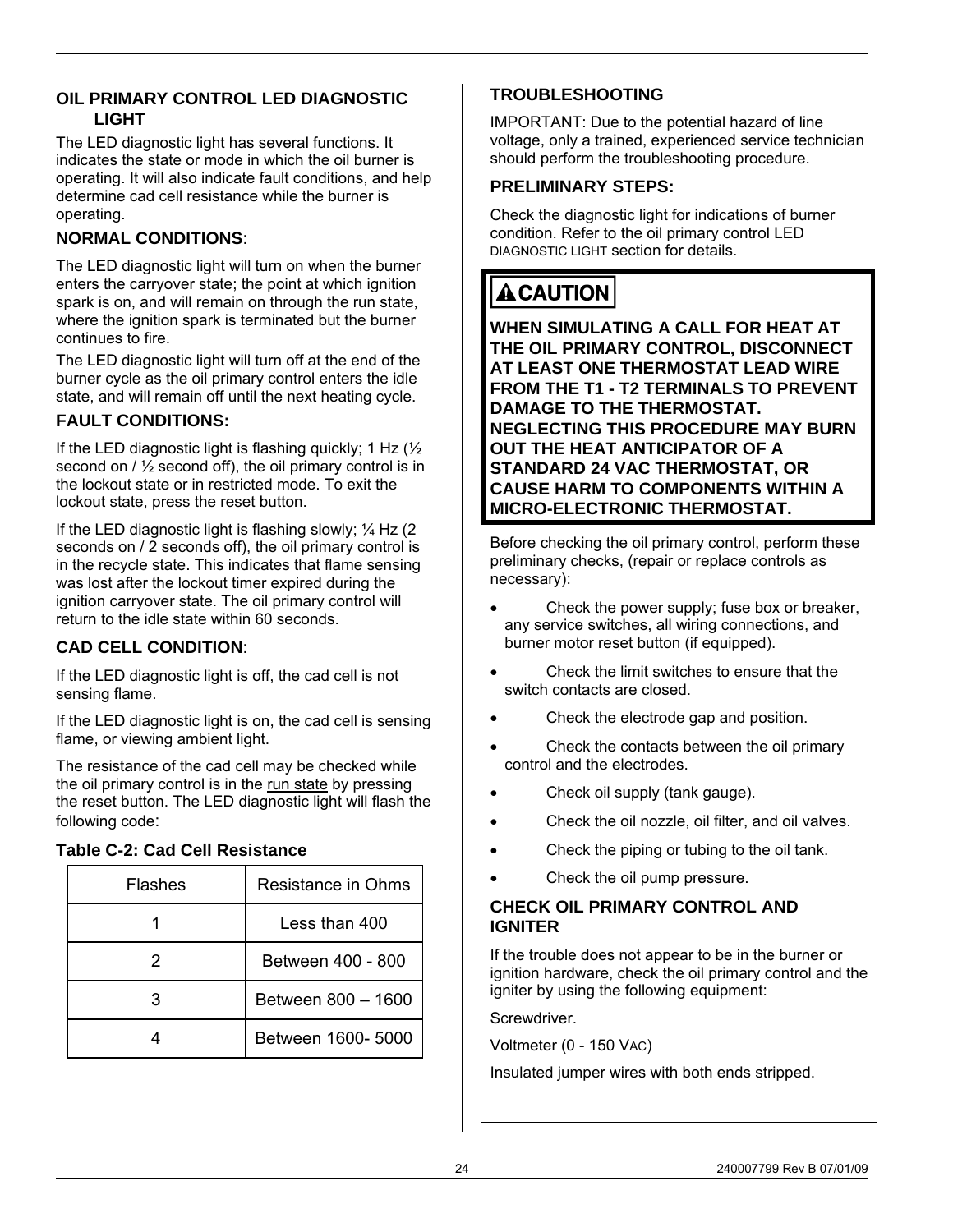# **AWARNING**

**ELECTRICAL SHOCK HAZARD.** 

**TROUBLESHOOTING IS DONE WITH THE SYSTEM POWERED. BE CAREFUL TO OBSERVE ALL NECESSARY PRECAUTIONS TO PREVENT ELECTRICAL SHOCK OR EQUIPMENT DAMAGE.** 

**Table C-3: Oil Primary Control TROUBLESHOOTING** 

#### **PRELIMINARY CHECKS**:

Make sure that limit switches are closed and those contacts are clean.

Check for line voltage power on the oil primary control black and white lead wires.

Refer to Table C-3 or C-4 for further troubleshooting information.

|  | Condition: Burner motor does not start when there is a call for heat. |
|--|-----------------------------------------------------------------------|
|  |                                                                       |

| Procedure                                                                                                                                                            | <b>Status</b>              | <b>Corrective Action</b>                                                                                                                                                                                                                                                                                  |
|----------------------------------------------------------------------------------------------------------------------------------------------------------------------|----------------------------|-----------------------------------------------------------------------------------------------------------------------------------------------------------------------------------------------------------------------------------------------------------------------------------------------------------|
| 1. Check that limit switches are<br>closed and contacts are clean.                                                                                                   | N/A                        | N/A                                                                                                                                                                                                                                                                                                       |
| 2. Check for line voltage power at<br>the oil primary control. Voltage<br>should be 120 Vac between the<br>black and white lead wires on the<br>oil primary control. | N/A                        | N/A                                                                                                                                                                                                                                                                                                       |
| 3. Check indicator light with<br>burner off, no call for heat (no                                                                                                    | Indicator light is on.     | Cad cell is defective, sees external light, or connections<br>have shorted. Go to step 4.                                                                                                                                                                                                                 |
| flame).                                                                                                                                                              | Indicator light is off.    | Go to step 5.                                                                                                                                                                                                                                                                                             |
|                                                                                                                                                                      | Indicator light turns off. | Eliminate external light source or permanently shield cad<br>cell.                                                                                                                                                                                                                                        |
| 4. Shield cad cell from external<br>light.                                                                                                                           | Indicator light stays on.  | Replace cad cell with new cad cell and recheck.<br>If indicator light does not turn off, remove yellow lead<br>wires from oil primary control and recheck.<br>If indicator light is still on, replace the oil primary control.<br>If the indicator light turns off, replace cad cell bracket<br>assembly. |
| 5. Jumper thermostat $(T - T)$<br>terminals on oil primary control                                                                                                   | Burner starts.             | Trouble is in thermostat circuit. Check thermostat-wiring<br>connections.<br>If connections are clean and tight, check thermostat wires<br>for continuity.                                                                                                                                                |
| <b>IMPORTANT</b><br>First remove one thermostat lead<br>wire.                                                                                                        | Burner does not start.     | Disconnect line voltage power and open line switch.<br>Check all wiring connections.<br>Tighten any loose connections and recheck.<br>If burner still doesn't start, replace the oil primary control<br>If burner still doesn't start, check the oil burner motor. It<br>may be seized or burned out.     |

#### **Condition: Burner starts then locks out on safety with indicator light flashing at 1 Hz rate (½ second on, ½ second off)**

| <b>Procedure</b>                                                                                      | <b>Status</b>           | <b>Corrective Action</b>                                                                               |
|-------------------------------------------------------------------------------------------------------|-------------------------|--------------------------------------------------------------------------------------------------------|
| 1. Check that the limit switches<br>are closed and contacts are clean.                                |                         |                                                                                                        |
| 2. Check for line voltage power at<br>the oil primary control. Voltage<br>should be 120 Vac (nominal) |                         |                                                                                                        |
| 3. Check indicator light with<br>burner off, no call for heat (no                                     | Indicator light is on.  | Cad cell or controller is defective, sees external light, or<br>connections are shorted. Go to step 4. |
| flame).                                                                                               | Indicator light is off. | Go to step 5.                                                                                          |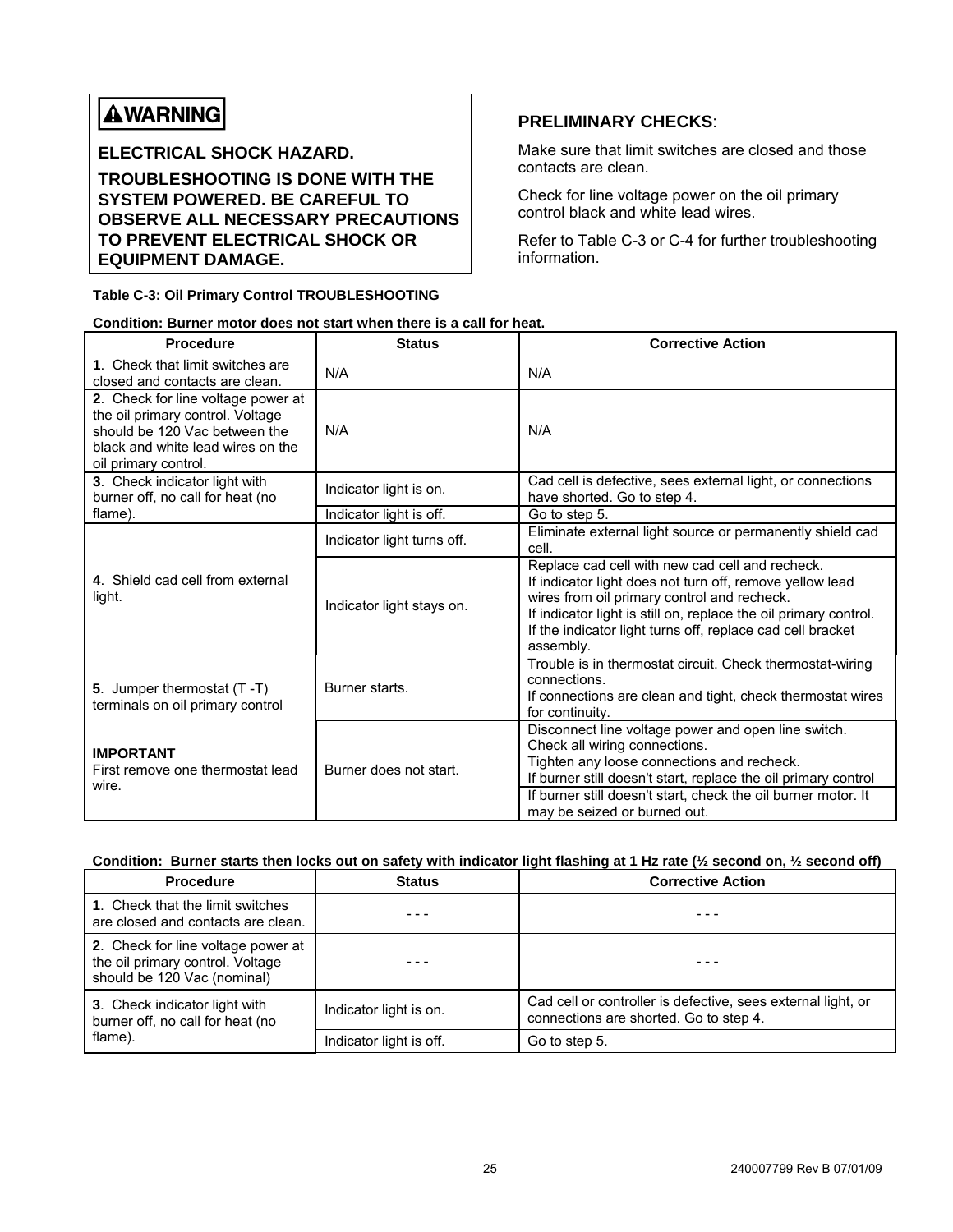| Table C-3: Oil Primary Control Troubleshooting continued from previous page |                            |                                                                                                                                                                                                                                                                                               |  |
|-----------------------------------------------------------------------------|----------------------------|-----------------------------------------------------------------------------------------------------------------------------------------------------------------------------------------------------------------------------------------------------------------------------------------------|--|
| <b>Procedure</b>                                                            | <b>Status</b>              | <b>Corrective Action</b>                                                                                                                                                                                                                                                                      |  |
|                                                                             | Indicator light turns off. | Eliminate external light source or permanently shield cad cell.                                                                                                                                                                                                                               |  |
| 4. Shield cad cell from external<br>light.                                  | Indicator light stays on.  | Replace cad cell with new cad cell and recheck.<br>If indicator light does not turn off, remove cad cell lead wires<br>from oil primary control and recheck.<br>If indicator light turns off, replace cad cell bracket assembly.<br>If indicator light does not turn off, replace controller. |  |
| 5. Jumper thermostat (T-T)<br>terminals on oil primary control              | Burner starts.             | Trouble in thermostat or limit circuit. Check thermostat or limit<br>wiring connections.                                                                                                                                                                                                      |  |
| <b>IMPORTANT</b><br>First remove one thermostat<br>lead wire.               | Burner does not start.     | Disconnect the line voltage power and open line switch.<br>Check all wiring connections.<br>Tighten any loose connections and recheck.<br>If burner does not start, replace oil primary control                                                                                               |  |

#### **Condition: Burner starts then locks out on safety with indicator light flashing at 1 Hz rate (½ second on, ½ second off)**

|                                                                                                                                                                                                                                                                                               | Indicator light stops flashing.                                                             | Go to Step 7.                                                                                                                                      |
|-----------------------------------------------------------------------------------------------------------------------------------------------------------------------------------------------------------------------------------------------------------------------------------------------|---------------------------------------------------------------------------------------------|----------------------------------------------------------------------------------------------------------------------------------------------------|
| 6. Reset oil primary control by<br>pushing in and releasing red<br>reset button.                                                                                                                                                                                                              | Indicator light continues to<br>flash at 1 Hz rate.                                         | Verify that the control is not in restricted mode. (See notes at<br>end of this table.). If not in restricted mode, replace oil<br>primary control |
| 7. Listen for spark after burner                                                                                                                                                                                                                                                              | Ignition is off                                                                             | Spark igniter could be defective. Check for line voltage at<br>igniter terminals. If line voltage is present, replace oil primary<br>control.      |
| turns on (after 2 second delay).                                                                                                                                                                                                                                                              | Ignition is on.                                                                             | Go to Step 8.                                                                                                                                      |
|                                                                                                                                                                                                                                                                                               | Ignition is on but no oil is<br>being sprayed into the<br>combustion chamber.               | Wait for "Valve ON" delay to complete. Check oil supply, and<br>oil line valve. Check for filter blockage or seized oil pump.                      |
| 8. Check indicator light after<br>flame is established, but before                                                                                                                                                                                                                            | Indicator light is on until the<br>control locks out and starts<br>flashing during lockout. | Replace oil primary control                                                                                                                        |
| oil primary control locks out.                                                                                                                                                                                                                                                                | Indicator light stays off.                                                                  | Go to step 9.                                                                                                                                      |
| 9. Check cad cell sighting for                                                                                                                                                                                                                                                                | Burner locks out.                                                                           | Go to step 10.                                                                                                                                     |
| view of flame.<br>Disconnect line voltage power<br>and open line switch.<br>Unplug cad cell and clean cad<br>cell face with soft clothe. Check<br>sighting for clear view of flame.<br>Replace cad cell in socket.<br>Reconnect line voltage power<br>and close line switch.<br>Start burner. | Burner keeps running.                                                                       | System is OK.                                                                                                                                      |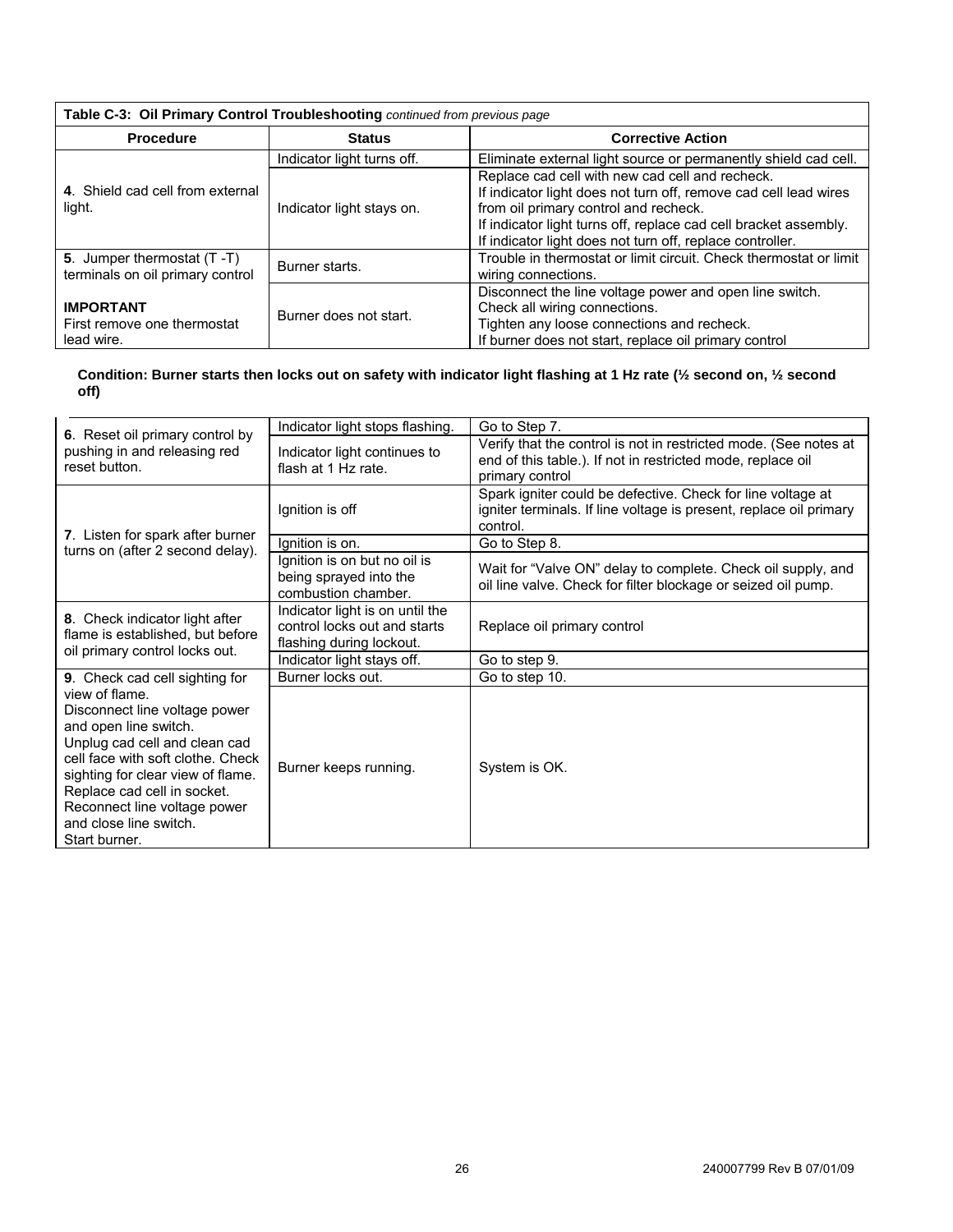| <b>Procedure</b>                                                                                                                                                                                                                                                                                                                                                                                                                    | <b>Status</b>           | <b>Corrective Action</b>                           |  |
|-------------------------------------------------------------------------------------------------------------------------------------------------------------------------------------------------------------------------------------------------------------------------------------------------------------------------------------------------------------------------------------------------------------------------------------|-------------------------|----------------------------------------------------|--|
| 10. Check cad cell.                                                                                                                                                                                                                                                                                                                                                                                                                 | Indicator light is on.  | Remount control onto burner housing. Go to step 6. |  |
| Disconnect line voltage power<br>and open line switch.<br>Remove existing cad cell and<br>replace with new cad cell.<br>Disconnect all wires from<br>thermostat terminals to ensure<br>that there is no call for heat.<br>Reconnect line voltage power<br>and close line switch.<br>Expose new cad cell to bright<br>light such as a flashlight.                                                                                    | Indicator light is off. | Go to step 11.                                     |  |
| 11. Check cad cell bracket                                                                                                                                                                                                                                                                                                                                                                                                          | Indicator light is on.  | Replace cad cell bracket assembly.                 |  |
| assembly.<br>Disconnect line voltage power<br>and open line switch.<br>Remove cad cell wires from<br>quick connect connectors on<br>and leave control lead wires<br>open.<br>Apply power to device.<br>Place jumper across cad cell<br>terminals after burner motor<br>turns on.                                                                                                                                                    | Indicator light is off. | Replace oil primary control.                       |  |
| NOTE: Restricted Mode - (Limited Reset): In order to limit the accumulation of unburned oil in the combustion chamber, the<br>control can be reset only 3 times, after which, the control locks out. The reset count returns to zero each time a call for heat is<br>successfully completed.<br>To reset from RESTRICTED MODE: press and hold the reset button for 30 seconds. When the LED flashes twice, the device has<br>reset. |                         |                                                    |  |
| NOTE: Disable function: Pressing and holding the reset button will disable all functions until the button is released. The burner<br>will restart at the beginning of the normal heat cycle on SAFETY CHECK.                                                                                                                                                                                                                        |                         |                                                    |  |

**Table C-3: Oil Primary Control Troubleshooting** *continued.***<br>Procedure** 

#### **Table C4: System and General Troubleshooting**

| <b>Problem</b>          | <b>Possible Cause</b>            | Remedy                                                                                                                                                                                                                                                  |
|-------------------------|----------------------------------|---------------------------------------------------------------------------------------------------------------------------------------------------------------------------------------------------------------------------------------------------------|
|                         | Thermostat not calling for heat. | Check thermostat and adjust. Also, check thermostat for<br>accuracy; if it is a mercury switch type, it might be off level.                                                                                                                             |
|                         | No power to furnace.             | Check furnace switch, main electrical panel furnace fuse or<br>circuit breaker. Also look for any other hand operated switch,<br>such as an old poorly located furnace switch, which was not<br>removed during furnace replacement.                     |
| Furnace will not start. | Thermostat faulty.               | Remove thermostat wires from oil primary control terminals T-T.<br>Place a jumper across T-T. If furnace starts, replace thermostat,<br>thermostat sub-base (if equipped), or both.                                                                     |
|                         | Oil primary control faulty.      | Check reset button on oil primary control. Remove thermostat<br>wires from oil primary control terminals T1 - T2. Check for 24V<br>across T-T. If no voltage is present, check for 115V to oil<br>primary control. If 115V is present, go to Table C-3. |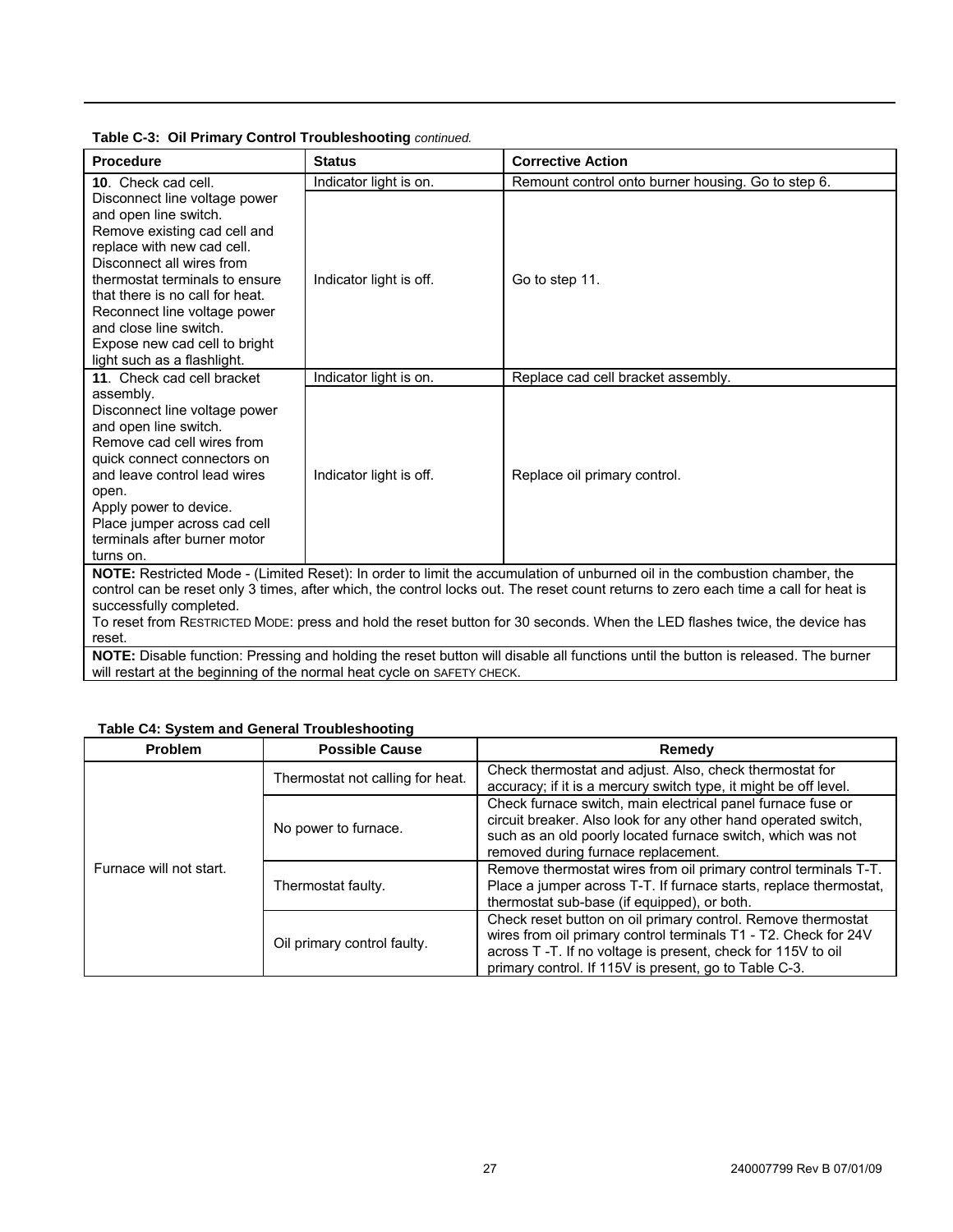#### **Table C-4: System and General Troubleshooting** *continued*

| Problem                                                                                            | <b>Possible Cause</b>                                                                                | Remedy                                                                                                                                                                                                                                                                                                                                                                           |
|----------------------------------------------------------------------------------------------------|------------------------------------------------------------------------------------------------------|----------------------------------------------------------------------------------------------------------------------------------------------------------------------------------------------------------------------------------------------------------------------------------------------------------------------------------------------------------------------------------|
| Furnace will not start.                                                                            | Photo Cell wiring shorted or<br>room light leaking into photo<br>cell compartment                    | Check photo cell (cad cell) wiring for short circuits. Also, check<br>for room light leaking into cad cell compartment. Repair light<br>leak if necessary. See Table C-3.                                                                                                                                                                                                        |
|                                                                                                    | Open safety switch.                                                                                  | Check for open limit or auxiliary limit. Also, check internal wiring<br>connections; loose connectors, etc.                                                                                                                                                                                                                                                                      |
|                                                                                                    | No fuel oil.                                                                                         | Check fuel oil supply. Check that all hand operated fuel oil<br>valves are in the open position. Fill oil storage tank if necessary.                                                                                                                                                                                                                                             |
|                                                                                                    | Clogged nozzle.                                                                                      | Replace nozzle with high quality replacement. Use rating plate<br>or Tables in Appendix A as a guide.                                                                                                                                                                                                                                                                            |
| Furnace will not start<br>without first pushing oil                                                | Clogged oil filter.                                                                                  | Replace oil tank filter or in-line filter if used.                                                                                                                                                                                                                                                                                                                               |
| primary control reset<br>button.<br>(Happens on frequent                                           | Low oil pump pressure.                                                                               | Connect pressure gauge to oil pump. Adjust pump pressure, or<br>replace oil pump if necessary. Ensure that erratic pressure<br>readings are not caused by defective fuel oil line.                                                                                                                                                                                               |
| basis)                                                                                             | Air getting into fuel oil lines, or<br>fuel oil line dirty, clogged, or in<br>some manner defective. | Check fuel oil lines. Replace any compression fittings found with<br>high quality flared fittings. Check for any signs of oil leaks. Any<br>oil leak is a potential source of air or contaminants.                                                                                                                                                                               |
|                                                                                                    | Defective burner motor.                                                                              | Check burner motor. If burner motor is cutting out on over-load,<br>determine why. Replace if necessary.                                                                                                                                                                                                                                                                         |
| Furnace starts, but cuts<br>out requiring manually<br>resetting the oil protector<br>reset button. | Photo Cell (Cad Cell)<br>defective.                                                                  | If cad cell is dirty, clean it. (Determine why cad cell is getting<br>dirty). If cad cell is poorly aimed, realign it. NOTE: The photocell<br>should have a resistance of 100 K $\Omega$ in absence of light; a<br>maximum of 1500 $\Omega$ in the presence of light. Ensure that room<br>light is not leaking into the cad cell compartment. (See<br>diagnostic light section). |
|                                                                                                    | No fuel oil.                                                                                         | Check fuel oil supply. Check that all hand operated fuel oil<br>valves are in the open position. Fill oil storage tank if necessary.                                                                                                                                                                                                                                             |
|                                                                                                    | Clogged nozzle.                                                                                      | Replace nozzle with high quality replacement. Use rating plate<br>or Tables in Appendix A as a guide.                                                                                                                                                                                                                                                                            |
|                                                                                                    | Clogged oil filter.                                                                                  | Replace oil tank filter or in-line filter if used.                                                                                                                                                                                                                                                                                                                               |
| Furnace starts, but cuts<br>out requiring manually                                                 | Low oil pump pressure.                                                                               | Connect pressure gauge to oil pump. Adjust pump pressure, or<br>replace oil pump if necessary. Ensure that erratic pressure<br>readings are not caused by defective fuel oil line.                                                                                                                                                                                               |
| resetting the oil protector<br>reset button.                                                       | Air getting into fuel oil lines, or<br>fuel oil line dirty, clogged, or in<br>some manner defective. | Check fuel oil lines. Replace any compression fittings found with<br>high quality flared fittings. Check for any signs of oil leaks. Any<br>oil leak is a potential source of air or contaminants.                                                                                                                                                                               |
|                                                                                                    | Defective burner motor.                                                                              | Check burner motor. If burner motor is cutting out on over-load,<br>determine why. Replace if necessary.                                                                                                                                                                                                                                                                         |
|                                                                                                    | Water or contaminants in oil.                                                                        | Drain fuel oil storage tank; replace fuel oil. (Consult with fuel oil<br>supplier).                                                                                                                                                                                                                                                                                              |
|                                                                                                    | Frozen oil line.                                                                                     | Gently warm oil line. Insulate oil line. (Outdoor piping size may<br>require increased diameter).                                                                                                                                                                                                                                                                                |
|                                                                                                    | Electrodes out of adjustment or<br>defective.                                                        | Check electrode settings. Check electrodes for dirt build-up or<br>cracks in porcelain.                                                                                                                                                                                                                                                                                          |
| Oil burner sputtering at                                                                           | Poor transformer high voltage<br>connections or defective<br>transformer.                            | Check contacts between the igniter and electrodes. If OK,<br>replace the igniter                                                                                                                                                                                                                                                                                                 |
| nozzle                                                                                             | Fuel oil filter clogged.                                                                             | Replace fuel oil storage tank filter and / or fuel oil in-line filter.                                                                                                                                                                                                                                                                                                           |
|                                                                                                    | Defective oil pump.                                                                                  | Check burner motor and / or fuel oil pump coupling. Check oil<br>pump pressure. Replace fuel oil pump if necessary.                                                                                                                                                                                                                                                              |
|                                                                                                    | Fuel oil line partially clogged or<br>contains air.                                                  | Bleed air from oil line. If problem persists, replace oil line.                                                                                                                                                                                                                                                                                                                  |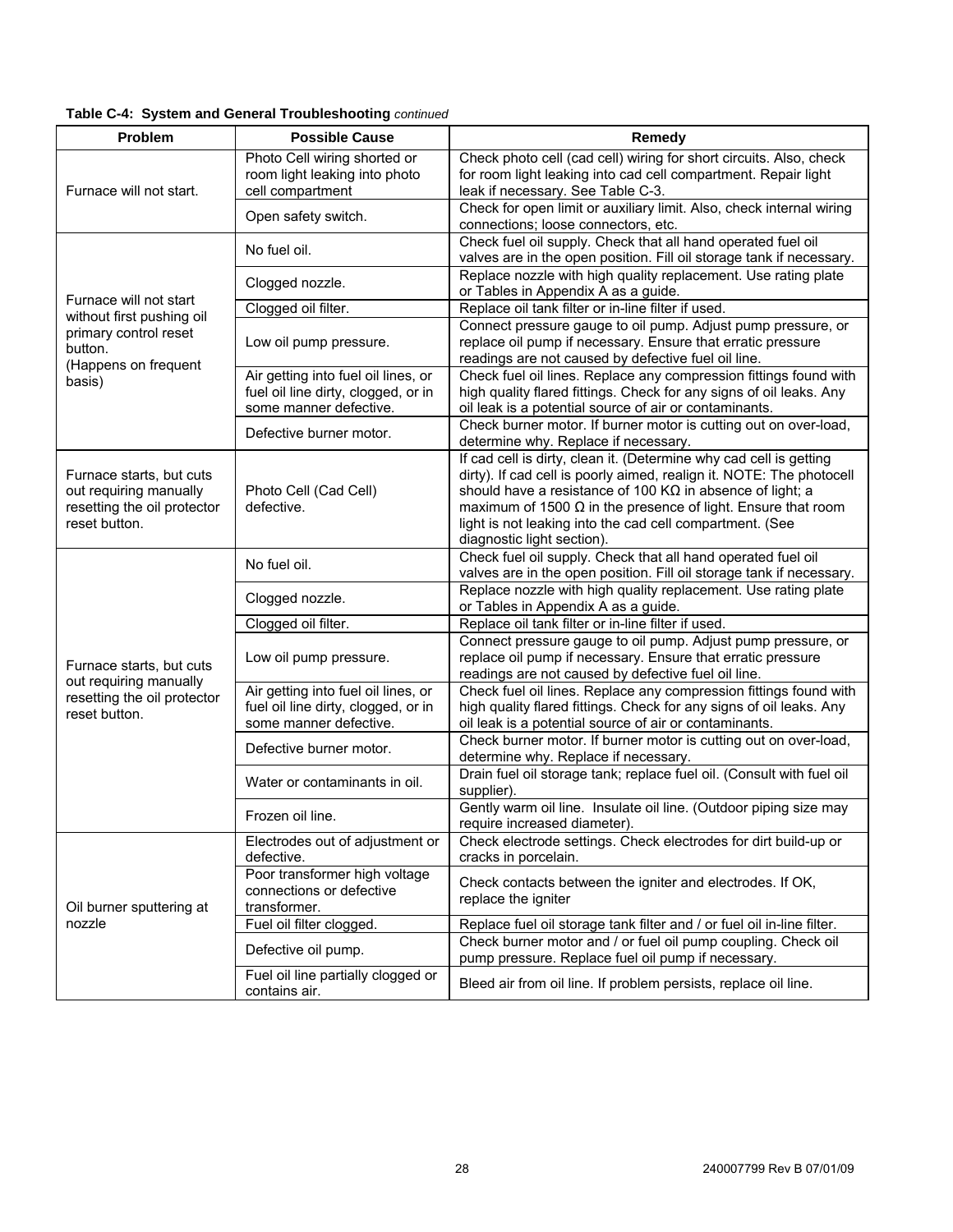| <b>Problem</b>                  | <b>Possible Cause</b>                                                                   | Remedy                                                                                                                                                                                                                                                                                                                      |
|---------------------------------|-----------------------------------------------------------------------------------------|-----------------------------------------------------------------------------------------------------------------------------------------------------------------------------------------------------------------------------------------------------------------------------------------------------------------------------|
|                                 | System temperature rise too<br>high.                                                    | System temperature rise ideally should not exceed 85°F. Check<br>for clogged air filters. Check blower fan for excess dirt build-up<br>or debris. Speed up blower fan if necessary.                                                                                                                                         |
| Excessive fuel oil              | Poor "fan off" delay timing<br>selection, (fan stops too soon).                         | Check "fan off" delay timing setting. Use a duct thermometer in<br>the supply air plenum take-off or first few inches of the supply air<br>trunk duct. Ideally, the fan will shut off at a temperature of 90° -<br>100°F. Manipulate the dip switch settings to come as close as<br>possible to this "fan off" temperature. |
| consumption.                    | Fuel oil leak.                                                                          | Check fuel oil line for leaks. Repair or replace if necessary.                                                                                                                                                                                                                                                              |
|                                 | Stack temperature too high.                                                             | Check stack temperature. Stack temperatures will normally<br>range from 350° to 450°F. Check draft regulator. Draft should be<br>set to -0.02 in. w.c.                                                                                                                                                                      |
|                                 | Thermostat improperly<br>adjusted or in poor location.                                  | Check thermostat heat anticipator setting against measured<br>amperage draw. Increase heat anticipator setting if necessary.<br>If the thermostat is being influenced by drafts, sunlight, duct<br>work, etc., relocate to more suitable location.                                                                          |
| Too much smoke.                 | Insufficient combustion air<br>adjustment at oil burner, or<br>improper draft pressure. | Adjust the oil burner combustion air band and draft regulator to<br>gain the highest practical $CO2$ or lowest practical $O2$ content in<br>the flue gases. See Burner Set Up.                                                                                                                                              |
|                                 | Heat exchanger partially<br>clogged.                                                    | Check for soot build-up in heat exchanger flue passages,<br>especially in the outer radiator.                                                                                                                                                                                                                               |
| Soot building up on blast       | Poor alignment between oil<br>burner blast tube and fire pot.                           | Check alignment. Blast tube should be centered with fire pot<br>burner opening. Oil burner head should be 1/4 inch back from the<br>inside surface of the fire pot.                                                                                                                                                         |
| tube (end coning).              | Flame impingement caused by<br>Incorrect nozzle angle.                                  | Check nozzle size and angle. (See Appendix A). Check distance<br>from head to inside surface of the fire pot.                                                                                                                                                                                                               |
|                                 | Defective fire-pot                                                                      | Check fire-pot. Repair or replace.                                                                                                                                                                                                                                                                                          |
|                                 | Airflow blocked or dirty air<br>filter.                                                 | Clean or replace air filter.                                                                                                                                                                                                                                                                                                |
|                                 | Thermostat adjustments or<br>location.                                                  | Check thermostat heat anticipator setting against measured<br>amperage draw. Increase heat anticipator setting if necessary.<br>If the thermostat is being influenced by drafts, sunlight, duct<br>work, etc., relocate to more suitable location.                                                                          |
| Furnace will not warm           | Insufficient airflow.                                                                   | Check all dampers. Open closed dampers including registers in<br>unused rooms. Check system temperature rise. If temperature<br>rise is too high, speed up blower fan.                                                                                                                                                      |
| home to desired<br>temperature. | Defective high limit control.                                                           | Test high limit function of all limit switches. Use a duct<br>thermometer to assess accuracy of limit control. Check for<br>obstructions to airflow around limit switch bi-metal elements.<br>Replace control if necessary.                                                                                                 |
|                                 | Under-sized nozzle.                                                                     | Check nozzle. If problem is not caused by air flow problems, use<br>larger nozzle, if permitted by rating plate.                                                                                                                                                                                                            |
|                                 | Blower fan motor stopping<br>intermittently on overload.                                | Check blower fan motor amperage draw. Check motor<br>ventilation ports, clean if necessary. Replace motor if necessary.                                                                                                                                                                                                     |
|                                 | Burner motor stopping<br>intermittently on overload.                                    | Check burner motor. Replace if necessary.                                                                                                                                                                                                                                                                                   |
| Home does not heat<br>evenly    | Improper distribution of heat.                                                          | This is not likely to be a furnace problem. Balance duct system.                                                                                                                                                                                                                                                            |

#### **Table C-4: System and General Troubleshooting** *continued*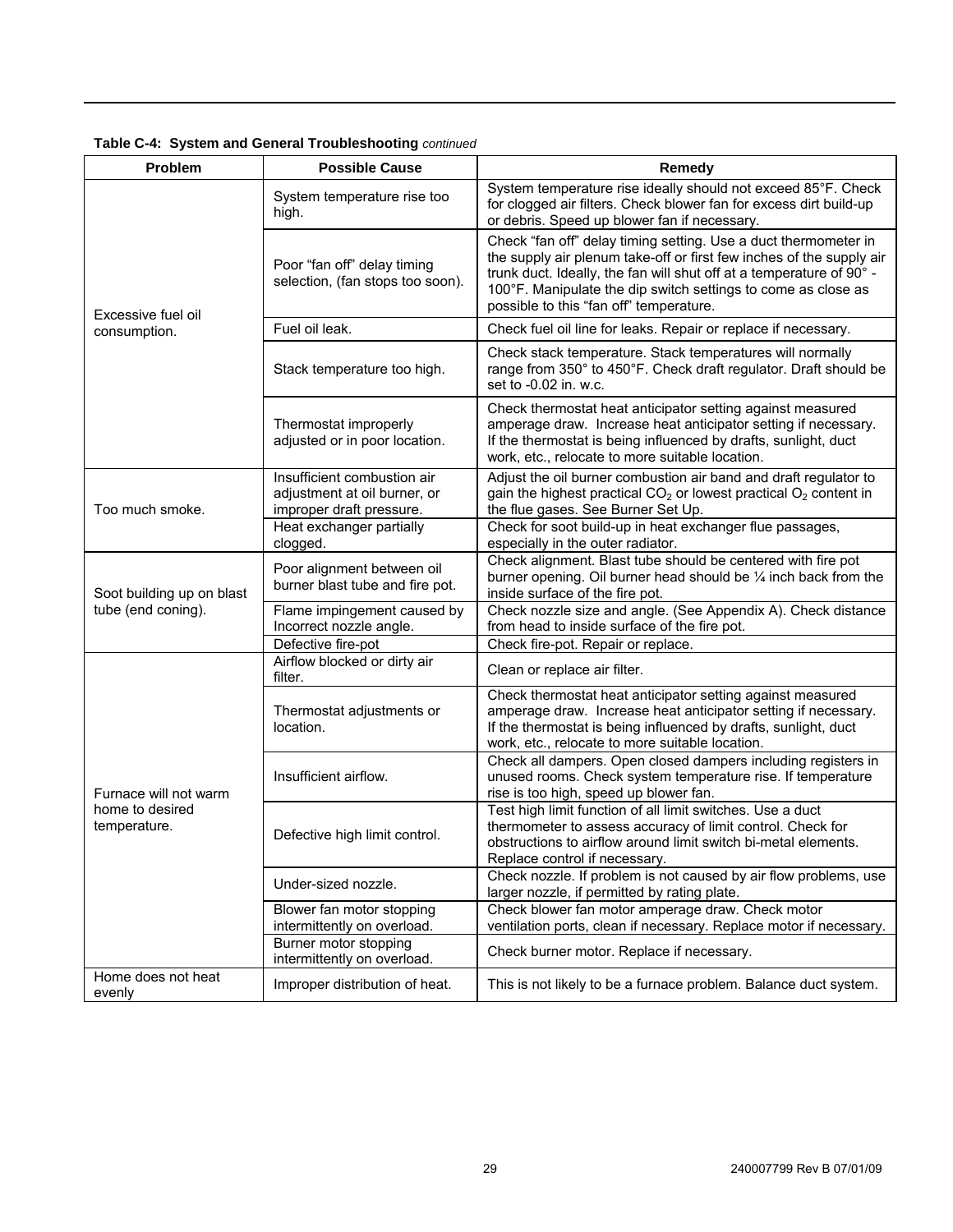#### <span id="page-29-0"></span>**Table C-4: System and General Troubleshooting** *continued*

| Problem                                         | <b>Possible Cause</b>                    | Remedy                                                                                                                                                                 |
|-------------------------------------------------|------------------------------------------|------------------------------------------------------------------------------------------------------------------------------------------------------------------------|
| Supply air temperature                          | Airflow blocked or dirty air<br>filter.  | Clean or replace air filter.                                                                                                                                           |
| too hot.                                        | Insufficient airflow.                    | Check all dampers. Open closed dampers including registers in<br>unused rooms. Check system temperature rise. If temperature<br>rise is too high, speed up blower fan. |
| Supply air temperature                          | Excess airflow.                          | Check system temperature rise. Slow down blower fan if<br>necessary.                                                                                                   |
| too cool.                                       | Excessive duct losses.                   | Check supply air ductwork. Seal leaky joints and seams.<br>Insulate ductwork if necessary.                                                                             |
| Supply air temperature<br>too cool during first | Fan control "fan on" setting too<br>low. | Increase "fan on" dipswitch settings on EFT if control has this<br>option.). Register air deflectors may help.                                                         |
| moments of furnace<br>cycle.                    | Excessive duct losses.                   | Check supply air ductwork. Seal leaky joints and seams.<br>Insulate ductwork if necessary.                                                                             |

**ENSURE THAT ALL SAFETY DEVICES AND ELECTRICAL COMPONENTS HAVE BEEN SET FOR NORMAL OPERATION. ENSURE THAT ALL ELECTRICAL CONNECTIONS ARE TIGHT AND THAT THE WIRING IS SECURE.**



annual service. **1.** Where the circuit breaker or fuse is located in the main electrical panel. **9.** The terms and conditions of the manufacturer's

warranty and the contractor's warranty. **2.** Where the furnace switch is located, and the switch "on" and "off" positions if not obvious.

**FINAL CHECK OUT**<br> **3.** Where the oil shut-off valve from the oil storage<br>
tank is located.

**4.** How to operate the thermostat, and other related accessories.

**5.** How to operate the manual reset button on the primary control, and especially when not to push the reset button.

**6.** How and where to visually inspect the venting **IMPORTANT: IMPORTANT:** system for leaks or other problems.

**7.** How to inspect, clean and replace the air filter, and other homeowner maintenance procedures. Please ensure that the homeowner is informed and

understands: **8.** Who to call for emergency service and routine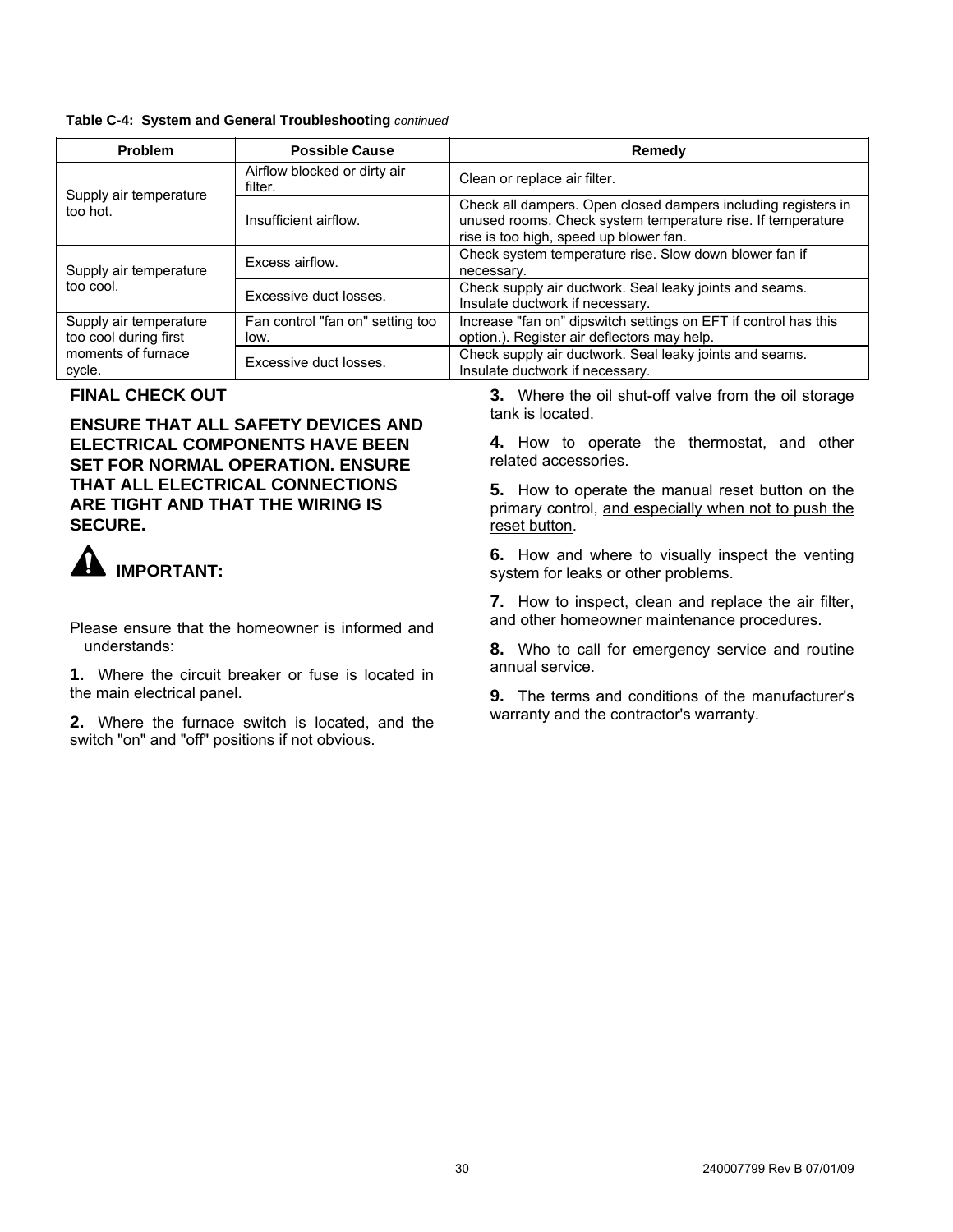### <span id="page-30-0"></span>**HOMEOWNER'S REFERENCE TABLE**

| Model No.       |  |
|-----------------|--|
| Serial No.      |  |
| Date Installed  |  |
| Contractor      |  |
| Contact         |  |
| <b>Address</b>  |  |
|                 |  |
|                 |  |
| Postal Code     |  |
| Telephone No.   |  |
| After Hours No. |  |

#### **FUEL SUPPLIER**

| Fuel Oil<br>Supplier |  |
|----------------------|--|
| Contact              |  |
| Telephone No.        |  |
| After Hours No.      |  |

#### **IF DIFFERENT FROM INSTALLATION CONTRACTOR:**

| Service Tech.   |  |
|-----------------|--|
| Telephone No.   |  |
| After Hours No. |  |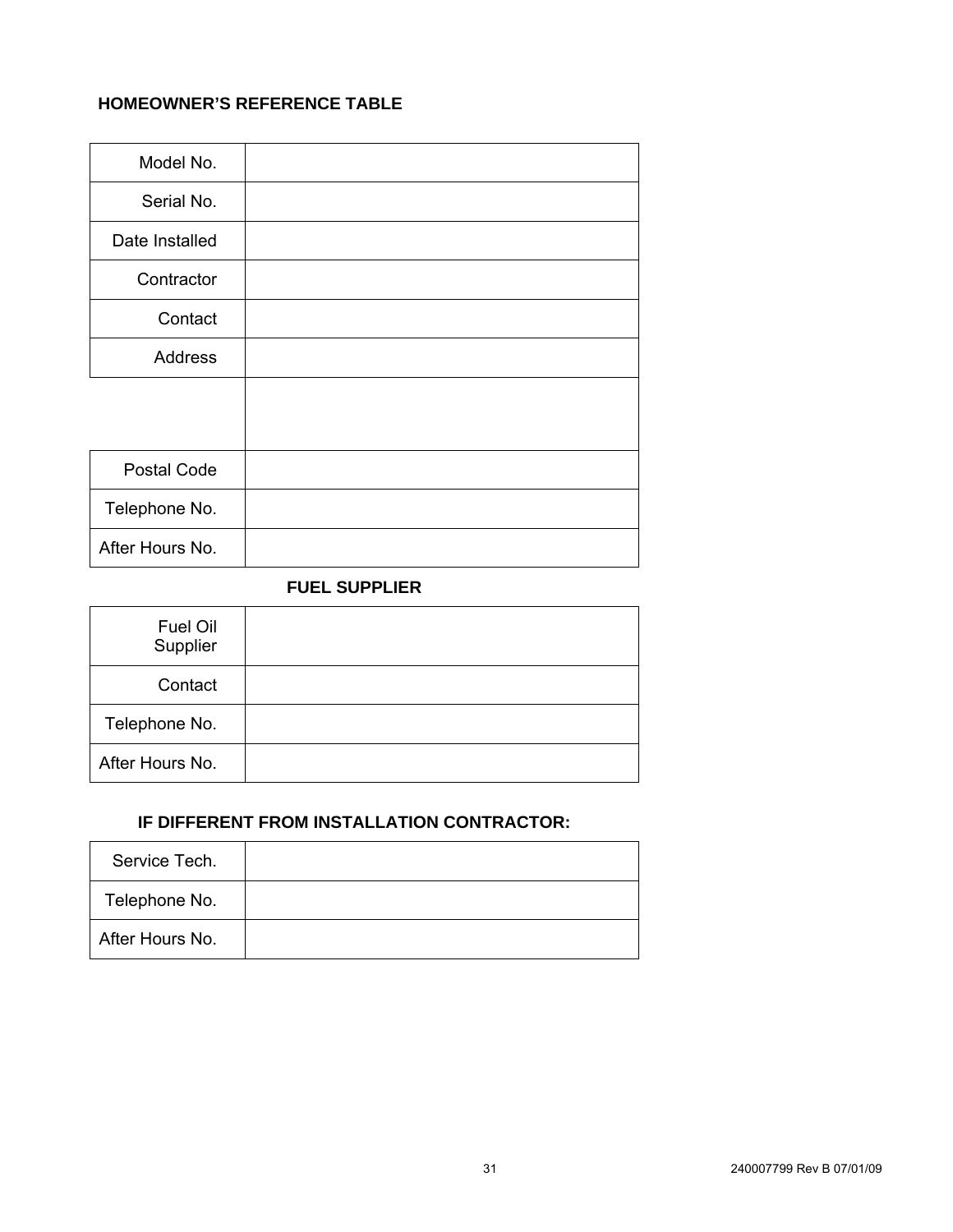# <span id="page-31-0"></span>**PARTS LISTING: HIGHBOY MODEL: HTL-D AND HTLV-D**

| Ref.<br>No.                                                                                                                                | <b>Description</b>                                                                                                                                                                                                                                                                                                                                                                                                                                                                                                                                                                                                                                                                                                                                                                                                                          | Part No.                                                                                                                                                                                                                                                                     |
|--------------------------------------------------------------------------------------------------------------------------------------------|---------------------------------------------------------------------------------------------------------------------------------------------------------------------------------------------------------------------------------------------------------------------------------------------------------------------------------------------------------------------------------------------------------------------------------------------------------------------------------------------------------------------------------------------------------------------------------------------------------------------------------------------------------------------------------------------------------------------------------------------------------------------------------------------------------------------------------------------|------------------------------------------------------------------------------------------------------------------------------------------------------------------------------------------------------------------------------------------------------------------------------|
| $\mathbf 1$<br>$\overline{\mathbf{c}}$<br>3<br>4<br>5<br>6<br>$\overline{7}$                                                               | Left Side Panel Assembly<br><b>Right Side Panel Assembly</b><br><b>Rear Panel</b><br><b>Blower Division Assembly</b><br><b>Base Panel</b><br>Inner Front Panel<br><b>Blower Access Panel</b>                                                                                                                                                                                                                                                                                                                                                                                                                                                                                                                                                                                                                                                | 109007731L<br>109007729L<br>109007727L<br>29189<br>26216<br>109007728<br>29122L                                                                                                                                                                                              |
| 8<br>9<br>10<br>11<br>12<br>13<br>14<br>15<br>16<br>17<br>17<br>18<br>18<br>19<br>20<br>21<br>24<br>25<br>26<br>27<br>28<br>29<br>30<br>31 | <b>Top Panel</b><br><b>Heat Exchanger Assembly</b><br><b>Combustion Chamber Retainer Bracket</b><br><b>Replacement Combustion Chamber</b><br>Oil Burner Mounting Plate<br><b>Flue Connector</b><br>Pouch Gasket<br>Air Baffle<br><b>Insulation Retainer</b><br>Radiator Clean-out Cover (2 per unit)<br>Radiator Clean-out Cover Gasket (2 per unit)<br>Clean-out Gasket Retainer<br><b>Clean-out Tube Gasket</b><br>Filter Frame 16" X 25"<br><b>Filter Frame End Support</b><br>Filter 16" X 25" X 1" Permanent<br><b>Control Box</b><br><b>Upper Door Panel</b><br>Logo Bezel<br>Logo Label<br>Limit Disc 60T11 BOF 220°F<br>Fan Timer Control 1158-120 UTEC<br>Fan Timer Control 1168-1 ECM UTEC<br>Wire Harness, Controls Fan Timer<br>Wire Harness, Blower<br>Wire Harness, Fan Timer Board, Transformer<br>Wire Harness, ECM Control | 21437L<br>26097<br>27068<br>27000WP<br>109007674<br>28306<br>2080175<br>109007733<br>20602<br>29162<br>240006333<br>29161<br>29163<br>18020<br>5592B2<br>2180023<br>29362<br>21338L<br>28479<br>28563<br>28841<br>29388<br>240007048<br>29364<br>29365<br>29751<br>240006438 |
| 31<br>32<br>33                                                                                                                             | Wire Harness, ECM Supply<br>Transformer<br><b>Draft Regulator</b>                                                                                                                                                                                                                                                                                                                                                                                                                                                                                                                                                                                                                                                                                                                                                                           | 240005742<br>27738<br>12240 (6")                                                                                                                                                                                                                                             |
| 34a                                                                                                                                        | Oil Burner Assembly, Beckett AF76XN<br>Burner Motor 1/7 HP 3450 RPM PSC<br>Beckett Clean-cut Oil Pump A2EA6520<br>Solid State Ignitor 10SAY-01<br>Oil Primary Combustion Control Genisys<br>Flame Retention Head F6<br>Nozzle, 1.00/60°W                                                                                                                                                                                                                                                                                                                                                                                                                                                                                                                                                                                                    | 240007760<br>29689<br>29688<br>29522<br>240007858<br>11961<br>14619329                                                                                                                                                                                                       |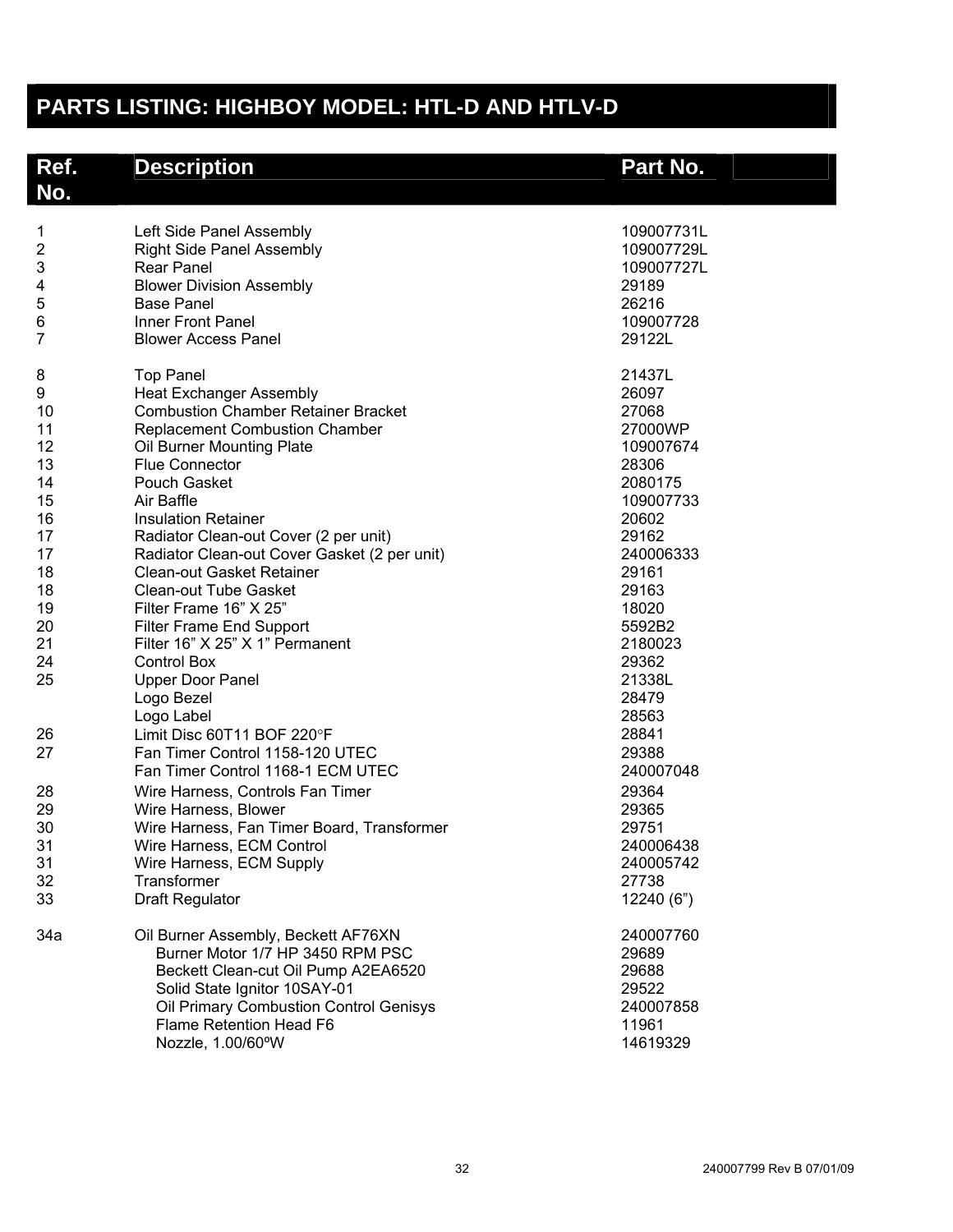# **PARTS LISTING: HIGHBOY MODEL: HTV-D AND HTLV-D**

| Ref.<br>No.     | <b>Description</b>                                                                                                                                                                                                                                                                                                                                                                                             | Part No.                                                                                               |
|-----------------|----------------------------------------------------------------------------------------------------------------------------------------------------------------------------------------------------------------------------------------------------------------------------------------------------------------------------------------------------------------------------------------------------------------|--------------------------------------------------------------------------------------------------------|
| 34b             | Oil Burner Assembly, Beckett AF76YB<br>Burner Motor 1/7 HP 3450 RPM PSC<br>Beckett Clean-cut Oil Pump A2EA6520<br>Solid State Ignitor 10SAY-01<br>Oil Primary Combustion Control Genisys<br><b>Flame Retention Head F6</b><br>Nozzle, 1.20/60°W                                                                                                                                                                | 240007786<br>29689<br>29688<br>29522<br>240007858<br>12646<br>14619333                                 |
| 34c             | Oil Burner Assembly, Beckett NX70LB<br>Burner Motor 1/7 HP 3450 RPM PSC<br>Beckett Clean-cut Oil Pump A2EA6520<br>Solid State Ignitor 10SAY-01<br>Oil Primary Combustion Control Genisys<br><b>Retention Head Assembly</b><br>Nozzle, 0.85/60°W                                                                                                                                                                | 240007761<br>29689<br>29688<br>29522<br>240007858<br>240007859<br>27601                                |
| 34d             | Oil Burner Assembly, Beckett NX70LHHS<br>Burner Motor 1/7 HP 3450 RPM PSC<br>Beckett Clean-cut Oil Pump A2EA6520<br>Solid State Ignitor 10SAY-01<br>Oil Primary Combustion Control Genisys<br><b>Retention Head Assembly</b><br>Nozzle, 0.65/60°W                                                                                                                                                              | 240007794<br>21839<br>21844<br>29522<br>240007858<br>240007859                                         |
| 35 <sub>b</sub> | <b>Blower Assembly Direct Drive 5-Ton PSC Motor</b><br><b>Blower Assembly Direct Drive ECM 5-Ton ECM Motor</b><br>Blower Housing and Wheel, 120-10T DD<br>Blower Motor, 3/4 hp, 4-Speed<br>Blower Motor, 1hp, ECM Programmed<br>Motor Mounting Band - TR6884B<br>Motor Mount Arms - 12-10 DD Blower (3 per unit)<br>Motor Run Capacitor, 20 mfd @ 370 Vac<br><b>Capacitor Strap</b><br>Blower Slide Rail 2 Per | 109007722<br>109007724<br>30095<br>102000132<br>109007745<br>17811<br>30259<br>27745<br>27761<br>27733 |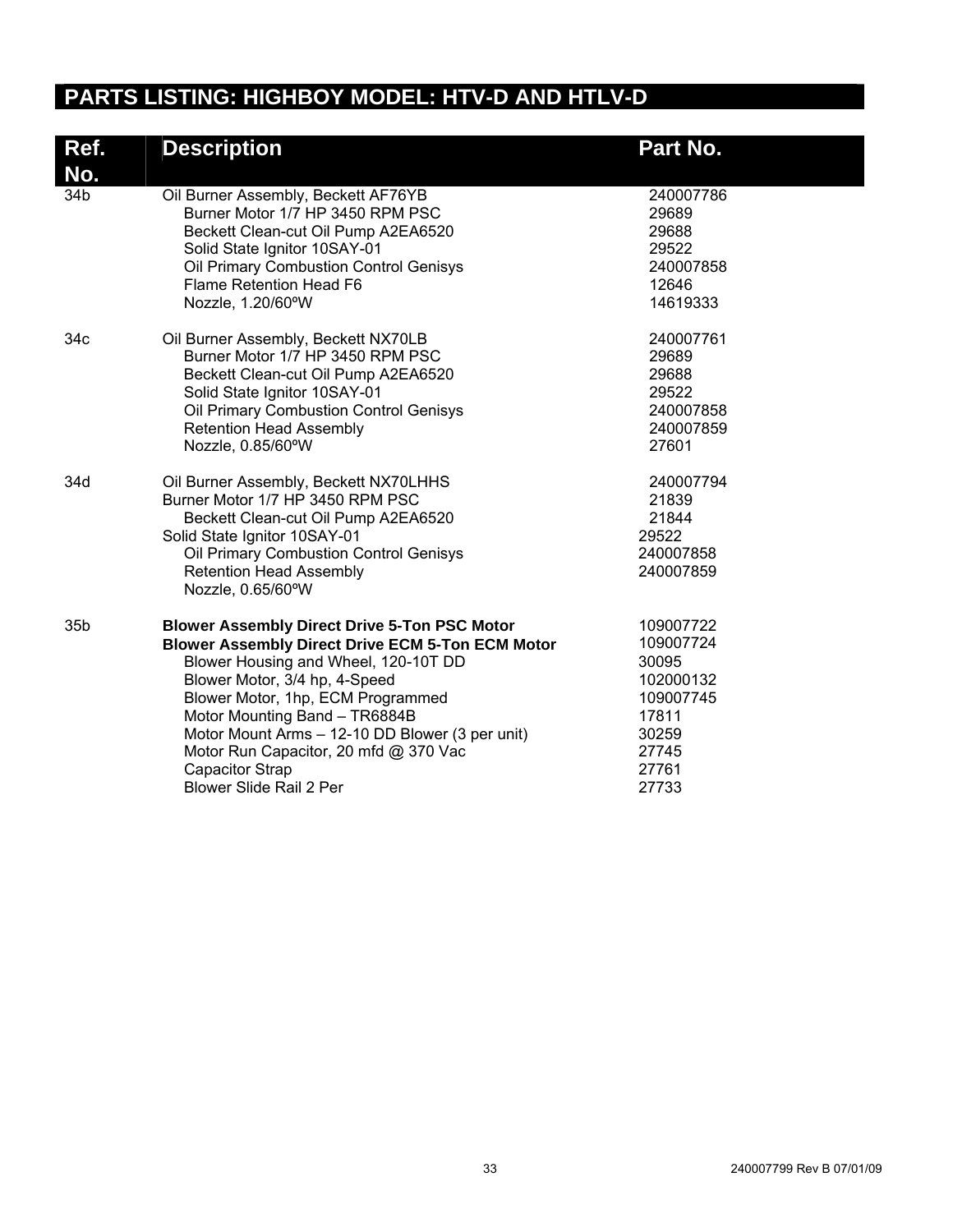# MODEL HTL-D AND HTLV-D